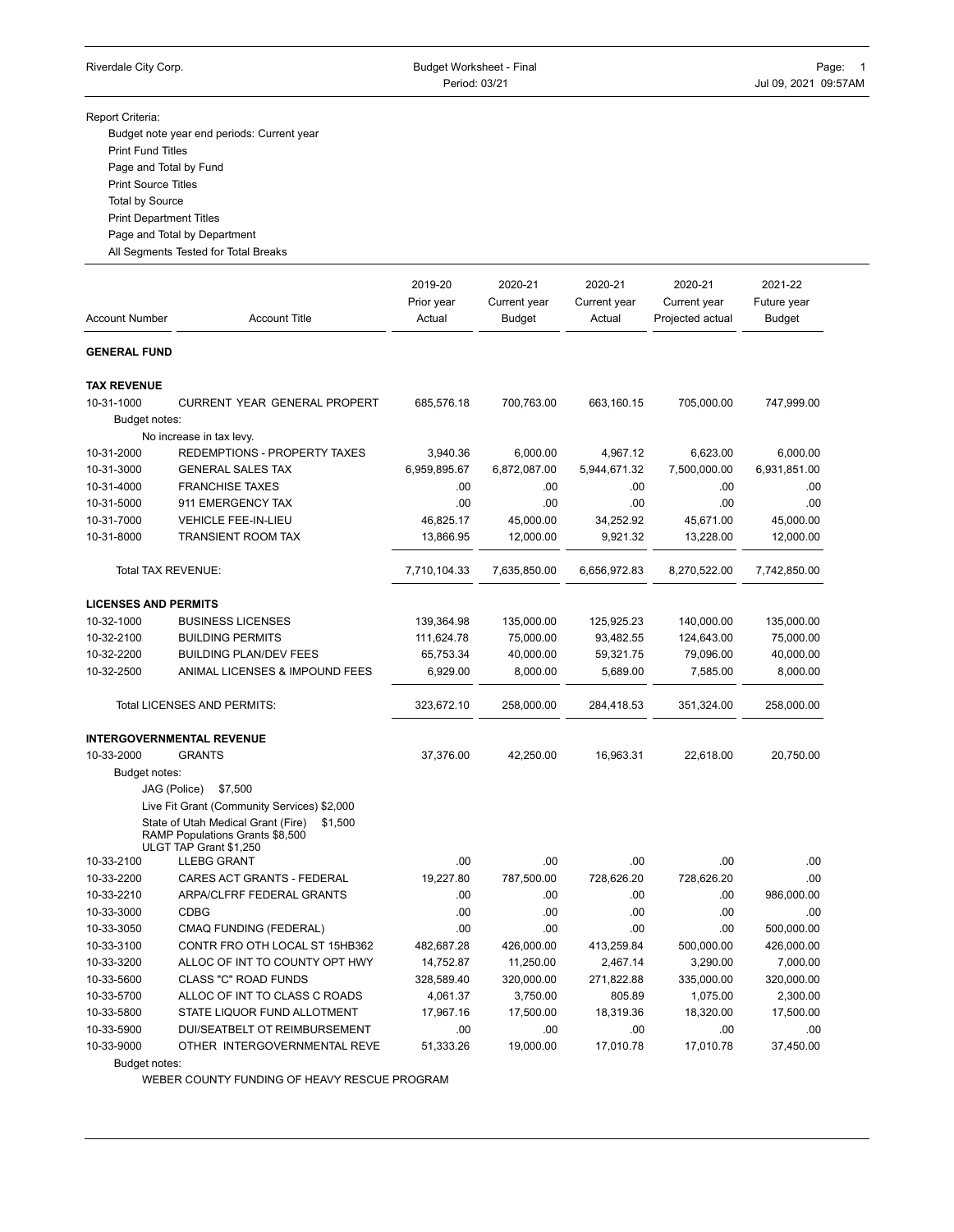| Riverdale City Corp.         |                                                                                    | <b>Budget Worksheet - Final</b><br>Period: 03/21 |                                   |                                   |                                             | Page:<br>2<br>Jul 09, 2021 09:57AM |  |
|------------------------------|------------------------------------------------------------------------------------|--------------------------------------------------|-----------------------------------|-----------------------------------|---------------------------------------------|------------------------------------|--|
| <b>Account Number</b>        | <b>Account Title</b>                                                               | 2019-20<br>Prior year<br>Actual                  | 2020-21<br>Current year<br>Budget | 2020-21<br>Current year<br>Actual | 2020-21<br>Current year<br>Projected actual | 2021-22<br>Future year<br>Budget   |  |
|                              | Total INTERGOVERNMENTAL REVENUE:                                                   | 955,995.14                                       | 1,627,250.00                      | 1,469,275.40                      | 1,625,939.98                                | 2,317,000.00                       |  |
| <b>CHARGES FOR SERVICES</b>  |                                                                                    |                                                  |                                   |                                   |                                             |                                    |  |
| 10-34-1500                   | ZONING & SUB. FEES                                                                 | 3,237.00                                         | 1,500.00                          | 4,606.00                          | 6,141.00                                    | 1,500.00                           |  |
| 10-34-3100                   | STREETS, SIDEWALK/CURB REPAIR                                                      | .00                                              | .00                               | .00                               | .00                                         | .00                                |  |
| 10-34-3700                   | <b>INTERFUND SERVICES</b>                                                          | 40,000.00                                        | 45,000.00                         | 22,500.00                         | 45,000.00                                   | 45,000.00                          |  |
| Budget notes:                |                                                                                    |                                                  |                                   |                                   |                                             |                                    |  |
|                              | RDA - Reimbursement for facility support services                                  | \$45,000                                         |                                   |                                   |                                             |                                    |  |
| 10-34-5500                   | STREET CUTS                                                                        | 580.60                                           | 2,500.00                          | 7,248.60                          | 9,665.00                                    | 2,500.00                           |  |
| 10-34-7100                   | VOLLEYBALL                                                                         | 20.00                                            | .00                               | .00                               | .00                                         | .00                                |  |
| 10-34-7200                   | BASEBALL/SOFTBALL                                                                  | 120.00                                           | 8,000.00                          | 3,675.00                          | 4,900.00                                    | 8,000.00                           |  |
| 10-34-7300                   | <b>SOCCER</b>                                                                      | 1,375.00                                         | 2,000.00                          | 1,410.00                          | 1,880.00                                    | 2,000.00                           |  |
| 10-34-7400                   | <b>FOOTBALL</b>                                                                    | 1,120.00                                         | 2,000.00                          | 960.00                            | 1,280.00                                    | 2,000.00                           |  |
| 10-34-7500                   | ADULT BASKETBALL                                                                   | .00                                              | .00                               | .00                               | .00                                         | .00                                |  |
| 10-34-7550                   | YOUTH BASKETBALL                                                                   | 9,565.00                                         | 8,000.00                          | 11,233.00                         | 11,234.00                                   | 8,000.00                           |  |
| 10-34-7600                   | <b>OLD GLORY DAYS</b><br><b>INTRAMURAL FEES</b>                                    | 495.00<br>2.994.00                               | 5,000.00                          | 110.00<br>1,811.00                | 147.00                                      | 5,000.00                           |  |
| 10-34-7700<br>10-34-7750     | CONTRACT CLASS FEES                                                                | .00                                              | 5,500.00<br>.00                   | .00                               | 2,415.00<br>.00                             | 5,500.00<br>5,000.00               |  |
| 10-34-7900                   | RENT-COMMUNITY CTR FACILITIES                                                      | 6,968.29                                         | 7,500.00                          | 300.00                            | 400.00                                      | 7,500.00                           |  |
| 10-34-8000                   | PARK PAVILION RENTAL                                                               | 6,865.00                                         | 10,000.00                         | 1,400.00                          | 1,867.00                                    | 10,000.00                          |  |
| 10-34-8100                   | USER FEES - COMM CTR                                                               | 12,100.16                                        | 14,800.00                         | 6,210.00                          | 8,280.00                                    | 14,800.00                          |  |
| 10-34-8200                   | <b>CROSSING GUARD SERVICES</b>                                                     | .00                                              | .00                               | .00                               | .00                                         | .00                                |  |
| 10-34-8300                   | AMBULANCE TRANSPORT FEES                                                           | 251,416.51                                       | 290,000.00                        | 255,785.59                        | 290,000.00                                  | 290,000.00                         |  |
| 10-34-8400                   | <b>ROY COMPLEX</b>                                                                 | 3,492.45                                         | 4,000.00                          | 2,380.50                          | 3,174.00                                    | 4,000.00                           |  |
| 10-34-9000                   | <b>SENIORS PROGRAMS</b>                                                            | 28,485.33                                        | 45,000.00                         | 19,360.70                         | 25,814.00                                   | 52,500.00                          |  |
| Budget notes:                |                                                                                    |                                                  |                                   |                                   |                                             |                                    |  |
|                              | Lunch Price Increased to \$3.50                                                    |                                                  |                                   |                                   |                                             |                                    |  |
|                              | Total CHARGES FOR SERVICES:                                                        | 368,834.34                                       | 450,800.00                        | 338,990.39                        | 412,197.00                                  | 463,300.00                         |  |
| <b>FINES AND FORFEITURES</b> |                                                                                    |                                                  |                                   |                                   |                                             |                                    |  |
| 10-35-1000                   | <b>FINES</b>                                                                       | 364,009.91                                       | 450,000.00                        | 292,450.86                        | 430,000.00                                  | 425,000.00                         |  |
| 10-35-2000                   | SMALL CLAIMS FILING FEES                                                           | 1,085.00                                         | 200.00                            | 100.00                            | 133.00                                      | 200.00                             |  |
| 10-35-3000                   | SECURITY SURCHARGES                                                                | 11,922.52                                        | $.00\,$                           | $.00\,$                           | .00                                         | .00                                |  |
|                              | Total FINES AND FORFEITURES:                                                       | 377,017.43                                       | 450,200.00                        | 292,550.86                        | 430,133.00                                  | 425,200.00                         |  |
| <b>MISCELLANEOUS REVENUE</b> |                                                                                    |                                                  |                                   |                                   |                                             |                                    |  |
| 10-36-1000                   | <b>INTEREST EARNINGS</b>                                                           | 403,831.88                                       | 322,500.00                        | 84,005.89                         | 112,008.00                                  | 200,000.00                         |  |
| 10-36-1500                   | INTEREST ALLOC. TO OTHER FUNDS                                                     | 370,520.71-                                      | 292,500.00-                       | 76,003.38-                        | 101,338.00-                                 | 182,000.00-                        |  |
| 10-36-2000                   | USE OF CLASS C ROAD FUNDS                                                          | .00                                              | .00                               | .00                               | .00                                         | 300,000.00                         |  |
| 10-36-3000                   | USE OF LOCAL OPTION HWY FUNDS                                                      | .00                                              | 625,000.00                        | .00                               | .00                                         | 1,025,000.00                       |  |
| 10-36-4000                   | SALE OF FIXED ASSETS                                                               | 545.00                                           | 2,000.00                          | 700.00                            | 933.00                                      | 2,000.00                           |  |
| 10-36-5000                   | <b>LEASE REVENUE</b>                                                               | 32,805.20                                        | 25,000.00                         | 25,473.27                         | 33,964.00                                   | 25,000.00                          |  |
| 10-36-7500                   | <b>CASH OVER/SHORT</b>                                                             | 4.00-                                            | .00                               | .00                               | .00.                                        | .00                                |  |
| 10-36-8000                   | TRANSFER FROM OTHER FUNDS                                                          | .00                                              | .00                               | .00                               | .00                                         | .00                                |  |
| 10-36-9000                   | <b>SUNDRY REVENUE</b>                                                              | 46,528.50                                        | 35,000.00                         | 47,150.93                         | 62,868.00                                   | 35,000.00                          |  |
| 10-36-9010                   | <b>HAZMAT RECEIPTS</b>                                                             | 10.00                                            | 500.00                            | 739.00                            | 985.00                                      | 500.00                             |  |
| 10-36-9100                   | USE OF FUND BALANCE                                                                | .00                                              | 2,020,313.00                      | .00                               | .00.                                        | 1,272,728.00                       |  |
| Budget notes:                | Budgeted Transfer of Surplus to CP offset                                          |                                                  |                                   |                                   |                                             |                                    |  |
|                              | RAMP Population Grant Rollover \$12,728                                            |                                                  |                                   |                                   |                                             |                                    |  |
| 10-36-9200                   | E42 Repairs - unable to get parts to complete repair in FY2021<br><b>DONATIONS</b> | 2,000.00                                         | 1,000.00                          | 500.00                            | 667.00                                      | 1,000.00                           |  |
| 10-36-9210                   | DONATIONS - BIKE PARK                                                              | .00                                              | .00                               | .00                               | .00                                         | .00                                |  |
| 10-36-9300                   | WOODS PROPERTY PARK REVENUE                                                        | .00                                              | .00.                              | .00                               | .00                                         | .00                                |  |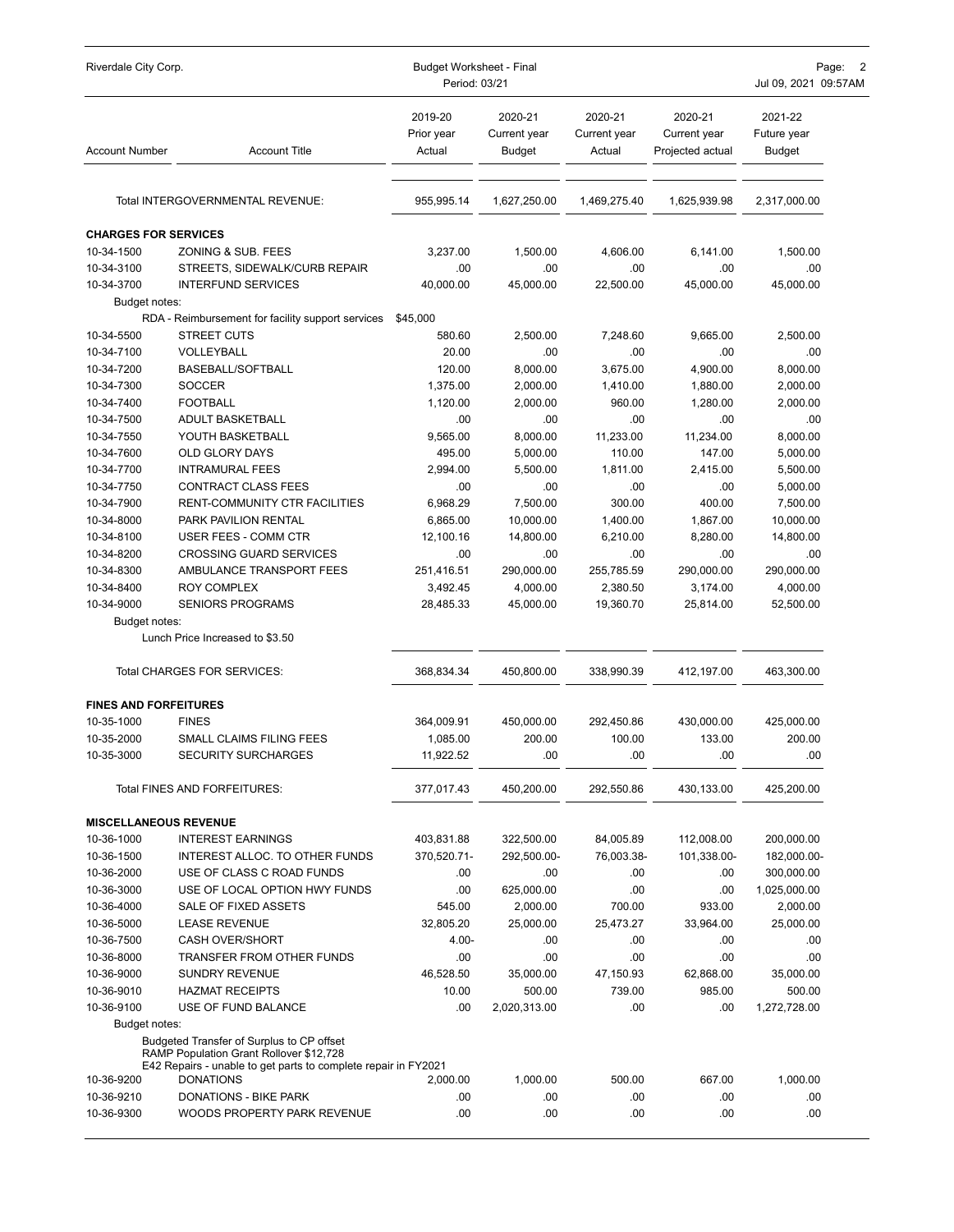| Riverdale City Corp.         |                      | Budget Worksheet - Final<br>Period: 03/21 |                                   |                                   | Page: 3<br>Jul 09, 2021 09:57AM             |                                  |  |
|------------------------------|----------------------|-------------------------------------------|-----------------------------------|-----------------------------------|---------------------------------------------|----------------------------------|--|
| <b>Account Number</b>        | <b>Account Title</b> | 2019-20<br>Prior year<br>Actual           | 2020-21<br>Current year<br>Budget | 2020-21<br>Current year<br>Actual | 2020-21<br>Current year<br>Projected actual | 2021-22<br>Future year<br>Budget |  |
| Total MISCELLANEOUS REVENUE: |                      | 115,195.87                                | 2,738,813.00                      | 82.565.71                         | 110.087.00                                  | 2,679,228.00                     |  |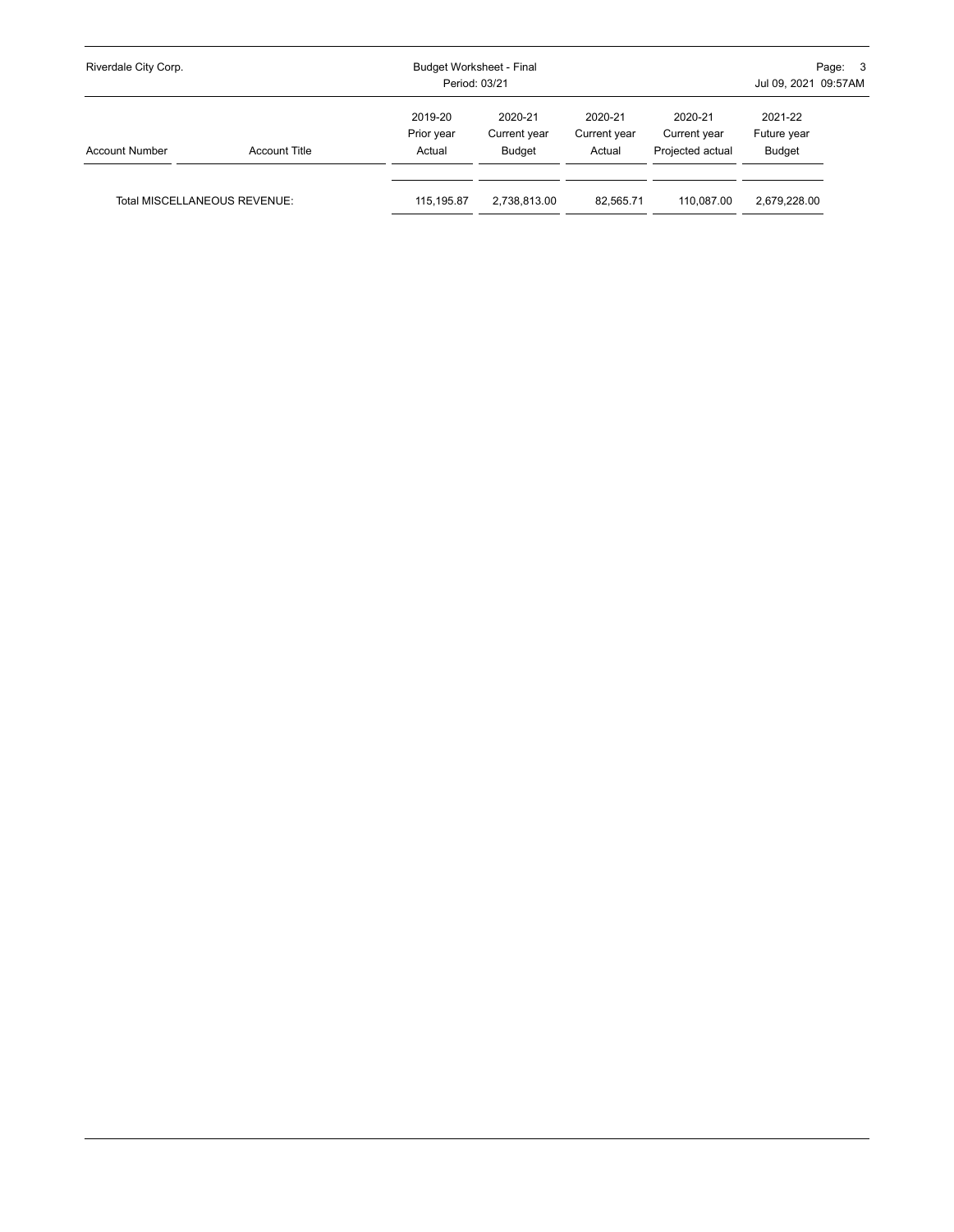| Riverdale City Corp.  |                                                     | <b>Budget Worksheet - Final</b><br>Period: 03/21 |                                          |                                   |                                             | Page:<br>$\overline{4}$<br>Jul 09, 2021 09:57AM |  |
|-----------------------|-----------------------------------------------------|--------------------------------------------------|------------------------------------------|-----------------------------------|---------------------------------------------|-------------------------------------------------|--|
| <b>Account Number</b> | <b>Account Title</b>                                | 2019-20<br>Prior year<br>Actual                  | 2020-21<br>Current year<br><b>Budget</b> | 2020-21<br>Current year<br>Actual | 2020-21<br>Current year<br>Projected actual | 2021-22<br>Future year<br><b>Budget</b>         |  |
| <b>MAYOR/COUNCIL</b>  |                                                     |                                                  |                                          |                                   |                                             |                                                 |  |
| 10-41-1100            | SALARIES/WAGES                                      | 69,033.00                                        | 72.878.00                                | 54.658.44                         | 72.878.00                                   | 75,232.00                                       |  |
| Budget notes:         |                                                     |                                                  |                                          |                                   |                                             |                                                 |  |
|                       | Increase of approximately 3.23%                     |                                                  |                                          |                                   |                                             |                                                 |  |
| 10-41-1300            | <b>EMPLOYEE BENEFITS</b>                            | 14, 164. 35                                      | 23,213.00                                | 10,781.15                         | 14,375.00                                   | 23,899.00                                       |  |
| 10-41-2100            | SUBSCRIPTIONS AND MEMBERSHIPS                       | 20,706.14                                        | 13,000.00                                | 3,000.00                          | 4,000.00                                    | 13,000.00                                       |  |
| Budget notes:         |                                                     |                                                  |                                          |                                   |                                             |                                                 |  |
| <b>ULCT</b> dues      | \$8.400                                             |                                                  |                                          |                                   |                                             |                                                 |  |
|                       | Chamber of Commerce membership<br>\$2,500           |                                                  |                                          |                                   |                                             |                                                 |  |
| Pathways              | \$1,000                                             |                                                  |                                          |                                   |                                             |                                                 |  |
| 10-41-2200            | PUBLIC NOTICES                                      | 4,418.00                                         | 2,500.00                                 | 968.65                            | 1,292.00                                    | 2,500.00                                        |  |
| 10-41-2300            | <b>TRAVEL AND TRAINING</b>                          | 3,430.00                                         | 7,000.00                                 | 149.00                            | 199.00                                      | 7,000.00                                        |  |
| Budget notes:         |                                                     |                                                  |                                          |                                   |                                             |                                                 |  |
|                       | ULCT Spring - April - St. George                    |                                                  |                                          |                                   |                                             |                                                 |  |
|                       | ULCT Annual - Sept. - SLC                           |                                                  |                                          |                                   |                                             |                                                 |  |
| 10-41-2350            | <b>TRAVEL EXPENSES</b>                              | .00                                              | .00                                      | .00                               | .00                                         | .00                                             |  |
| 10-41-2850            | MOBILE PHONE                                        | .00.                                             | .00                                      | .00                               | .00                                         | .00                                             |  |
| 10-41-3200            | <b>ELECTIONS</b>                                    | 3.447.55                                         | .00                                      | .00                               | .00                                         | 15,000.00                                       |  |
| 10-41-3300            | PARTNERS IN EDUCATION                               | .00                                              | .00                                      | .00.                              | .00                                         | .00                                             |  |
| 10-41-4500            | SPECIAL DEPARTMENT EXPENSES                         | 9,961.81                                         | 7,500.00                                 | 139.61                            | 186.00                                      | 7,000.00                                        |  |
| 10-41-4600            | <b>MISCELLANEOUS</b>                                | 632.00                                           | 2,800.00                                 | 530.34                            | 707.00                                      | 2,800.00                                        |  |
| 10-41-4700            | SPECIAL PROJECTS                                    | 1,267.62                                         | 1,500.00                                 | .00                               | .00                                         | 20,000.00                                       |  |
| Budget notes:         |                                                     |                                                  |                                          |                                   |                                             |                                                 |  |
|                       | Lunch with the Mayor \$1,500 and 2030 Plan \$18,500 |                                                  |                                          |                                   |                                             |                                                 |  |
| 10-41-4750            | <b>COVID-19 EXPENDITURES</b>                        | .00.                                             | .00                                      | 45.06                             | 60.00                                       | .00.                                            |  |
| 10-41-5600            | <b>INFO TECHNOLOGY PAYMENTS</b>                     | 2.760.00                                         | 2,532.00                                 | 1,899.00                          | 2,532.00                                    | 2.256.00                                        |  |
| 10-41-6200            | <b>CAPITAL OUTLAY</b>                               | .00                                              | .00                                      | .00                               | .00                                         | .00                                             |  |
|                       | Total MAYOR/COUNCIL:                                | 129,820.47                                       | 132,923.00                               | 72,171.25                         | 96,229.00                                   | 168,687.00                                      |  |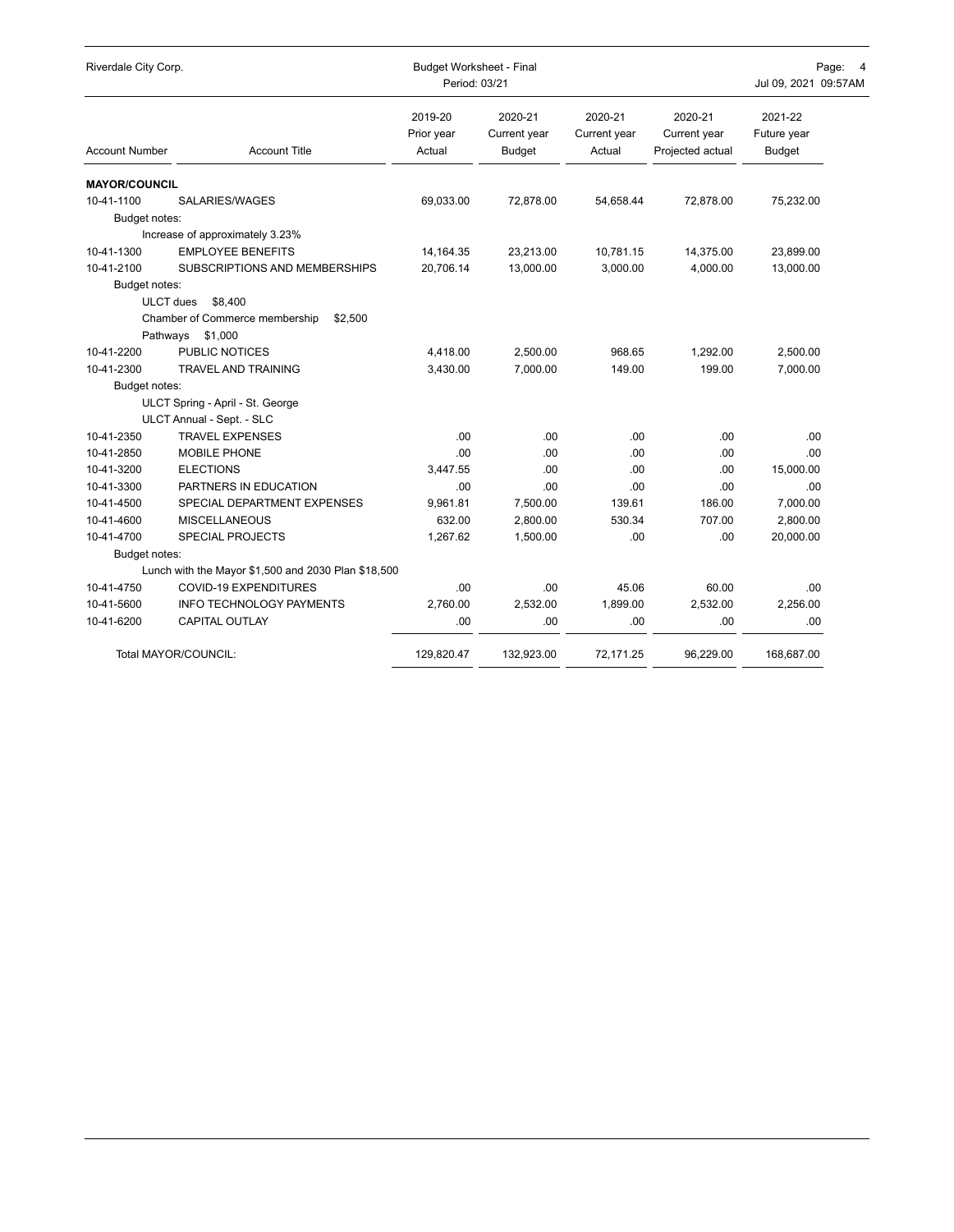| Riverdale City Corp.  |                                 | <b>Budget Worksheet - Final</b><br>Period: 03/21 | Page:<br>5<br>Jul 09, 2021 09:57AM       |                                   |                                             |                                         |
|-----------------------|---------------------------------|--------------------------------------------------|------------------------------------------|-----------------------------------|---------------------------------------------|-----------------------------------------|
| <b>Account Number</b> | <b>Account Title</b>            | 2019-20<br>Prior year<br>Actual                  | 2020-21<br>Current year<br><b>Budget</b> | 2020-21<br>Current year<br>Actual | 2020-21<br>Current year<br>Projected actual | 2021-22<br>Future year<br><b>Budget</b> |
| <b>LEGAL</b>          |                                 |                                                  |                                          |                                   |                                             |                                         |
| 10-42-1100            | SALARIES/WAGES - FULL TIME      | 276,723.55                                       | 293,101.00                               | 232,387.75                        | 293,101.00                                  | 338,238.00                              |
| 10-42-1110            | <b>SICK LEAVE PAID</b>          | .00                                              | 1.022.00                                 | .00.                              | .00                                         | 1.076.00                                |
| 10-42-1150            | <b>OVERTIME WAGES</b>           | .00                                              | 00.                                      | .00.                              | .00                                         | .00                                     |
| 10-42-1200            | SALARIES/WAGES - PART TIME      | 83,358.89                                        | 118,916.00                               | 90,601.11                         | 118,916.00                                  | 121,218.00                              |
| 10-42-1300            | <b>EMPLOYEE BENEFITS</b>        | 111,250.40                                       | 131,582.00                               | 92,843.97                         | 123,792.00                                  | 127,061.00                              |
| 10-42-1500            | PERFORMANCE INCENTIVES          | 3,320.39                                         | 3,528.00                                 | 4,261.59                          | 5,682.00                                    | 3,648.00                                |
| 10-42-2100            | SUBSCRIPTIONS AND MEMBERSHIPS   | 50.44                                            | 1,500.00                                 | 869.40                            | 1,159.00                                    | 1,500.00                                |
| 10-42-2300            | <b>TRAVEL AND TRAINING</b>      | 1,398.48                                         | 6,765.00                                 | $22.00 -$                         | 1,000.00                                    | 6,765.00                                |
| 10-42-2400            | OFFICE SUPPLIES                 | 2,706.60                                         | 5,000.00                                 | 1,495.70                          | 1,994.00                                    | 5,000.00                                |
| 10-42-2800            | <b>TELEPHONE</b>                | 3,600.16                                         | 5,000.00                                 | 2,414.60                          | 3,219.00                                    | 5,000.00                                |
| 10-42-3100            | PROFESSIONAL SERVICES           | 20,012.49                                        | 5,000.00                                 | 1,552.63                          | 2.070.00                                    | 5,000.00                                |
| 10-42-3200            | PUBLIC DEFENDER                 | 13,000.00                                        | 12,500.00                                | 8,340.00                          | 11,120.00                                   | 12,500.00                               |
| 10-42-3300            | <b>WARRANT PROSECUTION</b>      | 8,275.20                                         | 10,080.00                                | 3,212.00                          | 4,283.00                                    | 10,080.00                               |
| 10-42-3600            | WITNESS AND JURY FEES           | 203.50                                           | 2,000.00                                 | 55.50                             | 74.00                                       | 2,000.00                                |
| 10-42-3700            | <b>BAILIFF WAGES</b>            | 14,568.00                                        | 20,850.00                                | 5,050.00                          | 6,733.00                                    | 20,850.00                               |
| 10-42-4100            | MISC LEGAL EXPENSE              | 406.00                                           | 10,000.00                                | 57.00                             | 76.00                                       | 10,000.00                               |
| 10-42-4200            | <b>ON-LINE SERVICES (BCI)</b>   | .00                                              | .00.                                     | .00.                              | .00                                         | .00                                     |
| 10-42-4500            | SPECIAL DEPARTMENT EXPENSES     | 4,960.84                                         | 1,000.00                                 | 309.00                            | 412.00                                      | 1,000.00                                |
| 10-42-4600            | <b>MISCELLANEOUS</b>            | 4,717.00                                         | 2,750.00                                 | 1,987.11                          | 2,649.00                                    | 2,750.00                                |
| 10-42-4750            | COVID-19 EXPENDITURES           | 107.24                                           | .00                                      | 1,171.87                          | 1,562.00                                    | .00                                     |
| 10-42-5000            | <b>GRANT EXPENDITURES</b>       | 449.82                                           | .00                                      | .00                               | .00                                         | .00                                     |
| 10-42-5100            | <b>RSAC EXPENDITURES</b>        | 310.97                                           | 5,000.00                                 | .00.                              | .00                                         | 5,000.00                                |
| 10-42-5600            | <b>INFO TECHNOLOGY PAYMENTS</b> | 3,396.00                                         | 4,710.00                                 | 3,537.00                          | 4,716.00                                    | 4,554.00                                |
| 10-42-6200            | CAPITAL OUTLAY                  | .00                                              | .00                                      | .00                               | .00                                         | .00                                     |
| Total LEGAL:          |                                 | 552,815.97                                       | 640,304.00                               | 450,124.23                        | 582,558.00                                  | 683,240.00                              |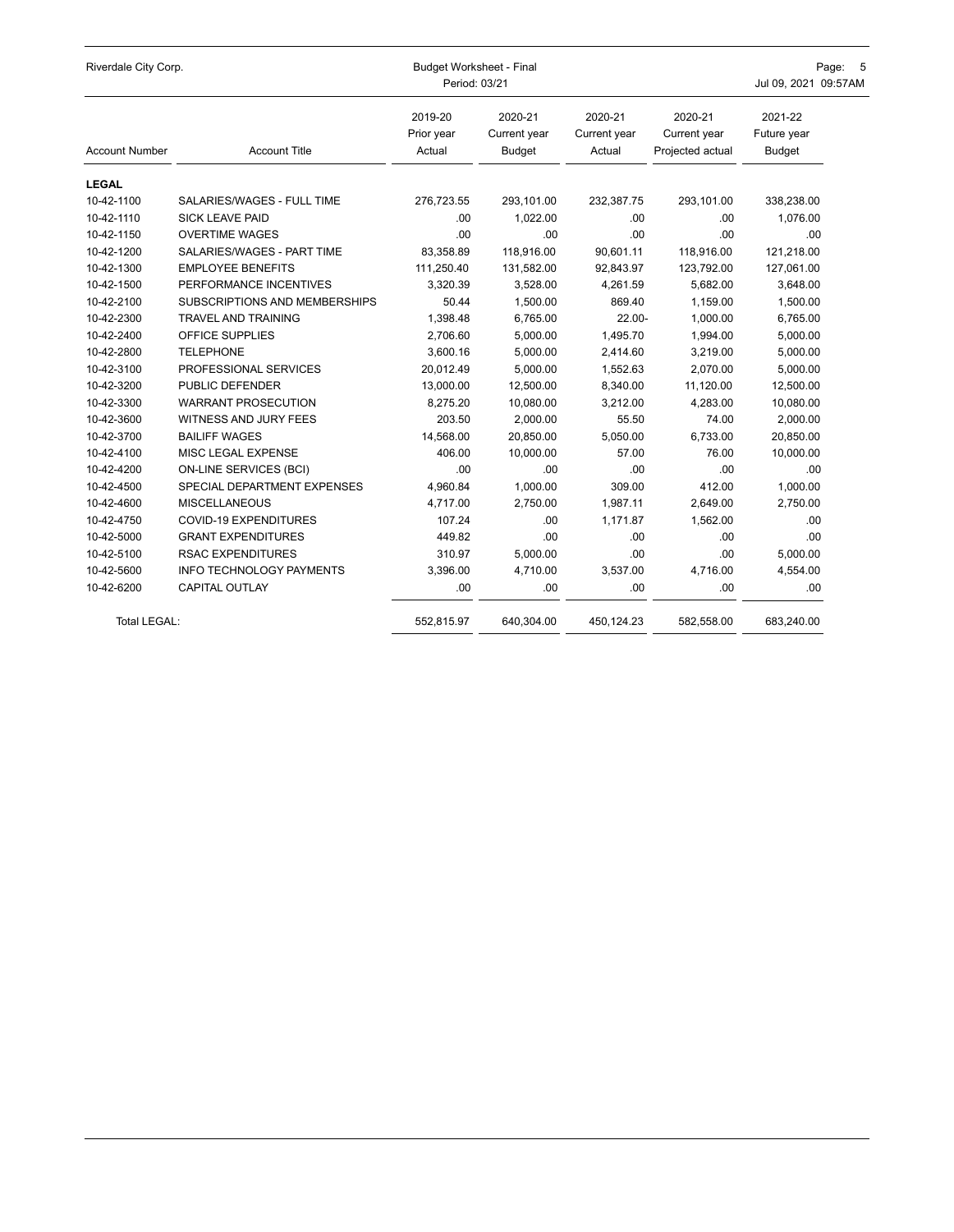| Riverdale City Corp.       |                                                | <b>Budget Worksheet - Final</b> | Page:<br>-6                              |                                   |                                             |                                  |  |
|----------------------------|------------------------------------------------|---------------------------------|------------------------------------------|-----------------------------------|---------------------------------------------|----------------------------------|--|
|                            |                                                | Period: 03/21                   |                                          |                                   |                                             | Jul 09, 2021 09:57AM             |  |
| <b>Account Number</b>      | <b>Account Title</b>                           | 2019-20<br>Prior year<br>Actual | 2020-21<br>Current year<br><b>Budget</b> | 2020-21<br>Current year<br>Actual | 2020-21<br>Current year<br>Projected actual | 2021-22<br>Future year<br>Budget |  |
| <b>CITY ADMINISTRATION</b> |                                                |                                 |                                          |                                   |                                             |                                  |  |
| 10-43-1100                 | SALARIES/WAGES - FULL TIME                     | 175,366.32                      | 192,994.00                               | 122,452.01                        | 163,269.00                                  | 181,965.00                       |  |
| 10-43-1110                 | <b>SICK LEAVE PAID</b>                         | .00                             | .00.                                     | .00.                              | .00                                         | .00                              |  |
| 10-43-1150                 | <b>OVERTIME WAGES</b>                          | 203.67                          | .00                                      | .00                               | .00                                         | .00                              |  |
| 10-43-1200                 | SALARIES/WAGES - PART TIME                     | .00                             | .00.                                     | .00                               | .00                                         | .00                              |  |
| 10-43-1300                 | <b>EMPLOYEE BENEFITS</b>                       | 71,044.70                       | 82,127.00                                | 49,790.87                         | 66,388.00                                   | 80,018.00                        |  |
| 10-43-1400                 | <b>CAR ALLOWANCE</b>                           | 5,400.00                        | 5,400.00                                 | 3,600.00                          | 4,800.00                                    | 5,400.00                         |  |
| 10-43-1500                 | PERFORMANCE INCENTIVES                         | 1,511.51                        | 1,903.00                                 | 568.66                            | 758.00                                      | 1,795.00                         |  |
| 10-43-2100                 | SUBSCRIPTIONS AND MEMBERSHIPS                  | 3,305.93                        | 3,000.00                                 | 2,409.78                          | 3,213.00                                    | 3,000.00                         |  |
| Budget notes:              |                                                |                                 |                                          |                                   |                                             |                                  |  |
|                            | City Admin UCMA                                |                                 |                                          |                                   |                                             |                                  |  |
|                            | City Admin APA \$600                           |                                 |                                          |                                   |                                             |                                  |  |
|                            | City Admin ICMA \$300                          |                                 |                                          |                                   |                                             |                                  |  |
|                            | <b>City Recorder UMCA</b>                      |                                 |                                          |                                   |                                             |                                  |  |
|                            | <b>Standard Examiner</b>                       |                                 |                                          |                                   |                                             |                                  |  |
| 10-43-2300                 | <b>TRAVEL AND TRAINING</b>                     | 2,315.14                        | 6,000.00                                 | 789.00                            | 1,052.00                                    | 6,000.00                         |  |
| Budget notes:              |                                                |                                 |                                          |                                   |                                             |                                  |  |
|                            | ULCT Conference - Spring & Fall - \$300        |                                 |                                          |                                   |                                             |                                  |  |
|                            | UCMA Conference - Spring & Fall - \$1,000      |                                 |                                          |                                   |                                             |                                  |  |
|                            | Recorder Training Conference - \$1,000         |                                 |                                          |                                   |                                             |                                  |  |
|                            | BCI Conference - Annual - \$500                |                                 |                                          |                                   |                                             |                                  |  |
|                            | City-Wide Staff Training - Quarterly - \$1,500 |                                 |                                          |                                   |                                             |                                  |  |
|                            | <b>Leadership Training</b>                     |                                 |                                          |                                   |                                             |                                  |  |
| 10-43-2350                 | <b>EDUCATION ASSISTANCE</b>                    | .00                             | 2,000.00                                 | .00                               | .00                                         | 2,000.00                         |  |
| Budget notes:              |                                                |                                 |                                          |                                   |                                             |                                  |  |
|                            | No graduate degrees                            |                                 |                                          |                                   |                                             |                                  |  |
|                            | 50% tuition and fees                           |                                 |                                          |                                   |                                             |                                  |  |
|                            | 50% books                                      |                                 |                                          |                                   |                                             |                                  |  |
| 10-43-2400                 | OFFICE SUPPLIES                                | 628.25                          | 750.00                                   | 661.59                            | 882.00                                      | 750.00                           |  |
| 10-43-2800                 | <b>TELEPHONE</b>                               | 468.00                          | 500.00                                   | 273.00                            | 364.00                                      | 500.00                           |  |
| 10-43-2900                 | <b>FUEL</b>                                    | .00                             | .00.                                     | .00.                              | .00                                         | .00                              |  |
| 10-43-3300                 | PROFESSIONAL SERVICES                          | 973.00                          | 2,000.00                                 | 186.50                            | 249.00                                      | 2,000.00                         |  |
| Budget notes:              |                                                |                                 |                                          |                                   |                                             |                                  |  |
|                            | <b>Sterling Codifiers</b>                      |                                 |                                          |                                   |                                             |                                  |  |
| 10-43-4100                 | <b>INSURANCE</b>                               | .00                             | .00                                      | .00                               | .00                                         | .00                              |  |
| 10-43-4400                 | ECONOMIC DEVELOPMENT                           | .00                             | .00                                      | .00                               | .00                                         | .00                              |  |
| 10-43-4500                 | SPECIAL DEPARTMENT EXPENSES                    | 265.12                          | 500.00                                   | 617.10                            | 823.00                                      | 500.00                           |  |
| 10-43-4600                 | <b>MISCELLANEOUS</b>                           | 1,684.09                        | 1,500.00                                 | 1,383.17                          | 1,500.00                                    | 1,500.00                         |  |
| 10-43-4700                 | <b>EMERGENCY MANAGEMENT</b>                    | 96.44                           | 5,000.00                                 | .00                               | .00                                         | 5,000.00                         |  |
| 10-43-4750                 | COVID-19 EXPENDITURES                          | 102.91                          | .00                                      | .00                               | .00                                         | .00                              |  |
| 10-43-5600                 | <b>INFO TECHNOLOGY PAYMENTS</b>                | 1,668.00                        | 1,668.00                                 | 1,251.00                          | 1,668.00                                    | 1,236.00                         |  |
| 10-43-5700                 | MOTOR POOL PAYMENTS                            | .00                             | .00                                      | .00                               | .00                                         | .00                              |  |
| 10-43-6200                 | <b>CAPITAL OUTLAY</b>                          | .00                             | .00                                      | .00                               | .00                                         | .00                              |  |
|                            | Total CITY ADMINISTRATION:                     | 265,033.08                      | 305,342.00                               | 183,982.68                        | 244,966.00                                  | 291,664.00                       |  |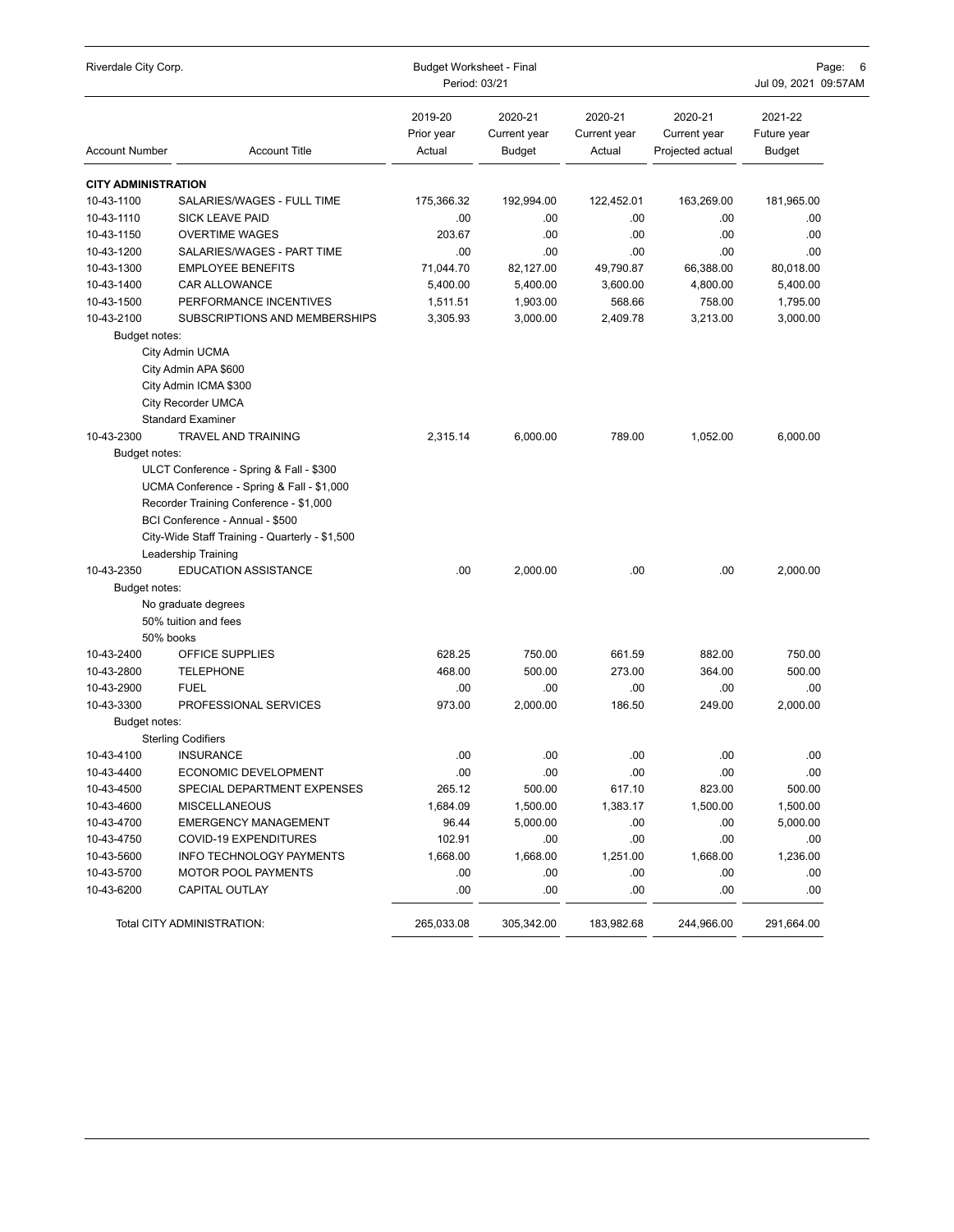| Riverdale City Corp.           |                                     | <b>Budget Worksheet - Final</b><br>Period: 03/21 |                                          | Page: 7<br>Jul 09, 2021 09:57AM   |                                             |                                         |
|--------------------------------|-------------------------------------|--------------------------------------------------|------------------------------------------|-----------------------------------|---------------------------------------------|-----------------------------------------|
| <b>Account Number</b>          | <b>Account Title</b>                | 2019-20<br>Prior year<br>Actual                  | 2020-21<br>Current year<br><b>Budget</b> | 2020-21<br>Current year<br>Actual | 2020-21<br>Current year<br>Projected actual | 2021-22<br>Future year<br><b>Budget</b> |
| <b>BUSINESS ADMINISTRATION</b> |                                     |                                                  |                                          |                                   |                                             |                                         |
| 10-44-1100                     | SALARIES/WAGES - FULL TIME          | 273,228.66                                       | 293,075.00                               | 230,730.18                        | 293,075.00                                  | 304,179.00                              |
| 10-44-1110                     | <b>SICK LEAVE PAID</b>              | 1,202.80                                         | 1,277.00                                 | 1,277.20                          | 1,703.00                                    | 1,283.00                                |
| 10-44-1150                     | <b>OVERTIME WAGES</b>               | .00.                                             | .00                                      | .00                               | .00                                         | .00                                     |
| 10-44-1200                     | SALARIES/WAGES - PART TIME          | 88,774.03                                        | 100,173.00                               | 75,646.37                         | 100,862.00                                  | 104,307.00                              |
| 10-44-1300                     | <b>EMPLOYEE BENEFITS</b>            | 142.443.08                                       | 164,498.00                               | 120,873.65                        | 161,165.00                                  | 160,206.00                              |
| 10-44-1500                     | PERFORMANCE INCENTIVES              | 3.666.43                                         | 3,910.00                                 | 4.279.20                          | 4.280.00                                    | 4,061.00                                |
| 10-44-2100                     | SUBSCRIPTIONS AND MEMBERSHIPS       | 983.25                                           | 1,500.00                                 | 833.94                            | 1,112.00                                    | 1,500.00                                |
| 10-44-2300                     | <b>TRAVEL AND TRAINING</b>          | 1,083.16                                         | 4,500.00                                 | 698.48                            | 931.00                                      | 4,500.00                                |
| 10-44-2400                     | OFFICE SUPPLIES                     | 2.285.48                                         | 2,000.00                                 | 2,319.63                          | 3,093.00                                    | 2,000.00                                |
| 10-44-2500                     | <b>EQUIPMENT</b>                    | 11,044.93                                        | 1,500.00                                 | 9,762.50-                         | 1,000.00                                    | 1,500.00                                |
| 10-44-2600                     | <b>BLDG AND GROUNDS MAINTENANCE</b> | 3,973.16                                         | 12,000.00                                | 1,408.95                          | 1,879.00                                    | 12,000.00                               |
| 10-44-2700                     | <b>UTILITIES</b>                    | 13,775.53                                        | 17,000.00                                | 8,874.95                          | 11,833.00                                   | 17,000.00                               |
| 10-44-2800                     | <b>TELEPHONE</b>                    | 936.00                                           | 1.200.00                                 | 702.00                            | 936.00                                      | 1,200.00                                |
| 10-44-2900                     | <b>FUEL</b>                         | .00.                                             | .00                                      | .00                               | .00                                         | .00.                                    |
| 10-44-3300                     | PROFESSIONAL SERVICES               | .00.                                             | .00                                      | .00                               | .00                                         | .00                                     |
| 10-44-3400                     | <b>AUDIT</b>                        | 7,150.00                                         | 8,000.00                                 | 6,248.96                          | 7,500.00                                    | 8,500.00                                |
| 10-44-3600                     | SAFETY INCENTIVE PROGRAM            | 2,720.00                                         | 3,200.00                                 | 1,470.00                          | 1,960.00                                    | 3,200.00                                |
| 10-44-4100                     | <b>INSURANCE</b>                    | 41,306.41                                        | 48,000.00                                | 45,369.41                         | 45,370.00                                   | 48,000.00                               |
| 10-44-4500                     | SPECIAL DEPARTMENT EXPENSES         | 28,620.19                                        | 35,000.00                                | 24,436.22                         | 32,582.00                                   | 35,000.00                               |
| Budget notes:                  |                                     |                                                  |                                          |                                   |                                             |                                         |
|                                | Primarily bank and credit card fees |                                                  |                                          |                                   |                                             |                                         |
| 10-44-4600                     | <b>MISCELLANEOUS</b>                | 2,923.90                                         | 4,000.00                                 | 4,294.97                          | 5,727.00                                    | 4,000.00                                |
| 10-44-4750                     | COVID-19 EXPENDITURES               | 1,003.60                                         | .00                                      | 2,413.16                          | 3,218.00                                    | .00                                     |
| 10-44-4800                     | <b>POSTAGE</b>                      | 2,816.38                                         | 3,200.00                                 | 2,297.65                          | 3,064.00                                    | 3,200.00                                |
| 10-44-5600                     | <b>INFO TECHNOLOGY PAYMENTS</b>     | 2.664.00                                         | 2.760.00                                 | 2.070.00                          | 2.760.00                                    | 2.556.00                                |
| 10-44-5700                     | <b>MOTOR POOL PAYMENTS</b>          | .00                                              | .00                                      | .00                               | .00                                         | .00                                     |
| 10-44-6200                     | CAPITAL OUTLAY                      | .00                                              | .00                                      | .00                               | .00                                         | .00                                     |
|                                | Total BUSINESS ADMINISTRATION:      | 632,600.99                                       | 706,793.00                               | 526,482.42                        | 684,050.00                                  | 718,192.00                              |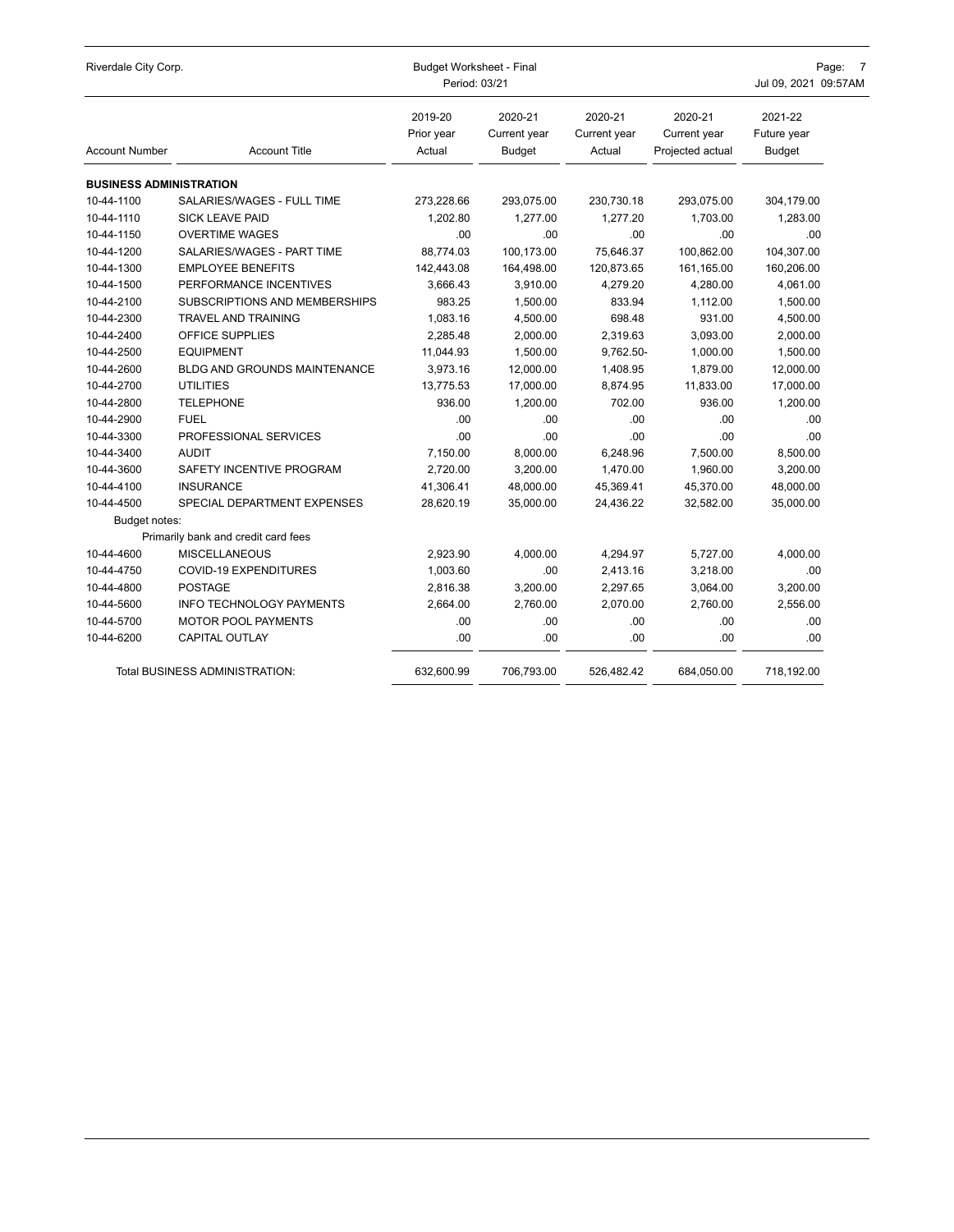| Riverdale City Corp.  |                             | <b>Budget Worksheet - Final</b><br>Period: 03/21 | Page: 8<br>Jul 09, 2021 09:57AM          |                                   |                                             |                                  |
|-----------------------|-----------------------------|--------------------------------------------------|------------------------------------------|-----------------------------------|---------------------------------------------|----------------------------------|
| <b>Account Number</b> | <b>Account Title</b>        | 2019-20<br>Prior year<br>Actual                  | 2020-21<br>Current year<br><b>Budget</b> | 2020-21<br>Current year<br>Actual | 2020-21<br>Current year<br>Projected actual | 2021-22<br>Future year<br>Budget |
| Department: 46        |                             |                                                  |                                          |                                   |                                             |                                  |
| 10-46-1100            | SALARIES/WAGES - FULL TIME  | .00                                              | .00                                      | .00                               | .00                                         | .00                              |
| 10-46-1150            | <b>OVERTIME WAGES</b>       | .00                                              | .00                                      | .00                               | .00                                         | .00                              |
| 10-46-1200            | SALARIES/WAGES - PART TIME  | .00                                              | .00                                      | .00                               | .00.                                        | .00                              |
| 10-46-1500            | PERFORMANCE INCENTIVES      | .00                                              | .00                                      | .00                               | .00                                         | .00.                             |
| 10-46-2300            | <b>TRAVEL AND TRAINING</b>  | .00                                              | .00                                      | .00                               | .00                                         | .00.                             |
| 10-46-2500            | <b>EQUIPMENT</b>            | .00                                              | .00                                      | .00                               | .00                                         | .00                              |
| 10-46-2900            | <b>FUEL</b>                 | .00                                              | .00                                      | .00.                              | .00                                         | .00.                             |
| 10-46-3300            | PROFESSIONAL SERVICES       | .00                                              | .00                                      | .00.                              | .00.                                        | .00                              |
| 10-46-4100            | <b>INSURANCE</b>            | .00                                              | .00                                      | .00.                              | .00.                                        | .00                              |
| 10-46-4150            | <b>INSURANCE DEDUCTIBLE</b> | .00.                                             | .00                                      | .00.                              | .00.                                        | .00.                             |
| 10-46-4500            | <b>MISCELLANEOUS</b>        | .00                                              | .00                                      | .00                               | .00.                                        | .00                              |
| 10-46-5700            | <b>MOTOR POOL PAYMENTS</b>  | .00.                                             | .00                                      | .00.                              | .00.                                        | .00.                             |
| 10-46-6100            | <b>EQUIPMENT RENTAL</b>     | .00                                              | .00                                      | .00                               | .00.                                        | .00.                             |
| Total Department: 46: |                             | .00.                                             | .00                                      | .00                               | .00.                                        | .00                              |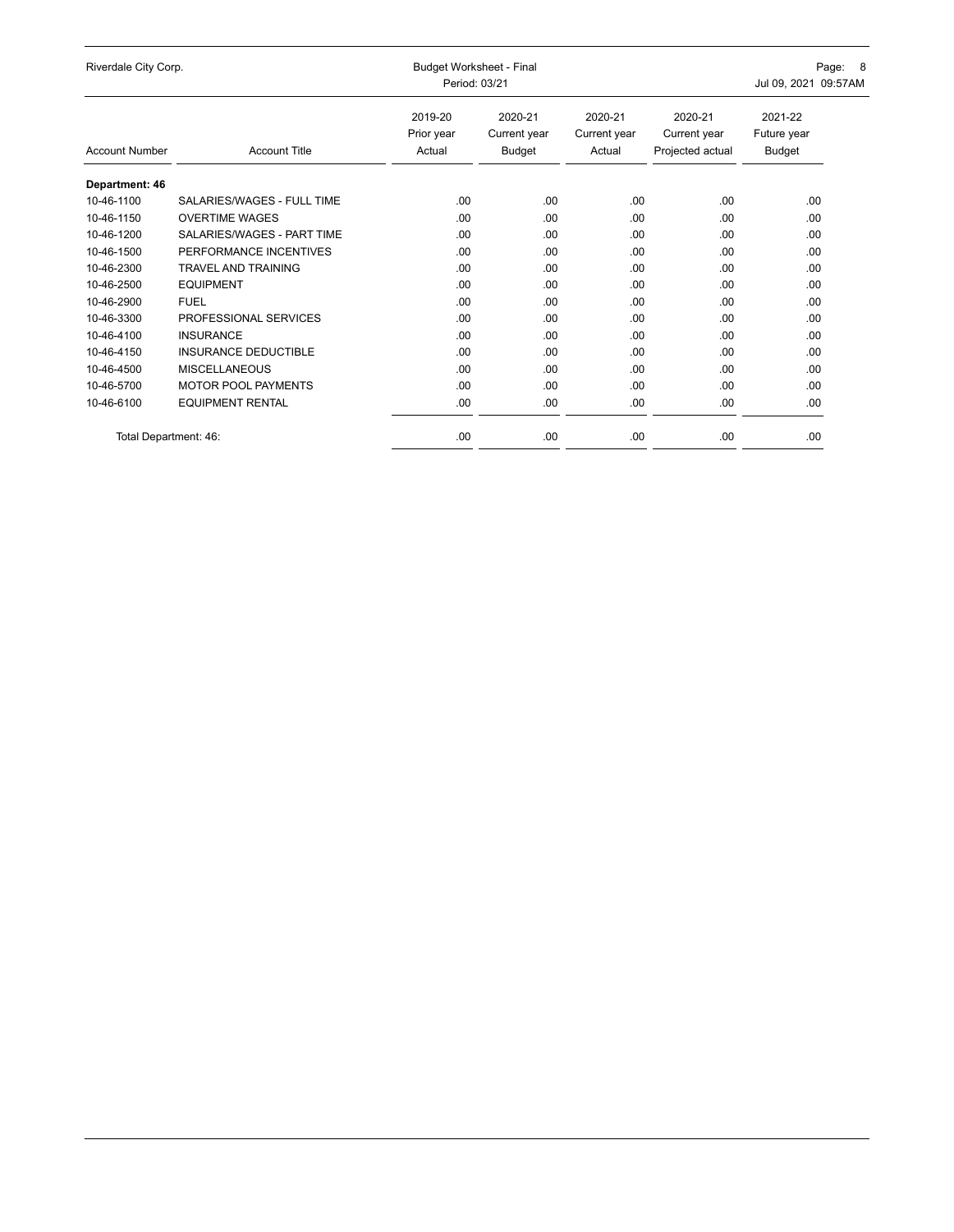| Riverdale City Corp.    |                                                | <b>Budget Worksheet - Final</b><br>Period: 03/21 | Page: 9<br>Jul 09, 2021 09:57AM          |                                   |                                             |                                         |
|-------------------------|------------------------------------------------|--------------------------------------------------|------------------------------------------|-----------------------------------|---------------------------------------------|-----------------------------------------|
| <b>Account Number</b>   | <b>Account Title</b>                           | 2019-20<br>Prior year<br>Actual                  | 2020-21<br>Current year<br><b>Budget</b> | 2020-21<br>Current year<br>Actual | 2020-21<br>Current year<br>Projected actual | 2021-22<br>Future year<br><b>Budget</b> |
| <b>NON DEPARTMENTAL</b> |                                                |                                                  |                                          |                                   |                                             |                                         |
| 10-49-1100              | <b>CARES ACT - SUBGRANTS</b>                   | .00.                                             | 236,000.00                               | 235,284.30                        | 235,285.00                                  | .00                                     |
| 10-49-1150              | CARES ACT - GRANT EXPENDITURES                 | 6,736.00                                         | 551,500.00                               | 168,357.57                        | 170,000.00                                  | .00                                     |
| 10-49-1160              | <b>COVID PROJECTS</b>                          | .00.                                             | 215,000.00                               | 153,066.56                        | 160,000.00                                  | .00                                     |
| 10-49-4100              | <b>INSURANCE</b>                               | .00                                              | .00.                                     | .00.                              | .00                                         | .00                                     |
| 10-49-4760              | ARPA/CLFRF EXPENDITURES                        | .00.                                             | .00                                      | .00                               | .00                                         | 986,000.00                              |
| 10-49-4810              | <b>TRANSFER TO OTHER FUNDS</b>                 | 879,439.54                                       | 2,000,000.00                             | .00.                              | 500,000.00                                  | 1,200,000.00                            |
| Budget notes:           |                                                |                                                  |                                          |                                   |                                             |                                         |
|                         | Capital Projects Fund Transfer \$1,200,000     |                                                  |                                          |                                   |                                             |                                         |
| 10-49-5600              | <b>INFO TECHNOLOGY PAYMENTS</b>                | 69,996.00                                        | 70,000.00                                | 52.497.00                         | 69,996.00                                   | 79,996.00                               |
| Budget notes:           |                                                |                                                  |                                          |                                   |                                             |                                         |
|                         | Payments for IT support/maintenance/equipment. |                                                  |                                          |                                   |                                             |                                         |
| 10-49-5700              | <b>MOTOR POOL PAYMENTS</b>                     | .00.                                             | .00                                      | .00.                              | .00                                         | .00                                     |
| 10-49-5800              | <b>TRANSFER TO WATER FUND</b>                  | .00.                                             | .00                                      | .00                               | .00                                         | .00                                     |
| 10-49-5900              | <b>CITY-WIDE EXPENDITURES</b>                  | .00.                                             | .00                                      | .00.                              | .00                                         | .00                                     |
| 10-49-8000              | <b>INCREASE IN CLASS C RESERVES</b>            | .00                                              | .00                                      | .00                               | .00                                         | .00                                     |
| 10-49-8100              | <b>INCREASE IN LOCAL OPTION RESER</b>          | .00                                              | .00                                      | .00.                              | .00                                         | .00                                     |
| 10-49-9000              | <b>INCREASE IN RESERVES</b>                    | .00.                                             | 6,691.00                                 | .00.                              | .00                                         | 9,611.00                                |
|                         | Total NON DEPARTMENTAL:                        | 956,171.54                                       | 3,079,191.00                             | 609,205.43                        | 1,135,281.00                                | 2,275,607.00                            |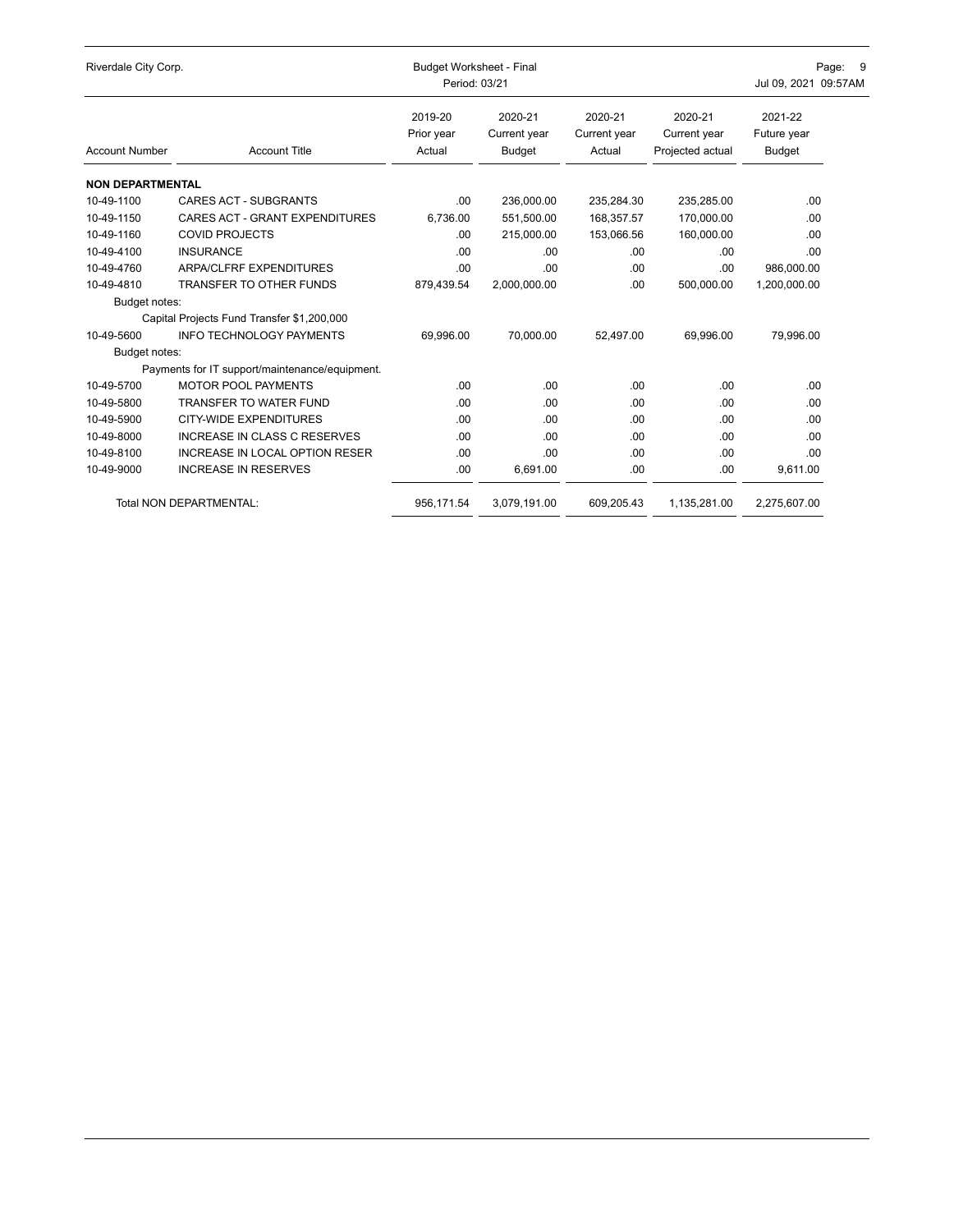| Riverdale City Corp.     |                                                                                   | Budget Worksheet - Final<br>Period: 03/21 |                                          |                                   |                                             | Page:<br>10<br>Jul 09, 2021 09:57AM     |  |
|--------------------------|-----------------------------------------------------------------------------------|-------------------------------------------|------------------------------------------|-----------------------------------|---------------------------------------------|-----------------------------------------|--|
| <b>Account Number</b>    | <b>Account Title</b>                                                              | 2019-20<br>Prior year<br>Actual           | 2020-21<br>Current year<br><b>Budget</b> | 2020-21<br>Current year<br>Actual | 2020-21<br>Current year<br>Projected actual | 2021-22<br>Future year<br><b>Budget</b> |  |
| <b>POLICE</b>            |                                                                                   |                                           |                                          |                                   |                                             |                                         |  |
| 10-54-1100               | SALARIES/WAGES - FULL TIME                                                        | 1,571,367.65                              | 1,613,414.00                             | 1,228,201.65                      | 1,613,414.00                                | 1,640,579.00                            |  |
| 10-54-1110               | <b>SICK LEAVE PAID</b>                                                            | 8,223.20                                  | 8,571.00                                 | 8,571.20                          | 8,572.00                                    | 10,378.00                               |  |
| 10-54-1150               | HOLIDAY OVERTIME WAGES                                                            | 29,374.13                                 | 34,100.00                                | 26,152.21                         | 34,870.00                                   | 35,058.00                               |  |
| 10-54-1155               | OTHER OVERTIME WAGES                                                              | 43,717.40                                 | 62,000.00                                | 50,633.47                         | 62,000.00                                   | 63,742.00                               |  |
| 10-54-1160               | LLEBG GRANT EXPENDITURES                                                          | .00                                       | .00                                      | .00.                              | .00.                                        | .00                                     |  |
| 10-54-1200               | SALARIES/WAGES - XING GUARDS                                                      | 20,725.25                                 | 21,939.00                                | 16,467.84                         | 21,957.00                                   | 22,089.00                               |  |
| 10-54-1250               | PART TIME OFFICERS WAGES                                                          | .00                                       | .00                                      | .00.                              | .00                                         | .00                                     |  |
| 10-54-1300               | <b>EMPLOYEE BENEFITS</b>                                                          | 946,483.67                                | 999,105.00                               | 748,901.72                        | 998,536.00                                  | 1,012,400.00                            |  |
| 10-54-1400               | <b>CLOTHING ALLOWANCE</b>                                                         | .00                                       | .00                                      | .00.                              | .00.                                        | .00                                     |  |
| 10-54-1500               | PERFORMANCE INCENTIVES                                                            | 15,956.51                                 | 15,816.00                                | 16,150.51                         | 16,151.00                                   | 16,072.00                               |  |
| 10-54-2100               | SUBSCRIPTIONS AND MEMBERSHIPS                                                     | 1,725.69                                  | 3,000.00                                 | 1,616.66                          | 2,156.00                                    | 3,000.00                                |  |
| 10-54-2300               | TRAVEL AND TRAINING                                                               | 6,629.96                                  | 14,000.00                                | 4,494.09                          | 5,992.00                                    | 14,000.00                               |  |
| 10-54-2400               | OFFICE SUPPLIES                                                                   | 2,598.15                                  | 3,000.00                                 | 1,210.09                          | 1,613.00                                    | 3,000.00                                |  |
| 10-54-2500               | EQUIPMENT SUPPLY & MAINTENANC                                                     | 22,850.62                                 | 41,000.00                                | 15,745.77                         | 20,994.00                                   | 41,000.00                               |  |
| 10-54-2520               | <b>NAP</b>                                                                        | 3,107.78                                  | 3,000.00                                 | 2,358.90                          | 3,145.00                                    | 3,000.00                                |  |
| 10-54-2530               | <b>LEXIPOL</b>                                                                    | 5,958.00                                  | 6,200.00                                 | 6,138.00                          | 8,184.00                                    | 6,400.00                                |  |
| 10-54-2540               | EQUIP WARRANTY - WATCHGUARD                                                       | .00                                       | 8,900.00                                 | 8,850.00                          | 8,850.00                                    | 8,900.00                                |  |
| 10-54-2600               | <b>BUILDING AND GROUNDS</b>                                                       | 2,868.56                                  | 5,000.00                                 | 1,108.07                          | 1,477.00                                    | 5,000.00                                |  |
| 10-54-2700               | <b>UTILITIES</b><br><b>TELEPHONE</b>                                              | 7,624.66                                  | 9,000.00                                 | 5,501.35                          | 7,335.00                                    | 9,000.00                                |  |
| 10-54-2800<br>10-54-2850 | MOBILE PHONE                                                                      | 3,940.17<br>18,966.54                     | 5,100.00<br>19,000.00                    | 2,579.52<br>14,184.66             | 3,439.00<br>18,913.00                       | 5,100.00<br>19,000.00                   |  |
| 10-54-2900               | <b>FUEL</b>                                                                       | 54,499.85                                 | 60,000.00                                | 35,033.46                         | 46,711.00                                   | 60,000.00                               |  |
| 10-54-3000               | <b>DISPATCHING</b>                                                                | .00                                       | .00                                      | .00                               | .00                                         | .00                                     |  |
| 10-54-3200               | <b>ANIMAL SHELTER</b>                                                             | 16,986.00                                 | 17,850.00                                | 17,631.00                         | 17,631.00                                   | 18,500.00                               |  |
| 10-54-3700               | OTHER PROF & TECH SERVICE, CSI                                                    | 25,682.00                                 | 27,500.00                                | 27,467.00                         | 27,467.00                                   | 27,700.00                               |  |
| 10-54-4100               | <b>INSURANCE</b>                                                                  | 2,647.67                                  | 4,000.00                                 | 1,541.87                          | 2,056.00                                    | 4,000.00                                |  |
| 10-54-4150               | <b>INSURANCE DEDUCTIBLE</b>                                                       | 1,329.10-                                 | 4,000.00                                 | 43.13                             | 58.00                                       | 4,000.00                                |  |
| 10-54-4200               | BCI, ULEIN, UCA - ACCESS FEES                                                     | .00                                       | .00                                      | .00                               | .00                                         | .00                                     |  |
| 10-54-4300               | <b>GRAFITTI REMOVAL</b>                                                           | .00                                       | .00                                      | .00                               | .00                                         | .00                                     |  |
| 10-54-4500               | SPECIAL DEPARTMENT EXPENSES                                                       | 9,096.88                                  | 9,500.00                                 | 5,720.23                          | 7,627.00                                    | 10,000.00                               |  |
| 10-54-4510               | DUTY & TRAINING AMMUNITION                                                        | 264.78                                    | 4,000.00                                 | 2,463.32                          | 3,284.00                                    | 4,000.00                                |  |
| 10-54-4550               | <b>UNIFORM EXPENSE</b>                                                            | 11,173.64                                 | 16,000.00                                | 10,855.25                         | 14,474.00                                   | 16,000.00                               |  |
| 10-54-4600               | <b>MISCELLANEOUS</b>                                                              | 10,388.74                                 | 9,000.00                                 | 6,404.80                          | 8,540.00                                    | 9,000.00                                |  |
| 10-54-4700               | DRUG TASK FORCE, SWAT, & HTF                                                      | 10,416.00                                 | 10,000.00                                | 9,827.00                          | 9,827.00                                    | 10,500.00                               |  |
| 10-54-4750               | COVID-19 EXPENDITURES                                                             | 594.60                                    | .00                                      | 2,715.30                          | 3,620.00                                    | .00                                     |  |
| 10-54-4800               | <b>POSTAGE</b>                                                                    | 195.40                                    | 500.00                                   | 156.56                            | 209.00                                      | 500.00                                  |  |
| 10-54-4900               | <b>SCHOOL RESOURCE OFFICER</b>                                                    | .00                                       | .00                                      | .00                               | .00                                         | .00                                     |  |
| 10-54-5000               | <b>GRANT EXPENDITURES</b>                                                         | 21,496.00                                 | 7,000.00                                 | 4,194.67                          | 5,593.00                                    | 7,000.00                                |  |
| Budget notes:            |                                                                                   |                                           |                                          |                                   |                                             |                                         |  |
| JAG                      | \$5,500 no match                                                                  |                                           |                                          |                                   |                                             |                                         |  |
| 10-54-5010               | STATE LIQUOR/BEER EXPENDITURES                                                    | .00                                       | 18,000.00                                | .00                               | .00                                         | 18,000.00                               |  |
| Budget notes:            |                                                                                   |                                           |                                          |                                   |                                             |                                         |  |
|                          | Communities That Care (CTC)<br>\$2,000                                            |                                           |                                          |                                   |                                             |                                         |  |
| 10-54-5500               | <b>PREVENTION</b>                                                                 | 2,913.00                                  | 4,000.00                                 | 2,838.10                          | 3,784.00                                    | 4,000.00                                |  |
| Budget notes:            |                                                                                   |                                           |                                          |                                   |                                             |                                         |  |
|                          | Bonneville High School Drug Free Activity<br>\$500<br>Nova, block parties \$2,500 |                                           |                                          |                                   |                                             |                                         |  |
| 10-54-5600               | INFO TECHNOLOGY PAYMENTS                                                          | 53,220.00                                 | 24,252.00                                | 18,189.00                         | 24,252.00                                   | 23,328.00                               |  |
| 10-54-5700               | <b>MOTOR POOL PAYMENTS</b>                                                        | 147,876.00                                | 146,940.00                               | 110,205.00                        | 146,940.00                                  | 146,940.00                              |  |
| 10-54-6200               | CAPITAL OUTLAY                                                                    | .00                                       | .00                                      | .00                               | .00                                         | .00.                                    |  |
| Total POLICE:            |                                                                                   | 3,078,239.40                              | 3,234,687.00                             | 2,414,151.40                      | 3,159,671.00                                | 3,281,186.00                            |  |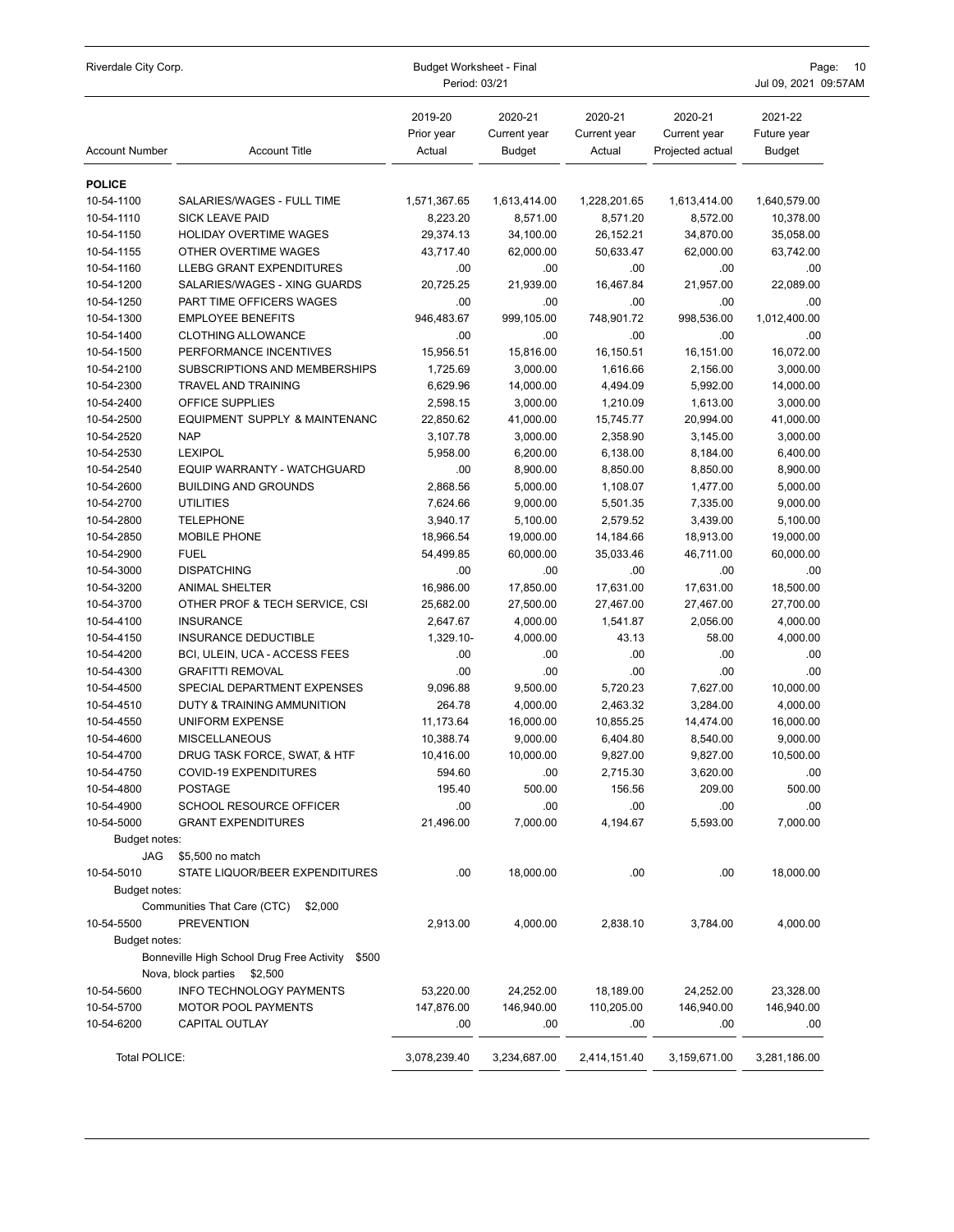| Riverdale City Corp.    |                                                                                                                                                          | Budget Worksheet - Final<br>Period: 03/21 | Page:<br>$-11$<br>Jul 09, 2021 09:57AM |                                   |                                             |                                         |
|-------------------------|----------------------------------------------------------------------------------------------------------------------------------------------------------|-------------------------------------------|----------------------------------------|-----------------------------------|---------------------------------------------|-----------------------------------------|
| <b>Account Number</b>   | <b>Account Title</b>                                                                                                                                     | 2019-20<br>Prior year<br>Actual           | 2020-21<br>Current year<br>Budget      | 2020-21<br>Current year<br>Actual | 2020-21<br>Current year<br>Projected actual | 2021-22<br>Future year<br><b>Budget</b> |
| <b>FIRE</b>             |                                                                                                                                                          |                                           |                                        |                                   |                                             |                                         |
| 10-57-1100              | SALARIES/WAGES - FULL TIME                                                                                                                               | 604,840.31                                | 650,195.00                             | 507,769.44                        | 650,195.00                                  | 692,638.00                              |
| 10-57-1110              | <b>SICK LEAVE PAID</b>                                                                                                                                   | .00                                       | 1,576.00                               | 1,229.62                          | 1,230.00                                    | 3,026.00                                |
| 10-57-1150              | <b>OVERTIME WAGES</b>                                                                                                                                    | 118,930.55                                | 87,471.00                              | 121,567.16                        | 125,000.00                                  | 108,091.00                              |
| 10-57-1200              | SALARIES/WAGES - PART TIME                                                                                                                               | 41,153.58                                 | 43,234.00                              | 34,490.05                         | 43,234.00                                   | 43,913.00                               |
| 10-57-1250              | SHIFT COVERAGE WAGES                                                                                                                                     | 175,628.06                                | 212,650.00                             | 114,350.40                        | 152,467.00                                  | 193,650.00                              |
| 10-57-1300              | <b>BENEFITS</b>                                                                                                                                          | 358,877.51                                | 413,111.00                             | 300,557.40                        | 400,743.00                                  | 426,466.00                              |
| 10-57-1400              | <b>CLOTHING ALLOWANCE</b>                                                                                                                                | 12,359.33                                 | 13,201.00                              | 8,716.50                          | 11,622.00                                   | 13,201.00                               |
| 10-57-1500              | PERFORMANCE INCENTIVES                                                                                                                                   | 7,384.92                                  | 9,308.00                               | 9,131.46                          | 9,132.00                                    | 9,179.00                                |
| 10-57-2100              | SUBSCRIPTIONS AND MEMBERSHIPS                                                                                                                            | 2,608.00                                  | 4,615.00                               | 3,816.83                          | 3,900.00                                    | 4,615.00                                |
| 10-57-2300              | TRAVEL AND TRAINING - EMS                                                                                                                                | 2,297.20                                  | 3,350.00                               | 666.00                            | 888.00                                      | 2,350.00                                |
| Budget notes:           |                                                                                                                                                          |                                           |                                        |                                   |                                             |                                         |
|                         | <b>EMS Instructor Seminars</b><br><b>EMS Training Officer Semianrs</b><br><b>CPR Certification</b><br><b>EMT Recertification</b><br><b>PALS Training</b> |                                           |                                        |                                   |                                             |                                         |
|                         | <b>ACLS Training</b>                                                                                                                                     |                                           |                                        |                                   |                                             |                                         |
|                         | <b>Training Supplies</b>                                                                                                                                 |                                           |                                        |                                   |                                             |                                         |
| 10-57-2301              | TRAVEL AND TRAINING - FIRE                                                                                                                               | 107.79                                    | 7,350.00                               | 470.95                            | 628.00                                      | 8,350.00                                |
| Budget notes:           |                                                                                                                                                          |                                           |                                        |                                   |                                             |                                         |
|                         | <b>UFRA Certification</b>                                                                                                                                |                                           |                                        |                                   |                                             |                                         |
|                         | <b>Wildland Recert Fees</b>                                                                                                                              |                                           |                                        |                                   |                                             |                                         |
| 10-57-2400              | OFFICE SUPPLIES                                                                                                                                          | 1,493.66                                  | 1,900.00                               | 487.80                            | 650.00                                      | 2,200.00                                |
| 10-57-2500              | <b>EQUIP OPERATION</b>                                                                                                                                   | 14,414.23                                 | 26,800.00                              | 16,737.66                         | 22,317.00                                   | 26,800.00                               |
| 10-57-2501              | <b>HR41 OPERATION AND MAINTENANC</b>                                                                                                                     | 847.54                                    | .00                                    | .00                               | .00                                         | 7,000.00                                |
| 10-57-2510              | <b>VEHICLE MAINTENANCE</b>                                                                                                                               | 13,159.54                                 | 25,000.00                              | 13,138.74                         | 17,518.00                                   | 85,000.00                               |
| 10-57-2600              | <b>BLDG AND GROUNDS MAINTENANCE</b>                                                                                                                      | 9,777.92                                  | 5,760.00                               | 3,394.79                          | 4,526.00                                    | 5,760.00                                |
| 10-57-2700              | <b>UTILITIES</b>                                                                                                                                         | 9,452.85                                  | 11,000.00                              | 6,968.42                          | 9,291.00                                    | 11,000.00                               |
| 10-57-2800              | <b>TELEPHONE</b>                                                                                                                                         | 7,986.97                                  | 7,000.00                               | 6,648.71                          | 7,000.00                                    | 7,000.00                                |
| 10-57-2900              | <b>FUEL</b>                                                                                                                                              | 9,825.09                                  | 13,000.00                              | 6,453.94                          | 8,605.00                                    | 13,000.00                               |
| 10-57-3300              | PROFESSIONAL SERVICES                                                                                                                                    | 7,000.00                                  | 7,000.00                               | 7,731.00                          | 7,731.00                                    | 9,000.00                                |
| Budget notes:<br>Doctor |                                                                                                                                                          |                                           |                                        |                                   |                                             |                                         |
| 10-57-4100              | <b>INSURANCE</b>                                                                                                                                         | 3,630.00                                  | 4,500.00                               | 3,429.48                          | 3,500.00                                    | 4,500.00                                |
| 10-57-4200              | <b>UCAN</b>                                                                                                                                              | 140.00                                    | .00                                    | .00                               | .00                                         | .00                                     |
| 10-57-4500              | SPECIAL DEPARTMENT EXPENSES                                                                                                                              | 4,287.10                                  | 5,200.00                               | 1,209.50                          | 1,613.00                                    | 5,200.00                                |
| 10-57-4520              | PROTECTIVE EQUIP                                                                                                                                         | 17,323.39                                 | 15,000.00                              | 6,875.08                          | 9,167.00                                    | 15,000.00                               |
| 10-57-4530              | AMBULANCE SUPPLIES                                                                                                                                       | 9,866.62                                  | 10,000.00                              | 11,942.24                         | 12,000.00                                   | 12,000.00                               |
| 10-57-4540              | UNIFORM ALLOWANCE - FULL TIME                                                                                                                            | 69.95                                     | .00                                    | .00                               | .00                                         | .00                                     |
| 10-57-4550              | UNIFORM ALLOWANCE - PART TIME                                                                                                                            | .00                                       | .00                                    | .00                               | .00                                         | .00                                     |
| 10-57-4600              | <b>MISCELLANEOUS</b>                                                                                                                                     | 14,898.85                                 | 10,200.00                              | 6,518.18                          | 8,691.00                                    | 10,200.00                               |
| 10-57-4700              | AMBULANCE FEES                                                                                                                                           | 84,426.49                                 | 60,000.00                              | 28,832.61                         | 38,443.00                                   | 60,000.00                               |
| 10-57-4750              | COVID-19 EXPENDITURES                                                                                                                                    | 8,000.57                                  | .00                                    | 9,566.58                          | 9,567.00                                    | .00                                     |
| 10-57-5000              | <b>GRANT EXPENDITURES</b>                                                                                                                                | .00                                       | 1,500.00                               | .00                               | .00                                         | 1,500.00                                |
| 10-57-5500              | PUBLIC EDUCATION                                                                                                                                         | 1,586.83                                  | 1,000.00                               | .00                               | .00                                         | 1,000.00                                |
| 10-57-5510              | FIRE PREVENTION OPEN HOUSE                                                                                                                               | 466.68                                    | 650.00                                 | .00                               | .00                                         | 650.00                                  |
| 10-57-5600              | INFO TECHNOLOGY PAYMENTS                                                                                                                                 | 8,916.00                                  | 6,180.00                               | 4,918.50                          | 6,180.00                                    | 4,008.00                                |
| 10-57-5700              | <b>MOTOR POOL PAYMENTS</b>                                                                                                                               | 128,568.00                                | 118,920.00                             | 89,190.00                         | 118,920.00                                  | 118,920.00                              |
| 10-57-6200              | CAPITAL OUTLAY                                                                                                                                           | .00                                       | .00                                    | .00                               | .00                                         | .00                                     |
| Total FIRE:             |                                                                                                                                                          | 1,680,325.53                              | 1,776,671.00                           | 1,326,809.04                      | 1,684,758.00                                | 1,905,217.00                            |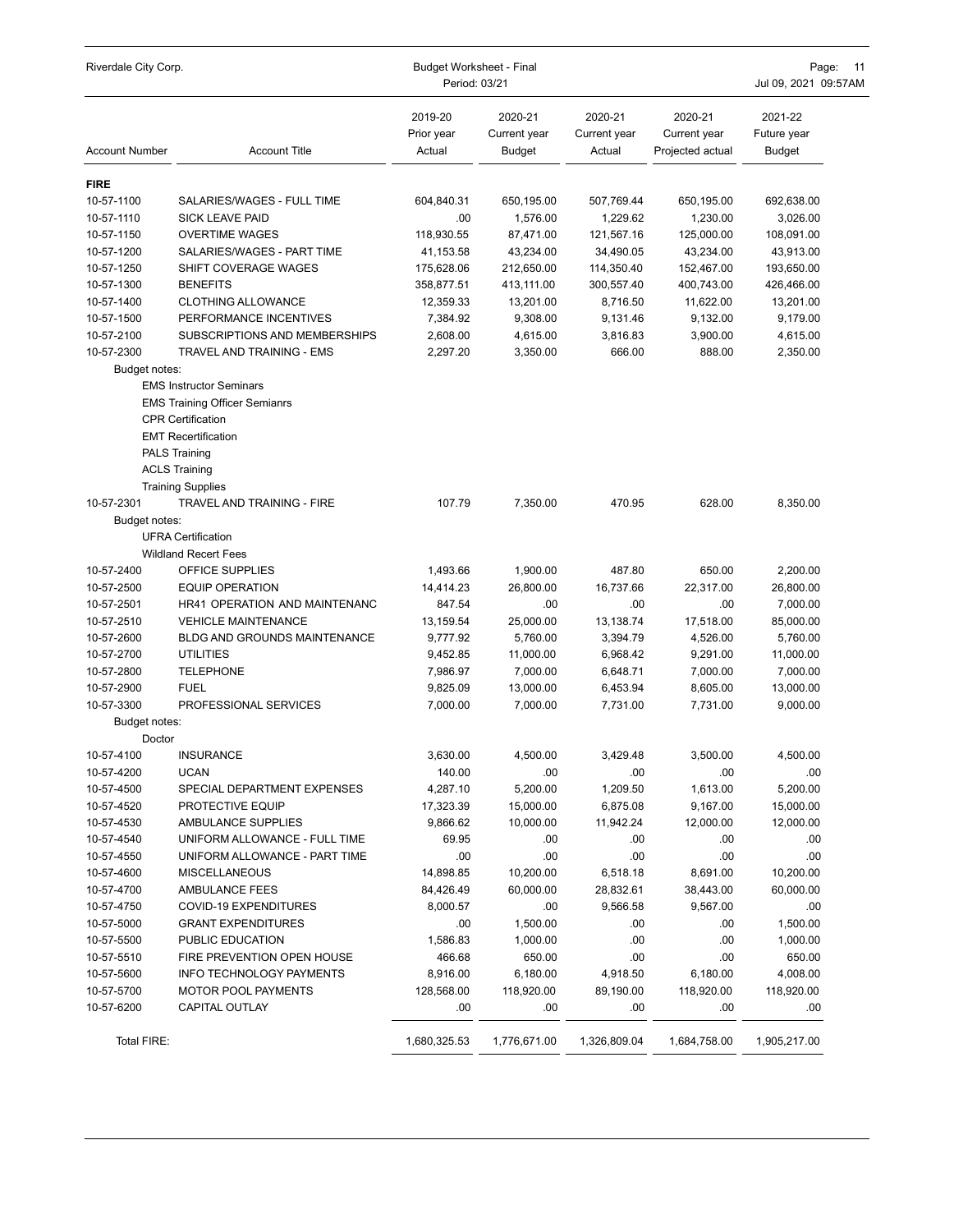| Riverdale City Corp.         |                                     | <b>Budget Worksheet - Final</b><br>Period: 03/21 | Page:<br>- 12<br>Jul 09, 2021 09:57AM    |                                   |                                             |                                         |
|------------------------------|-------------------------------------|--------------------------------------------------|------------------------------------------|-----------------------------------|---------------------------------------------|-----------------------------------------|
| <b>Account Number</b>        | <b>Account Title</b>                | 2019-20<br>Prior year<br>Actual                  | 2020-21<br>Current year<br><b>Budget</b> | 2020-21<br>Current year<br>Actual | 2020-21<br>Current year<br>Projected actual | 2021-22<br>Future year<br><b>Budget</b> |
| <b>COMMUNITY DEVELOPMENT</b> |                                     |                                                  |                                          |                                   |                                             |                                         |
| 10-58-1100                   | SALARIES/WAGES - FULL TIME          | 251,530.45                                       | 268,362.00                               | 211,219.45                        | 268,362.00                                  | 272,663.00                              |
| 10-58-1110                   | <b>SICK LEAVE PAID</b>              | .00                                              | .00                                      | .00.                              | .00                                         | .00                                     |
| 10-58-1150                   | <b>OVERTIME WAGES</b>               | 600.50                                           | .00                                      | .00                               | .00                                         | .00                                     |
| 10-58-1200                   | SALARIES/WAGES - PART TIME          | 4,050.00                                         | 4,200.00                                 | 3,150.00                          | 4,200.00                                    | 4,200.00                                |
| 10-58-1300                   | <b>EMPLOYEE BENEFITS</b>            | 122,447.52                                       | 133,320.00                               | 98,278.56                         | 131,038.00                                  | 136,934.00                              |
| 10-58-1400                   | <b>CLOTHING ALLOWANCE</b>           | 540.00                                           | 600.00                                   | 405.00                            | 540.00                                      | 600.00                                  |
| 10-58-1500                   | PERFORMANCE INCENTIVES              | 2,662.77                                         | 2,662.00                                 | 2,759.07                          | 2,759.07                                    | 2,705.00                                |
| 10-58-2100                   | SUBSCRIPTIONS AND MEMBERSHIPS       | 785.94                                           | 1,100.00                                 | 755.46                            | 1,007.00                                    | 1,100.00                                |
| 10-58-2300                   | <b>TRAVEL AND TRAINING</b>          | 3,428.62                                         | 6,500.00                                 | 100.00                            | 133.00                                      | 6,000.00                                |
| 10-58-2350                   | PLANNING COMMISSION/BOA             | 35.00                                            | 2,500.00                                 | 149.00                            | 199.00                                      | 2,500.00                                |
| 10-58-2400                   | OFFICE SUPPLIES                     | 773.38                                           | 1,000.00                                 | 327.39                            | 437.00                                      | 1,000.00                                |
| 10-58-2500                   | <b>EQUIPMENT</b>                    | 1,071.13                                         | 1,000.00                                 | .00                               | .00                                         | 1,200.00                                |
| 10-58-2850                   | MOBILE PHONE                        | 2,430.27                                         | 2,500.00                                 | 1,871.85                          | 2,496.00                                    | 2,500.00                                |
| 10-58-2900                   | <b>FUEL</b>                         | 2,172.74                                         | 2,500.00                                 | 1,050.44                          | 1.401.00                                    | 2,500.00                                |
| 10-58-3200                   | <b>ENGINEERING</b>                  | 2,652.00                                         | 2,000.00                                 | 400.00                            | 533.00                                      | 2,000.00                                |
| 10-58-3300                   | PROFESSIONAL SERVICES               | 22,656.35                                        | 30,000.00                                | 16,468.99                         | 21,959.00                                   | 40,000.00                               |
| 10-58-4100                   | <b>INSURANCE</b>                    | 127.59                                           | 1,000.00                                 | 100.04                            | 133.00                                      | 1,000.00                                |
| 10-58-4500                   | SPECIAL DEPARTMENT EXPENSES         | 3,125.00                                         | 3,500.00                                 | 401.00                            | 535.00                                      | 3,500.00                                |
| 10-58-4600                   | <b>MISCELLANEOUS</b>                | 1,668.39                                         | 5,000.00                                 | 1,221.63                          | 1,629.00                                    | 4,000.00                                |
| 10-58-4750                   | <b>COVID-19 EXPENDITURES</b>        | 2,021.00                                         | .00                                      | .00.                              | .00                                         | .00                                     |
| 10-58-5600                   | <b>INFO TECHNOLOGY PAYMENTS</b>     | 2,532.00                                         | 2,532.00                                 | 1,899.00                          | 2,532.00                                    | 1,908.00                                |
| 10-58-5700                   | <b>MOTOR POOL PAYMENTS</b>          | 17,616.00                                        | 6,576.00                                 | 4,932.00                          | 6,576.00                                    | 6,576.00                                |
| 10-58-6200                   | <b>CAPITAL OUTLAY</b>               | .00                                              | .00                                      | .00.                              | .00                                         | .00                                     |
|                              | <b>Total COMMUNITY DEVELOPMENT:</b> | 444,926.65                                       | 476,852.00                               | 345,488.88                        | 446,469.07                                  | 492,886.00                              |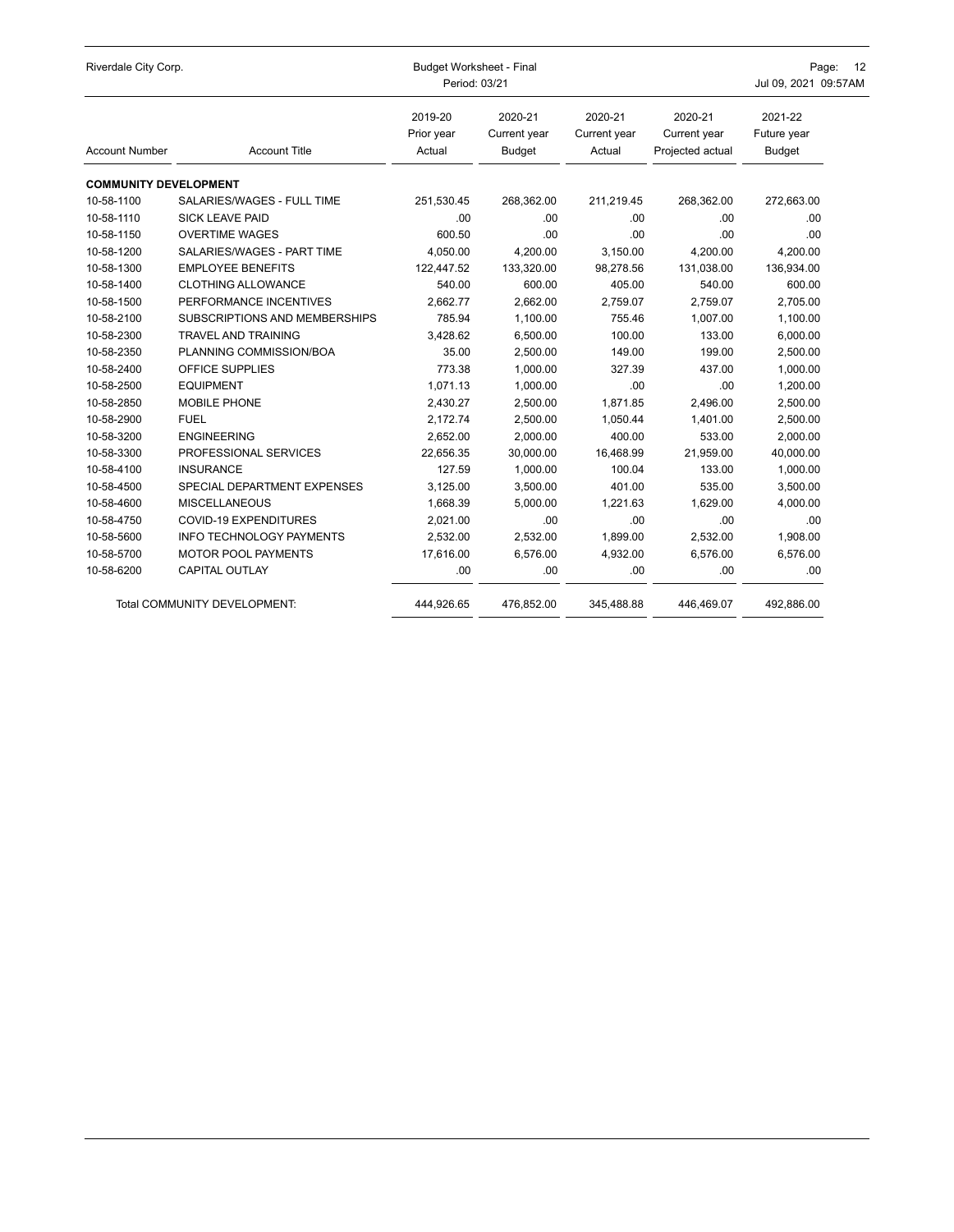| Riverdale City Corp.  |                                                                                                                                                                                                                                          | <b>Budget Worksheet - Final</b><br>Period: 03/21 | Page:<br>13<br>Jul 09, 2021 09:57AM |                                   |                                             |                                         |
|-----------------------|------------------------------------------------------------------------------------------------------------------------------------------------------------------------------------------------------------------------------------------|--------------------------------------------------|-------------------------------------|-----------------------------------|---------------------------------------------|-----------------------------------------|
| <b>Account Number</b> | <b>Account Title</b>                                                                                                                                                                                                                     | 2019-20<br>Prior year<br>Actual                  | 2020-21<br>Current year<br>Budget   | 2020-21<br>Current year<br>Actual | 2020-21<br>Current year<br>Projected actual | 2021-22<br>Future year<br><b>Budget</b> |
| <b>STREETS</b>        |                                                                                                                                                                                                                                          |                                                  |                                     |                                   |                                             |                                         |
| 10-61-1100            | SALARIES/WAGES - FULL TIME                                                                                                                                                                                                               | 87,980.32                                        | 104,112.00                          | 75,155.56                         | 100,207.00                                  | 108,260.00                              |
| Budget notes:         |                                                                                                                                                                                                                                          |                                                  |                                     |                                   |                                             |                                         |
| 10-61-1110            | Public Works Director's Salary - 30% Streets, 15% Sewer, 45% Storm Water, 10% Garbage<br>Assistant Public Works Director's Salary - 10% Streets, 10% Parks, 20% Water, 20% Sewer, 20% Storm Water, 20% Garbage<br><b>SICK LEAVE PAID</b> | 1,494.28                                         | 1,984.00                            | 1,779.08                          | 1.780.00                                    | 2,063.00                                |
| 10-61-1150            | <b>OVERTIME WAGES</b>                                                                                                                                                                                                                    | 1,353.36                                         | 4,000.00                            | 12.50                             | 17.00                                       | 4,350.00                                |
| 10-61-1200            | SALARIES/WAGES - PART TIME                                                                                                                                                                                                               | .00                                              | .00                                 | .00                               | .00                                         | .00                                     |
| 10-61-1300            | <b>EMPLOYEE BENEFITS</b>                                                                                                                                                                                                                 | 38,364.36                                        | 54,479.00                           | 36,009.84                         | 48,013.00                                   | 56,619.00                               |
| 10-61-1400            | <b>CLOTHING ALLOWANCE</b>                                                                                                                                                                                                                | 540.00                                           | 540.00                              | 409.50                            | 546.00                                      | 540.00                                  |
| 10-61-1500            | PERFORMANCE INCENTIVES                                                                                                                                                                                                                   | 914.48                                           | 1,032.00                            | 982.31                            | 982.31                                      | 1,073.00                                |
| 10-61-2100            | SUBSCRIPTIONS AND MEMBERSHIPS                                                                                                                                                                                                            | .00                                              | .00                                 | .00                               | .00                                         | .00                                     |
| 10-61-2300            | <b>TRAVEL AND TRAINING</b>                                                                                                                                                                                                               | 459.00                                           | 1,000.00                            | .00                               | .00                                         | 1,000.00                                |
| 10-61-2500            | <b>EQUIPMENT &amp; MAINTENANCE</b>                                                                                                                                                                                                       | 4,907.81                                         | 11,500.00                           | 4,067.48                          | 5,423.00                                    | 16,000.00                               |
| 10-61-2850            | <b>MOBILE PHONE</b>                                                                                                                                                                                                                      | 532.69                                           | 1,000.00                            | 351.00                            | 468.00                                      | 1,000.00                                |
| 10-61-2900            | <b>FUEL</b>                                                                                                                                                                                                                              | 6,723.36                                         | 8,000.00                            | 4,507.07                          | 6,009.00                                    | 7,000.00                                |
| 10-61-3000            | STREETS LIGHTS                                                                                                                                                                                                                           | 51,173.22                                        | 52,000.00                           | 32,574.87                         | 43,433.00                                   | 55,000.00                               |
| 10-61-3100            | <b>CDL TESTING</b>                                                                                                                                                                                                                       | .00                                              | .00                                 | .00                               | .00                                         | .00                                     |
| 10-61-3200            | <b>ENGINEERING</b>                                                                                                                                                                                                                       | .00                                              | 2,000.00                            | 56.25                             | 75.00                                       | 2,000.00                                |
| 10-61-3300            | PROFESSIONAL SERVICES                                                                                                                                                                                                                    | 22,979.00                                        | 27,000.00                           | 18,793.44                         | 25,058.00                                   | 27,000.00                               |
| 10-61-4100            | INSURANCE                                                                                                                                                                                                                                | 838.29                                           | 2,000.00                            | 868.77                            | 1,158.00                                    | 2,000.00                                |
| 10-61-4200            | <b>CLASS "C" ROADS</b>                                                                                                                                                                                                                   | 124,100.26                                       | 323,750.00                          | 1,532.01                          | 200,000.00                                  | 622,300.00                              |
| 10-61-4300            | LOCAL OPTION ROAD EXPENDITURE                                                                                                                                                                                                            | 460,451.27                                       | 1,062,250.00                        | 454,964.66                        | 606,620.00                                  | 1,358,000.00                            |
| Budget notes:         |                                                                                                                                                                                                                                          |                                                  |                                     |                                   |                                             |                                         |
|                       | Local Option Sales Tax Highway Money<br>Sidewalk Additions \$20,000<br>Sidewalk Maintenance \$25,000                                                                                                                                     |                                                  |                                     |                                   |                                             |                                         |
| 10-61-4350            | 1050 W ROUNDABOUT PROJECT                                                                                                                                                                                                                | .00                                              | .00                                 | .00                               | .00                                         | 600,000.00                              |
| 10-61-4400            | <b>STORM DRAIN EXPENSES</b>                                                                                                                                                                                                              | .00                                              | .00                                 | .00                               | .00                                         | .00                                     |
| 10-61-4500            | SPECIAL DEPARTMENT EXPENSES                                                                                                                                                                                                              | 5,090.90                                         | 20,500.00                           | 11,461.65                         | 15,282.00                                   | 21,000.00                               |
| Budget notes:         |                                                                                                                                                                                                                                          |                                                  |                                     |                                   |                                             |                                         |
|                       | Road Base Shoulders<br>\$3,000                                                                                                                                                                                                           |                                                  |                                     |                                   |                                             |                                         |
| New signs             | \$2,000                                                                                                                                                                                                                                  |                                                  |                                     |                                   |                                             |                                         |
|                       | Sign posts \$1,600                                                                                                                                                                                                                       |                                                  |                                     |                                   |                                             |                                         |
| 10-61-4510            | <b>ROAD SALT</b>                                                                                                                                                                                                                         | 8,429.77                                         | 20,000.00                           | 3,524.09                          | 4.699.00                                    | 20,000.00                               |
| 10-61-4600            | MISCELLANEOUS                                                                                                                                                                                                                            | 23.28-                                           | 3,000.00                            | 418.28                            | 558.00                                      | 3,000.00                                |
| Budget notes:         |                                                                                                                                                                                                                                          |                                                  |                                     |                                   |                                             |                                         |
|                       | Includes \$500 for PPE                                                                                                                                                                                                                   |                                                  |                                     |                                   |                                             |                                         |
|                       | Emergency preparedness \$500                                                                                                                                                                                                             |                                                  |                                     |                                   |                                             |                                         |
| 10-61-4750            | COVID-19 EXPENDITURES                                                                                                                                                                                                                    | .00                                              | .00                                 | .00                               | .00                                         | .00                                     |
| 10-61-5600            | <b>INFO TECHNOLOGY PAYMENTS</b>                                                                                                                                                                                                          | 444.00                                           | 444.00                              | 333.00                            | 444.00                                      | 444.00                                  |
| 10-61-5700            | <b>MOTOR POOL PAYMENTS</b>                                                                                                                                                                                                               | 29,340.00                                        | 21,792.00                           | 16,344.00                         | 21,792.00                                   | 43,020.00                               |
| Budget notes:         |                                                                                                                                                                                                                                          |                                                  |                                     |                                   |                                             |                                         |
|                       | Freightliner Replacement \$250,000                                                                                                                                                                                                       |                                                  |                                     |                                   |                                             |                                         |
| 10-61-6100            | <b>EQUIPMENT RENTAL</b>                                                                                                                                                                                                                  | .00                                              | 2,500.00                            | .00                               | .00                                         | 1,500.00                                |
| 10-61-6200            | <b>CAPITAL OUTLAY</b>                                                                                                                                                                                                                    | .00                                              | .00                                 | .00                               | .00                                         | .00                                     |
| Total STREETS:        |                                                                                                                                                                                                                                          | 846,093.09                                       | 1,724,883.00                        | 664,145.36                        | 1,082,564.31                                | 2,953,169.00                            |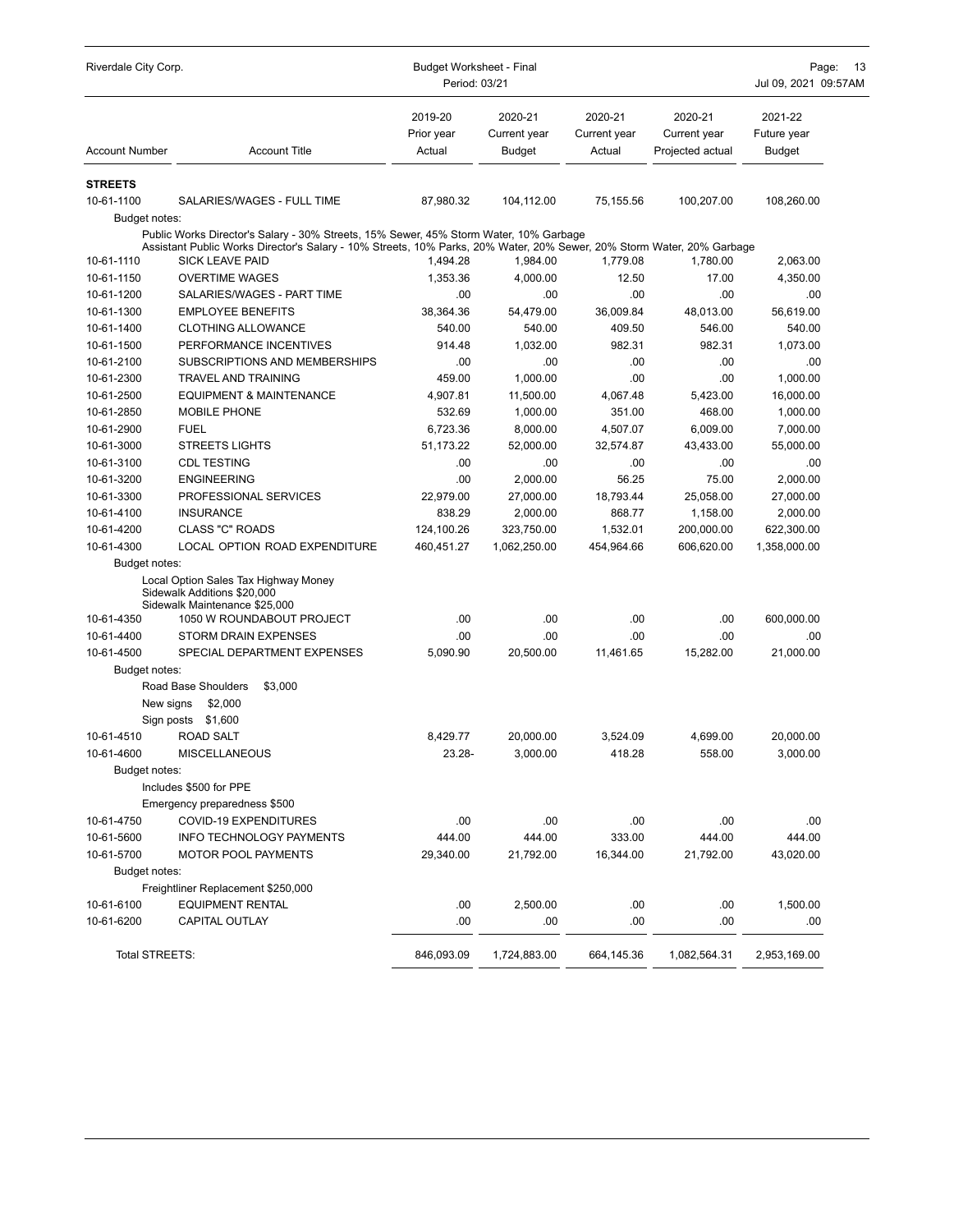| Riverdale City Corp.  |                                                                                                 | <b>Budget Worksheet - Final</b><br>Period: 03/21 |                                          |                                   |                                             | Page:<br>14<br>Jul 09, 2021 09:57AM     |  |
|-----------------------|-------------------------------------------------------------------------------------------------|--------------------------------------------------|------------------------------------------|-----------------------------------|---------------------------------------------|-----------------------------------------|--|
| <b>Account Number</b> | <b>Account Title</b>                                                                            | 2019-20<br>Prior year<br>Actual                  | 2020-21<br>Current year<br><b>Budget</b> | 2020-21<br>Current year<br>Actual | 2020-21<br>Current year<br>Projected actual | 2021-22<br>Future year<br><b>Budget</b> |  |
| <b>PARKS</b>          |                                                                                                 |                                                  |                                          |                                   |                                             |                                         |  |
| 10-70-1100            | SALARIES/WAGES - FULL TIME                                                                      | 210,831.52                                       | 189,770.00                               | 165,638.68                        | 189,770.00                                  | 196,990.00                              |  |
| Budget notes:         |                                                                                                 |                                                  |                                          |                                   |                                             |                                         |  |
|                       | 10% Assistant Public Works Director's Salary                                                    |                                                  |                                          |                                   |                                             |                                         |  |
| 10-70-1110            | <b>SICK LEAVE PAID</b>                                                                          | 1,421.60                                         | 164.00                                   | 1,642.40                          | 2,190.00                                    | 169.00                                  |  |
| 10-70-1150            | <b>OVERTIME WAGES</b>                                                                           | 6,128.86                                         | 9,000.00                                 | 2,969.14                          | 3,959.00                                    | 9,000.00                                |  |
| 10-70-1200            | SALARIES/WAGES - TEMPORARY                                                                      | 2,560.27                                         | .00                                      | .00                               | .00                                         | .00                                     |  |
| Budget notes:         |                                                                                                 |                                                  |                                          |                                   |                                             |                                         |  |
|                       | 2 people x 40 hours/week 29 weeks (April 15 - October 31)                                       |                                                  |                                          |                                   |                                             |                                         |  |
| 10-70-1300            | <b>EMPLOYEE BENEFITS</b>                                                                        | 91,542.85                                        | 104,995.00                               | 78,215.99                         | 104,288.00                                  | 108,114.00                              |  |
| 10-70-1400            | <b>CLOTHING ALLOWANCE</b>                                                                       | 2,160.00                                         | 2,700.00                                 | 1,534.50                          | 2,046.00                                    | 2,700.00                                |  |
| 10-70-1500            | PERFORMANCE INCENTIVES                                                                          | 2.239.39                                         | 1,896.00                                 | 2,585.12                          | 2,858.12                                    | 1,968.00                                |  |
| 10-70-2300            | TRAVEL AND TRAINING                                                                             | .00                                              | 1,500.00                                 | 230.00                            | 307.00                                      | 1,500.00                                |  |
| 10-70-2500            | <b>EQUIPMENT &amp; MAINTENANCE</b>                                                              | 2,235.96                                         | 4,500.00                                 | 2,595.68                          | 3,461.00                                    | 5,600.00                                |  |
| 10-70-2600            | <b>BUILDINGS &amp; GROUNDS</b>                                                                  | 303.25                                           | 1,500.00                                 | 175.11                            | 233.00                                      | 1,500.00                                |  |
| 10-70-2650            | <b>SPLASHPAD EXPENSES</b>                                                                       | 4,374.52                                         | 10,000.00                                | 1,341.73                          | 1,789.00                                    | 10,000.00                               |  |
| 10-70-2700            | <b>UTILITIES</b>                                                                                | 1,751.12                                         | 2,200.00                                 | 1,145.18                          | 1,527.00                                    | 2,200.00                                |  |
| 10-70-2850            | <b>MOBILE PHONE</b>                                                                             | 1,461.44                                         | 2,200.00                                 | 1,053.00                          | 1,404.00                                    | 2,200.00                                |  |
| 10-70-2900            | <b>FUEL</b>                                                                                     | 2,822.25                                         | 7,000.00                                 | 4,618.98                          | 6,159.00                                    | 7,000.00                                |  |
| 10-70-3200            | <b>ENGINEERING</b>                                                                              | .00                                              | 1,000.00                                 | .00                               | .00                                         | 1,000.00                                |  |
| 10-70-3300            | PROFESSIONAL SERVICES                                                                           | 11,332.36                                        | .00                                      | .00                               | .00                                         | .00                                     |  |
| 10-70-3700            | OTHER PROF & TECHNICAL SERVICE                                                                  | 844.79                                           | .00                                      | .00                               | .00                                         | .00                                     |  |
| 10-70-4100            | <b>INSURANCE</b>                                                                                | 314.23                                           | 1,000.00                                 | 301.81                            | 402.00                                      | 1,000.00                                |  |
| 10-70-4150            | <b>INSURANCE DEDUCTIBLE</b>                                                                     | .00                                              | 1,000.00                                 | .00                               | .00                                         | 1,000.00                                |  |
| 10-70-4200            | FERTILIZER AND WEED CONTROL                                                                     | 4,606.37                                         | 6,000.00                                 | 1,560.72                          | 2,081.00                                    | 9,000.00                                |  |
| Budget notes:         |                                                                                                 |                                                  |                                          |                                   |                                             |                                         |  |
|                       | Fertilizing twice a year                                                                        |                                                  |                                          |                                   |                                             |                                         |  |
| 10-70-4300            | <b>GRAFITTI REMOVAL</b>                                                                         | .00                                              | 1,000.00                                 | .00                               | .00                                         | 1,000.00                                |  |
| 10-70-4500            | SPECIAL DEPARTMENT EXPENSES                                                                     | 14,627.03                                        | 21,000.00                                | 9,802.41                          | 13,070.00                                   | 21,000.00                               |  |
| Budget notes:         |                                                                                                 |                                                  |                                          |                                   |                                             |                                         |  |
| Mulch                 | \$2,500                                                                                         |                                                  |                                          |                                   |                                             |                                         |  |
|                       | Portable Restroom<br>\$2,000                                                                    |                                                  |                                          |                                   |                                             |                                         |  |
| 10-70-4600            | <b>MISCELLANEOUS</b>                                                                            | 1,655.36                                         | 2,800.00                                 | 855.68                            | 1,141.00                                    | 2.800.00                                |  |
| 10-70-4750            | COVID-19 EXPENDITURES                                                                           | .00                                              | .00                                      | 4,068.00                          | 5.424.00                                    | .00                                     |  |
| 10-70-5010            | RAMP GRANT EXPENDITURES                                                                         | 10,771.95                                        | 18,063.00                                | .00                               | 10,000.00                                   | 21,228.00                               |  |
| Budget notes:         |                                                                                                 |                                                  |                                          |                                   |                                             |                                         |  |
|                       | <b>RAMP Population Grant Expenditures</b>                                                       |                                                  |                                          |                                   |                                             |                                         |  |
| 10-70-5600            | INFO TECHNOLOGY PAYMENTS                                                                        | 744.00                                           | 894.00                                   | 675.00                            | 900.00                                      | 1,044.00                                |  |
| 10-70-5700            | <b>MOTOR POOL PAYMENTS</b>                                                                      | 23,892.00                                        | 23,892.00                                | 17,919.00                         | 23,892.00                                   | 38,964.00                               |  |
| 10-70-6100            | <b>EQUIPMENT RENTAL</b>                                                                         | .00                                              | 1,000.00                                 | .00                               | .00.                                        | 1,000.00                                |  |
| 10-70-6200            | CAPITAL OUTLAY                                                                                  | 10,334.90                                        | 14,800.00                                | 451.29                            | 602.00                                      | 24,550.00                               |  |
| Budget notes:         |                                                                                                 |                                                  |                                          |                                   |                                             |                                         |  |
|                       | Fibar \$3,300                                                                                   |                                                  |                                          |                                   |                                             |                                         |  |
|                       | Tree removal \$4,000                                                                            |                                                  |                                          |                                   |                                             |                                         |  |
|                       | Playground Parts \$7,500<br>Aerator \$8,000<br>Small aerator split between park and RDA \$3,500 |                                                  |                                          |                                   |                                             |                                         |  |
| Total PARKS:          |                                                                                                 | 408,956.02                                       | 429,874.00                               | 299,379.42                        | 377,503.12                                  | 472,527.00                              |  |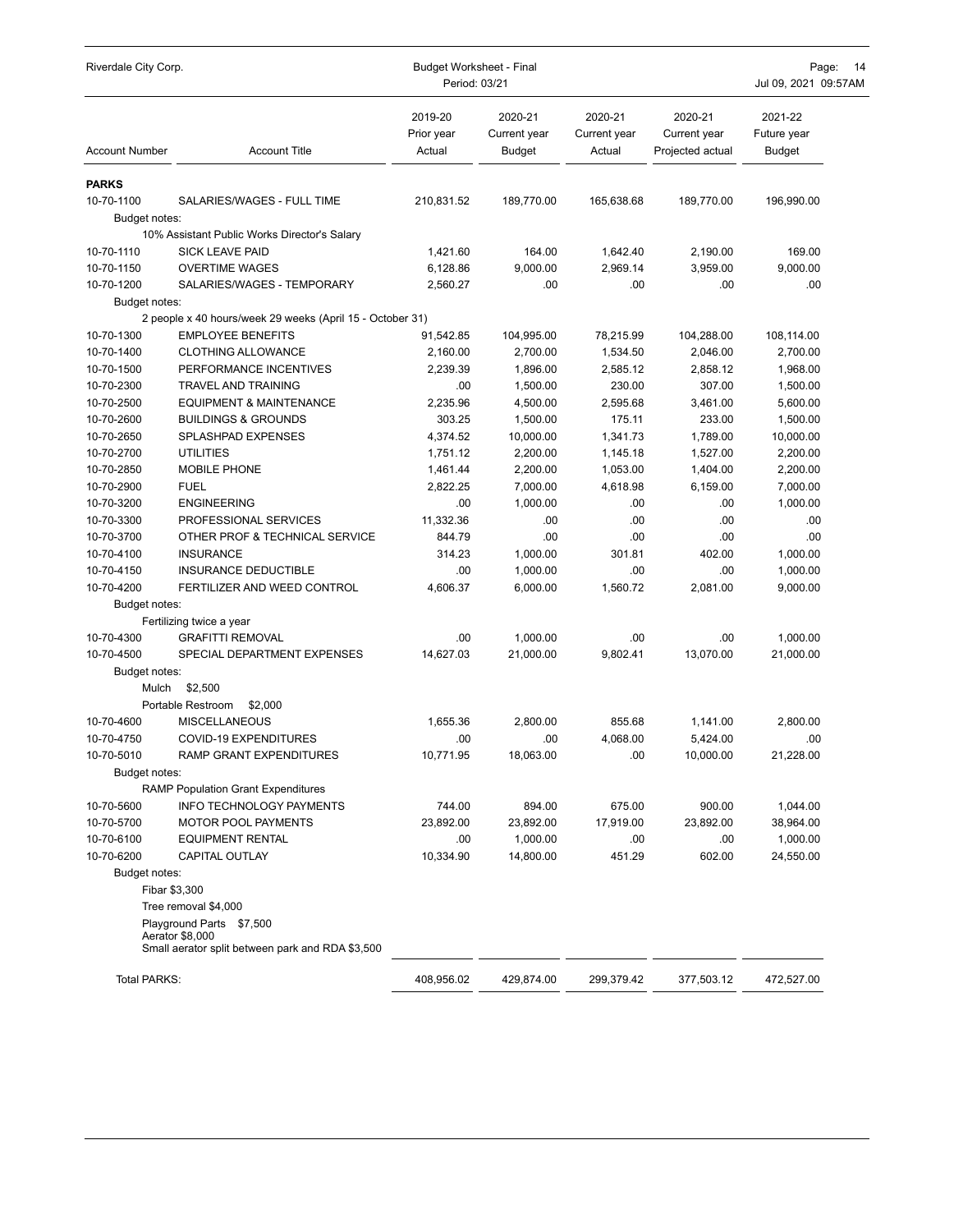| Riverdale City Corp.      |                                                                           | <b>Budget Worksheet - Final</b><br>Period: 03/21 | Page:<br>15<br>Jul 09, 2021 09:57AM      |                                   |                                             |                                         |
|---------------------------|---------------------------------------------------------------------------|--------------------------------------------------|------------------------------------------|-----------------------------------|---------------------------------------------|-----------------------------------------|
| <b>Account Number</b>     | <b>Account Title</b>                                                      | 2019-20<br>Prior year<br>Actual                  | 2020-21<br>Current year<br><b>Budget</b> | 2020-21<br>Current year<br>Actual | 2020-21<br>Current year<br>Projected actual | 2021-22<br>Future year<br><b>Budget</b> |
| <b>COMMUNITY SERVICES</b> |                                                                           |                                                  |                                          |                                   |                                             |                                         |
| 10-71-1100                | SALARIES/WAGES - FULL TIME                                                | 114,802.06                                       | 126,531.00                               | 101,152.03                        | 126,531.00                                  | 131,041.00                              |
| 10-71-1150                | <b>OVERTIME WAGES</b>                                                     | .00                                              | .00                                      | 27.04                             | 36.00                                       | .00                                     |
| 10-71-1200                | SALARIES/WAGES - PART TIME                                                | 156,328.34                                       | 187,922.00                               | 122,760.13                        | 163,680.00                                  | 187,922.00                              |
| 10-71-1300                | <b>EMPLOYEE BENEFITS</b>                                                  | 81,661.85                                        | 87,297.00                                | 65,056.10                         | 86,741.00                                   | 88,870.00                               |
| 10-71-1500                | PERFORMANCE INCENTIVES                                                    | 2,873.32                                         | 2,900.00                                 | 2,771.21                          | 3,695.00                                    | 2,944.00                                |
| 10-71-2100                | SUBSCRIPTIONS AND MEMBERSHIPS                                             | 903.05                                           | 465.00                                   | 241.94                            | 323.00                                      | 520.00                                  |
| 10-71-2300                | <b>TRAVEL AND TRAINING</b>                                                | 1,494.94                                         | 2,000.00                                 | 296.14                            | 395.00                                      | 2,950.00                                |
| 10-71-2400                | OFFICE SUPPLIES                                                           | 571.81                                           | 1,000.00                                 | 933.76                            | 1,000.00                                    | 800.00                                  |
| 10-71-2500                | <b>EQUIPMENT &amp; MAINTENANCE</b>                                        | 10,178.56                                        | 12,000.00                                | 250.00-                           | 2,500.00                                    | 10,000.00                               |
| 10-71-2600                | BLDGS AND GROUNDS MAINT.                                                  | 18,095.41                                        | 23,000.00                                | 3,830.75                          | 5,108.00                                    | 23,000.00                               |
| 10-71-2700                | <b>UTILITIES</b>                                                          | 12,587.18                                        | 16,500.00                                | 8,138.27                          | 10,851.00                                   | 16,500.00                               |
| 10-71-2800                | <b>TELEPHONE</b>                                                          | 2,502.08                                         | 2,800.00                                 | 1,733.81                          | 2,312.00                                    | 2,800.00                                |
| 10-71-2900                | <b>FUEL</b>                                                               | 372.37                                           | 400.00                                   | 205.01                            | 273.00                                      | 400.00                                  |
| 10-71-3000                | <b>COMMUNITY ACTIVITIES</b>                                               | .00                                              | .00                                      | .00                               | .00                                         | .00                                     |
| 10-71-3010                | <b>OLD GLORY DAYS</b>                                                     | 4,015.15                                         | 19,000.00                                | .00                               | 15.000.00                                   | 19,000.00                               |
| 10-71-3011                | <b>FIREWORKS</b>                                                          | 8,500.00                                         | 17,000.00                                | 8,500.00                          | 11,333.00                                   | 18,000.00                               |
| 10-71-3020                | <b>CHRISTMAS DECOR &amp; EQUIP</b>                                        | 335.57                                           | 500.00                                   | 390.30                            | 391.00                                      | 500.00                                  |
| 10-71-3030                | <b>COUNTY FAIR</b>                                                        | .00                                              | .00                                      | 13.03                             | 17.00                                       | .00                                     |
| 10-71-3040                | SPECIAL EVENTS & PROJECTS                                                 | .00<br>.00                                       | .00<br>.00                               | .00<br>.00                        | .00<br>.00                                  | .00<br>.00                              |
| 10-71-3100<br>10-71-3110  | SENIOR CITIZENS ACTIVITIES<br><b>PROGRAMS</b>                             | 405.25                                           | 1,000.00                                 | 80.73                             | 108.00                                      | 750.00                                  |
| 10-71-3120                | OPERATIONS/MATERIALS/SUPP                                                 | 3,604.00                                         | 4,000.00                                 | 185.20                            | 247.00                                      | 4,000.00                                |
| 10-71-3121                | <b>SENIOR LUNCH</b>                                                       | 27,616.98                                        | 45,000.00                                | 16,925.38                         | 22,567.00                                   | 52,500.00                               |
| 10-71-3130                | <b>EQUIPMENT</b>                                                          | 35.98                                            | 500.00                                   | 253.61                            | 338.00                                      | 500.00                                  |
| 10-71-3150                | ANNUAL MAINTENANCE (SENIOR CE)                                            | .00                                              | .00.                                     | .00                               | .00                                         | 5,000.00                                |
| 10-71-3200                | <b>ADULT ACTIVITIES</b>                                                   | .00                                              | .00                                      | .00                               | .00                                         | .00                                     |
| 10-71-3230                | <b>SOCCER</b>                                                             | 1,444.20                                         | 2,000.00                                 | .00                               | .00                                         | 1,000.00                                |
| 10-71-3231                | <b>BASKETBALL</b>                                                         | 488.35                                           | .00                                      | 830.75                            | 1,108.00                                    | .00                                     |
| 10-71-3232                | SOFTBALL                                                                  | .00                                              | .00                                      | .00                               | .00                                         | .00                                     |
| 10-71-3233                | VOLLEYBALL                                                                | .00                                              | .00                                      | .00                               | .00                                         | .00                                     |
| 10-71-3300                | YOUTH ACTIVITIES                                                          | .00                                              | 800.00                                   | 158.47                            | 211.00                                      | 800.00                                  |
| Budget notes:             |                                                                           |                                                  |                                          |                                   |                                             |                                         |
| Archery                   |                                                                           |                                                  |                                          |                                   |                                             |                                         |
| 10-71-3310                | INTRAMURALS                                                               | 3,058.49                                         | 3,000.00                                 | 273.93                            | 365.00                                      | 3,500.00                                |
| 10-71-3320                | <b>CRAFTS &amp; SKILLS</b>                                                | 404.28                                           | 2,000.00                                 | 354.68                            | 473.00                                      | 2,000.00                                |
| 10-71-3330                | CONTRACT CLASS EXPENDITURES                                               | .00                                              | .00                                      | .00                               | .00                                         | 4,000.00                                |
| 10-71-3331                | <b>BASKETBALL</b>                                                         | 6,656.39                                         | 6,500.00                                 | 2,854.79                          | 3,806.00                                    | 6,500.00                                |
| 10-71-3332                | BASEBALL/SOFTBALL                                                         | 3,845.94                                         | 6,000.00                                 | 69.56                             | 93.00                                       | 5,500.00                                |
| 10-71-3333                | <b>FLAG FOOTBALL</b>                                                      | 1,142.74                                         | 2,500.00                                 | 53.50                             | 71.00                                       | 1,500.00                                |
| 10-71-3340                | PARTNERS IN EDUCATION                                                     | .00                                              | .00                                      | .00                               | .00                                         | .00                                     |
| 10-71-3350                | YOUTH COMMITTEE                                                           | 2,944.72                                         | 3,700.00                                 | 1,150.68                          | 1,534.00                                    | 3,500.00                                |
| 10-71-4100                | <b>INSURANCE</b>                                                          | 52.87                                            | 200.00                                   | 52.87                             | 70.00                                       | 200.00                                  |
| 10-71-4500                | SPECIAL DEPARTMENT EXPENSES                                               | 2,475.85                                         | 2,400.00                                 | 2,264.95                          | 2,400.00                                    | 2,400.00                                |
| 10-71-4560                | PUBLIC COMMUNICATIONS                                                     | 11,925.49                                        | 14,000.00                                | 9,409.51                          | 12,546.00                                   | 14,000.00                               |
| 10-71-4600                | <b>MISCELLANEOUS</b>                                                      | 9,615.16                                         | 10,000.00                                | 4,280.67                          | 5,708.00                                    | 10,000.00                               |
| 10-71-4700                | ROY AQUATIC CENTER & COMPLEX                                              | 13,170.30                                        | 19,000.00                                | 3,700.00                          | 4,933.00                                    | 17,000.00                               |
| Budget notes:             |                                                                           |                                                  |                                          |                                   |                                             |                                         |
|                           | Roy City Complex passes and Aquatic Center Nights (Tentatively 10 Nights) |                                                  |                                          |                                   |                                             |                                         |
| 10-71-4750                | COVID-19 EXPENDITURES                                                     | 661.88                                           | .00                                      | 3,389.82                          | 4,520.00                                    | .00                                     |
| 10-71-5000                | <b>GRANT EXPENDITURES</b>                                                 | .00                                              | 28,250.00                                | .00                               | .00                                         | .00                                     |
| 10-71-5600                | <b>INFO TECHNOLOGY PAYMENTS</b>                                           | 1,932.00                                         | 1,932.00                                 | 1,449.00                          | 1,932.00                                    | 2,010.00                                |
| 10-71-5700                | <b>MOTOR POOL PAYMENTS</b>                                                | 1,296.00                                         | 1,296.00                                 | 972.00                            | 1,296.00                                    | 1,296.00                                |
| 10-71-7400                | CAPITAL OUTLAY                                                            | .00                                              | .00.                                     | .00                               | .00                                         | .00.                                    |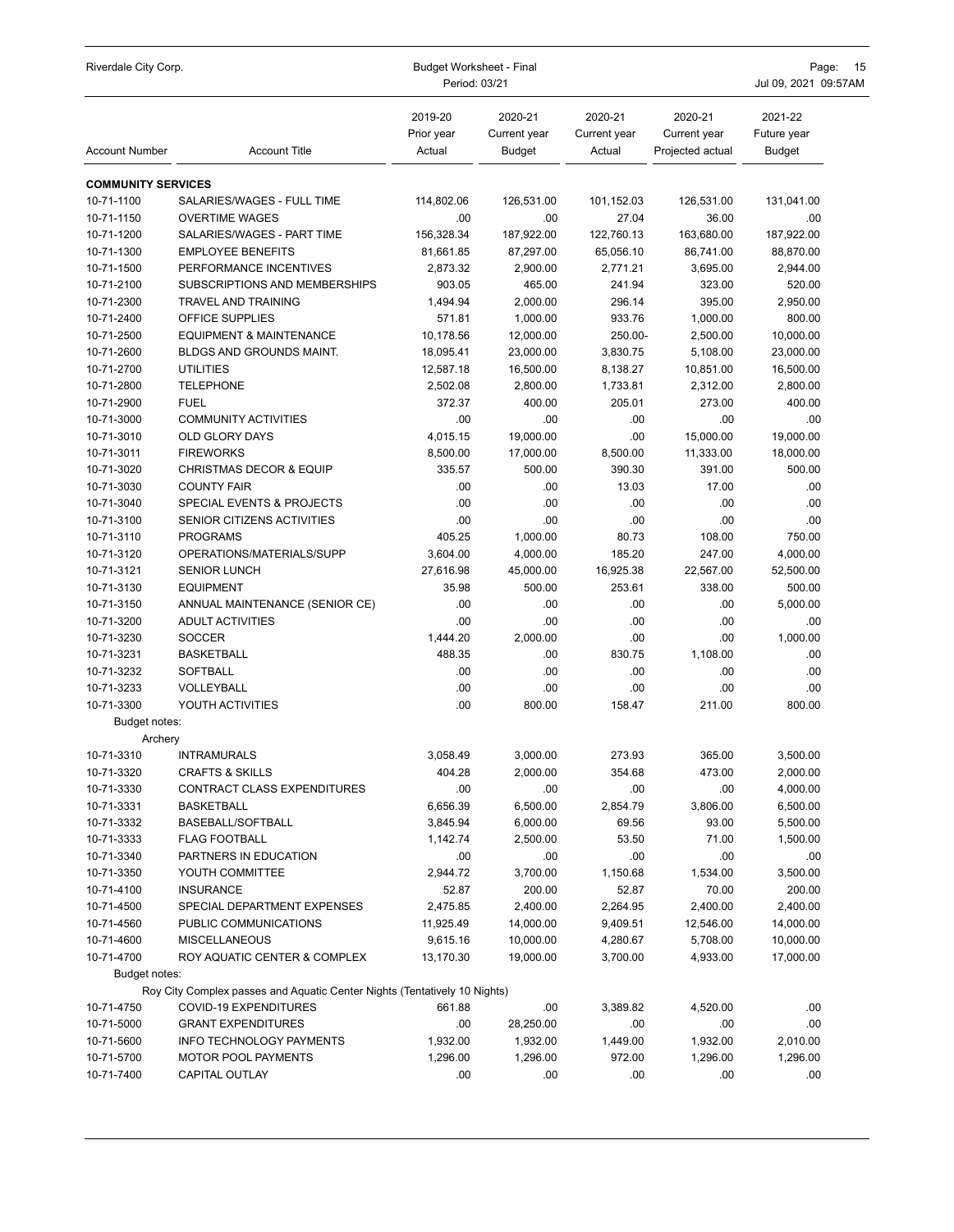| Riverdale City Corp.                   |                      |                                 | Budget Worksheet - Final<br>Period: 03/21 |                                   |                                             | -16<br>Page:<br>Jul 09, 2021 09:57AM |  |  |
|----------------------------------------|----------------------|---------------------------------|-------------------------------------------|-----------------------------------|---------------------------------------------|--------------------------------------|--|--|
| <b>Account Number</b>                  | <b>Account Title</b> | 2019-20<br>Prior year<br>Actual | 2020-21<br>Current year<br>Budget         | 2020-21<br>Current year<br>Actual | 2020-21<br>Current year<br>Projected actual | 2021-22<br>Future year<br>Budget     |  |  |
| Total COMMUNITY SERVICES:              |                      | 507,998.56                      | 653.393.00                                | 364.509.62                        | 494.512.00                                  | 643,203.00                           |  |  |
| <b>GENERAL FUND Revenue Total:</b>     |                      | 9,850,819.21                    | 13,160,913.00                             | 9,124,773.72                      | 11,200,202.98                               | 13,885,578.00                        |  |  |
| <b>GENERAL FUND Expenditure Total:</b> |                      | 9,502,981.30                    | 13,160,913.00                             | 7,256,449.73                      | 9,988,561.50                                | 13,885,578.00                        |  |  |
| Net Total GENERAL FUND:                |                      | 347,837.91                      | .00.                                      | 1,868,323.99                      | 1,211,641.48                                | .00                                  |  |  |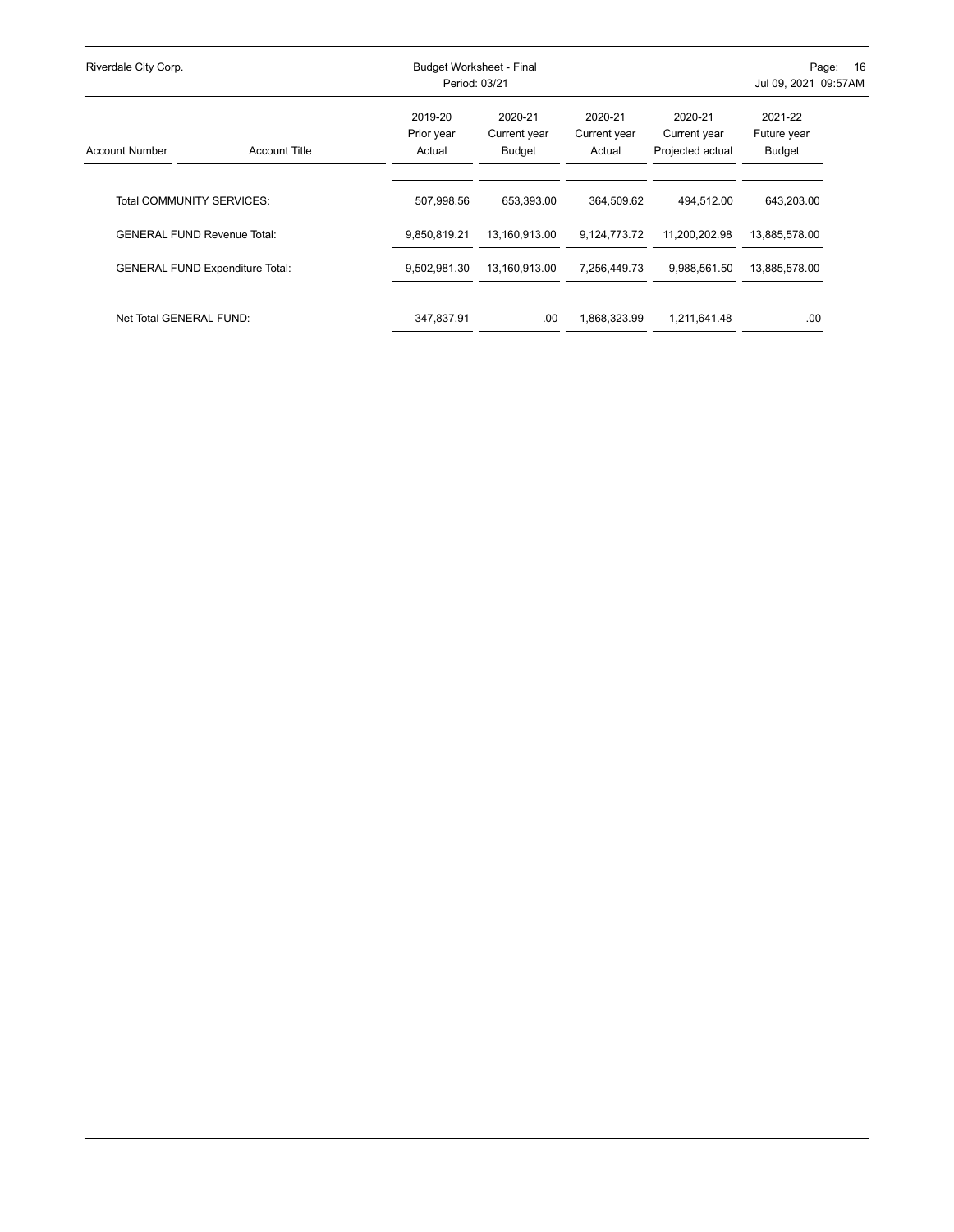| Riverdale City Corp.      |                                                        | <b>Budget Worksheet - Final</b><br>Period: 03/21 |                                          |                                   | Page: 17<br>Jul 09, 2021 09:57AM            |                                         |  |
|---------------------------|--------------------------------------------------------|--------------------------------------------------|------------------------------------------|-----------------------------------|---------------------------------------------|-----------------------------------------|--|
| <b>Account Number</b>     | <b>Account Title</b>                                   | 2019-20<br>Prior year<br>Actual                  | 2020-21<br>Current year<br><b>Budget</b> | 2020-21<br>Current year<br>Actual | 2020-21<br>Current year<br>Projected actual | 2021-22<br>Future year<br><b>Budget</b> |  |
| RDA GENERAL FUND          |                                                        |                                                  |                                          |                                   |                                             |                                         |  |
| Source: 36                |                                                        |                                                  |                                          |                                   |                                             |                                         |  |
| 21-36-1000                | <b>INTEREST</b>                                        | 32,035.18                                        | 33,750.00                                | 6,049.60                          | 8,066.00                                    | 21,000.00                               |  |
| Total Source: 36:         |                                                        | 32,035.18                                        | 33,750.00                                | 6,049.60                          | 8,066.00                                    | 21,000.00                               |  |
| <b>RDA REVENUE</b>        |                                                        |                                                  |                                          |                                   |                                             |                                         |  |
| 21-39-2000                | RIVERDALE ROAD TAX INCREMENT                           | .00                                              | .00                                      | .00                               | .00                                         | .00                                     |  |
| 21-39-2050                | RIVERDALE ROAD INTEREST                                | .00                                              | .00                                      | .00                               | .00                                         | .00                                     |  |
| 21-39-2500                | RIVERDALE ROAD REDEMPTIONS                             | .00                                              | .00                                      | .00                               | .00                                         | .00                                     |  |
| 21-39-3000                | 1050 WEST RDA TAX INCREMENT                            | .00                                              | .00                                      | .00                               | .00                                         | .00                                     |  |
| 21-39-3050                | 1050 WEST INTEREST                                     | .00                                              | .00                                      | .00                               | .00                                         | .00                                     |  |
| 21-39-3500                | 1050 WEST REDEMPTIONS                                  | .00                                              | .00                                      | .00                               | .00                                         | .00                                     |  |
| 21-39-4000                | WEBER RIVER RDA TAX INCREMENT                          | .00                                              | .00                                      | .00                               | .00                                         | .00                                     |  |
| 21-39-4050                | <b>WEBER RIVER INTEREST</b>                            | .00                                              | .00                                      | .00                               | .00                                         | .00                                     |  |
| 21-39-4500                | WEBER RIVER REDEMPTIONS                                | .00                                              | .00                                      | .00                               | .00                                         | .00                                     |  |
| 21-39-5050                | <b>HOUSING INTEREST</b>                                | .00                                              | .00                                      | .00                               | .00                                         | .00                                     |  |
| 21-39-6000                | <b>LOAN INTEREST</b>                                   | .00                                              | .00                                      | .00                               | .00                                         | .00                                     |  |
| 21-39-7000                | SR FACILITY-TENANT RENTS                               | .00                                              | .00                                      | .00                               | .00                                         | .00                                     |  |
| 21-39-7100                | SR FACILITY-MTG ROOM RENTS                             | .00                                              | .00                                      | .00                               | .00                                         | .00                                     |  |
| 21-39-7200                | SR FACILITY-MISC REVENUE                               | .00                                              | .00                                      | .00                               | .00                                         | .00                                     |  |
| 21-39-9000                | <b>SUNDRY REVENUES</b>                                 | .00                                              | .00                                      | .00                               | .00                                         | .00                                     |  |
| 21-39-9100                | USE OF FUND BALANCE                                    | .00                                              | .00                                      | .00                               | .00                                         | 7,750.00                                |  |
| 21-39-9200                | TRANSFERS FROM 550 W.                                  | 17,033.63                                        | 15,000.00                                | 16,068.55                         | 21,425.00                                   | 15,000.00                               |  |
| Budget notes:             |                                                        |                                                  |                                          |                                   |                                             |                                         |  |
|                           | 5% of tax increment revenue from 550 West Project Area |                                                  |                                          |                                   |                                             |                                         |  |
| 21-39-9900                | SR FACILITY FINANCING CAPITAL                          | .00                                              | .00                                      | .00                               | .00                                         | .00                                     |  |
| <b>Total RDA REVENUE:</b> |                                                        | 17.033.63                                        | 15.000.00                                | 16,068.55                         | 21.425.00                                   | 22.750.00                               |  |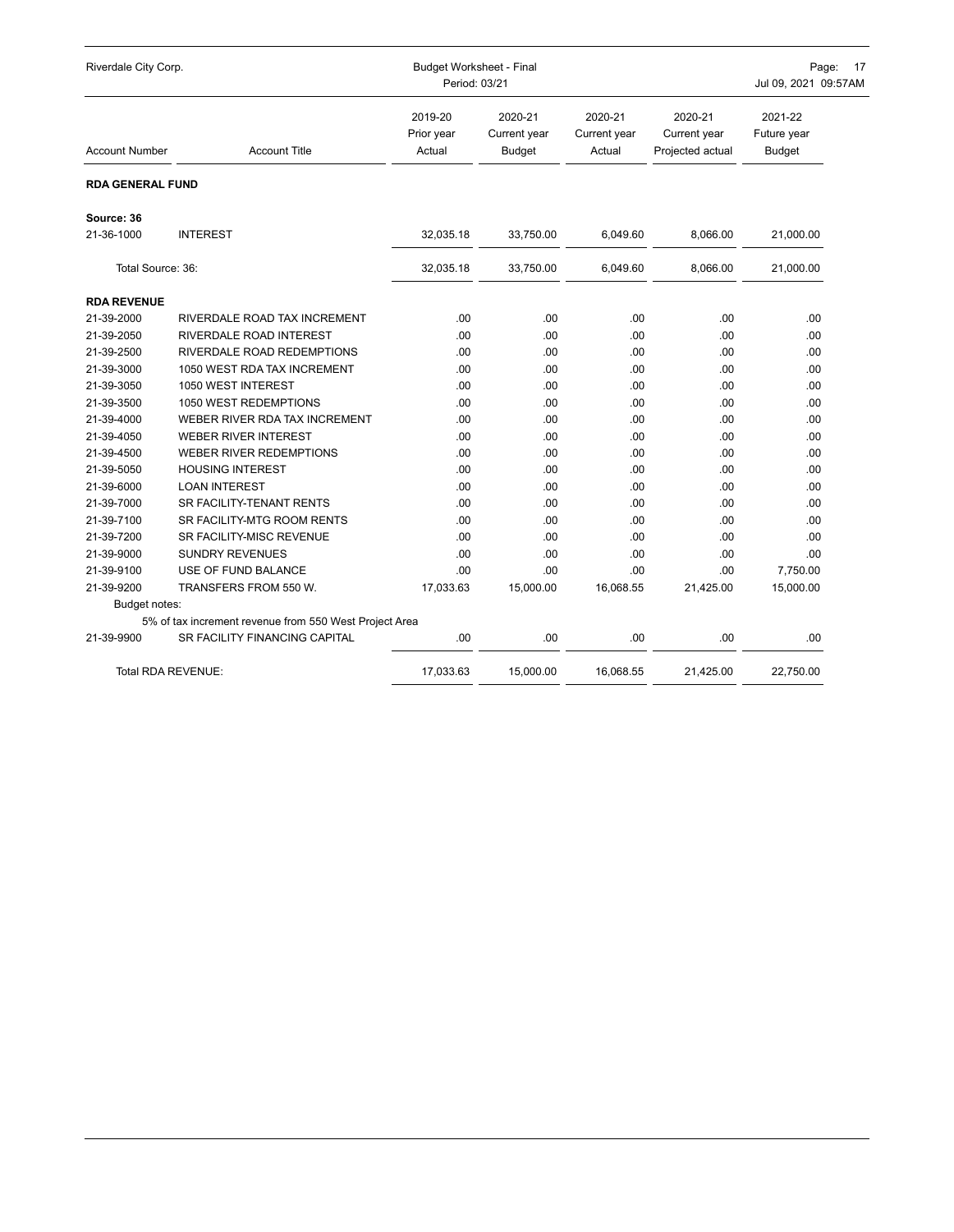| Riverdale City Corp.     |                                                                | <b>Budget Worksheet - Final</b><br>Period: 03/21 | Page:<br>18<br>Jul 09, 2021 09:57AM      |                                   |                                             |                                         |
|--------------------------|----------------------------------------------------------------|--------------------------------------------------|------------------------------------------|-----------------------------------|---------------------------------------------|-----------------------------------------|
| <b>Account Number</b>    | <b>Account Title</b>                                           | 2019-20<br>Prior year<br>Actual                  | 2020-21<br>Current year<br><b>Budget</b> | 2020-21<br>Current year<br>Actual | 2020-21<br>Current year<br>Projected actual | 2021-22<br>Future year<br><b>Budget</b> |
| <b>RDA EXPENSES</b>      |                                                                |                                                  |                                          |                                   |                                             |                                         |
| 21-40-1100               | <b>SALARIES &amp; WAGES</b>                                    | .00                                              | .00                                      | .00                               | .00                                         | .00                                     |
| 21-40-1300               | <b>EMPLOYEE BENEFITS</b>                                       | .00                                              | .00                                      | .00                               | .00                                         | .00                                     |
| 21-40-1500               | PERFORMANCE INCENTIVES                                         | .00                                              | 5,000.00                                 | .00                               | .00                                         | 5,000.00                                |
| 21-40-2000               | <b>BUSINESS &amp; ECONOMIC DEVELOPM</b>                        | .00                                              | 5,000.00                                 | .00                               | .00                                         | 5,000.00                                |
| Budget notes:            |                                                                |                                                  |                                          |                                   |                                             |                                         |
|                          | Activities, meetings, etc.                                     |                                                  |                                          |                                   |                                             |                                         |
| 21-40-2100               | SUBSCRIPTIONS AND MEMBERSHIPS                                  | 600.00                                           | 500.00                                   | 450.00                            | 600.00                                      | 500.00                                  |
| Budget notes:            |                                                                |                                                  |                                          |                                   |                                             |                                         |
|                          | <b>RDA</b> Assocation                                          |                                                  |                                          |                                   |                                             |                                         |
| <b>NAHRO</b>             |                                                                |                                                  |                                          |                                   |                                             |                                         |
| 21-40-2200               | PUBLIC NOTICES                                                 | 640.25                                           | 500.00                                   | .00                               | .00                                         | 500.00                                  |
| 21-40-2300               | <b>TRAVEL &amp; TRAINING</b>                                   | 167.04                                           | 750.00                                   | 105.23                            | 140.00                                      | 750.00                                  |
| 21-40-2400               | OFFICE SUPPLIES                                                | .00                                              | 100.00                                   | .00                               | .00                                         | 100.00                                  |
| 21-40-3300               | <b>ATTORNEY SERVICES</b>                                       | 15.276.87                                        | 3,000.00                                 | 3,138.50                          | 4,185.00                                    | 3,000.00                                |
| 21-40-3400               | PROFESSIONAL SERVICES                                          | 10,356.75                                        | 25,000.00                                | 18,785.89                         | 25,000.00                                   | 20,000.00                               |
| Budget notes:            |                                                                |                                                  |                                          |                                   |                                             |                                         |
|                          | Sewer Study                                                    |                                                  |                                          |                                   |                                             |                                         |
| 21-40-4100               | <b>INSURANCE</b>                                               | .00                                              | 1,700.00                                 | .00                               | .00                                         | 1,700.00                                |
| 21-40-4600               | <b>MISCELLANEOUS</b>                                           | 257.89                                           | 5,000.00                                 | 35.36                             | 47.00                                       | 5,000.00                                |
| 21-40-4710               | RIVERDALE ROAD INCR. PAYMENTS                                  | .00                                              | .00                                      | .00                               | .00                                         | .00                                     |
| 21-40-4730               | WEBER RIVER INCREMENT PAYMENT                                  | .00                                              | .00                                      | .00                               | .00                                         | .00                                     |
| 21-40-4900               | <b>SENIOR FACILITY FURNISHINGS</b>                             | .00                                              | .00                                      | .00                               | .00                                         | .00                                     |
| 21-40-5000               | SENIOR FACILITY CAPITAL COSTS                                  | .00                                              | .00                                      | .00                               | .00                                         | .00                                     |
| 21-40-5100               | LAND                                                           | .00                                              | .00                                      | .00                               | .00                                         | .00                                     |
| 21-40-5200               | <b>BUILDINGS</b>                                               | .00                                              | .00                                      | .00                               | .00                                         | .00                                     |
| 21-40-5300               | IMPROVEMENTS-RIVERDALE RD ARE                                  | .00                                              | .00                                      | .00                               | .00                                         | .00                                     |
| 21-40-5500               | IMPROVEMENTS-WEBER RIVER ARE                                   | .00                                              | .00                                      | .00                               | .00                                         | .00                                     |
| 21-40-5550               | <b>WEST BENCH AREA</b>                                         | .00                                              | .00                                      | .00                               | .00                                         | .00                                     |
| 21-40-5560               | 550 WEST AREA                                                  | .00                                              | .00                                      | .00                               | .00                                         | .00                                     |
| 21-40-5600               | INCREASE IN RESERVE ACCOUNTS                                   | .00                                              | 2,200.00                                 | .00                               | .00                                         | 2,200.00                                |
| 21-40-5700               | <b>NOT USED</b>                                                | .00                                              | .00                                      | .00                               | .00                                         | .00                                     |
| 21-40-7000               | SR FACILITY-MGMT, ADMIN, OPERAT                                | .00                                              | .00                                      | .00                               | .00                                         | .00                                     |
| 21-40-7100               | <b>SR FACILITY-UTILITIES</b>                                   | .00                                              | .00                                      | .00                               | .00                                         | .00                                     |
| 21-40-7200               | SR FACILITY-MAINTENANCE                                        | 785.10                                           | .00                                      | .00                               | .00                                         | .00                                     |
| 21-40-7300               | SR FACILITY-MISC. SUPPLIES                                     | .00                                              | .00                                      | .00                               | .00                                         | .00                                     |
| 21-40-7400               | SR FACILITY-DEBT SVC EXTERNAL<br>SR FACILITY-DEBT SVC INTERNAL | .00<br>.00                                       | .00                                      | .00<br>.00                        | .00<br>.00                                  | .00<br>.00                              |
| 21-40-7500<br>21-40-8000 | <b>AMORTIZATION EXPENSE</b>                                    | .00                                              | .00<br>.00                               | .00                               | .00                                         | .00                                     |
|                          | Total RDA EXPENSES:                                            | 28,083.90                                        | 48,750.00                                | 22,514.98                         | 29,972.00                                   | 43,750.00                               |
|                          | RDA GENERAL FUND Revenue Total:                                | 49,068.81                                        | 48,750.00                                | 22,118.15                         | 29,491.00                                   | 43,750.00                               |
|                          | RDA GENERAL FUND Expenditure Total:                            | 28,083.90                                        | 48,750.00                                | 22,514.98                         | 29,972.00                                   | 43,750.00                               |
|                          | Net Total RDA GENERAL FUND:                                    | 20,984.91                                        | .00                                      | 396.83-                           | 481.00-                                     | .00                                     |
|                          |                                                                |                                                  |                                          |                                   |                                             |                                         |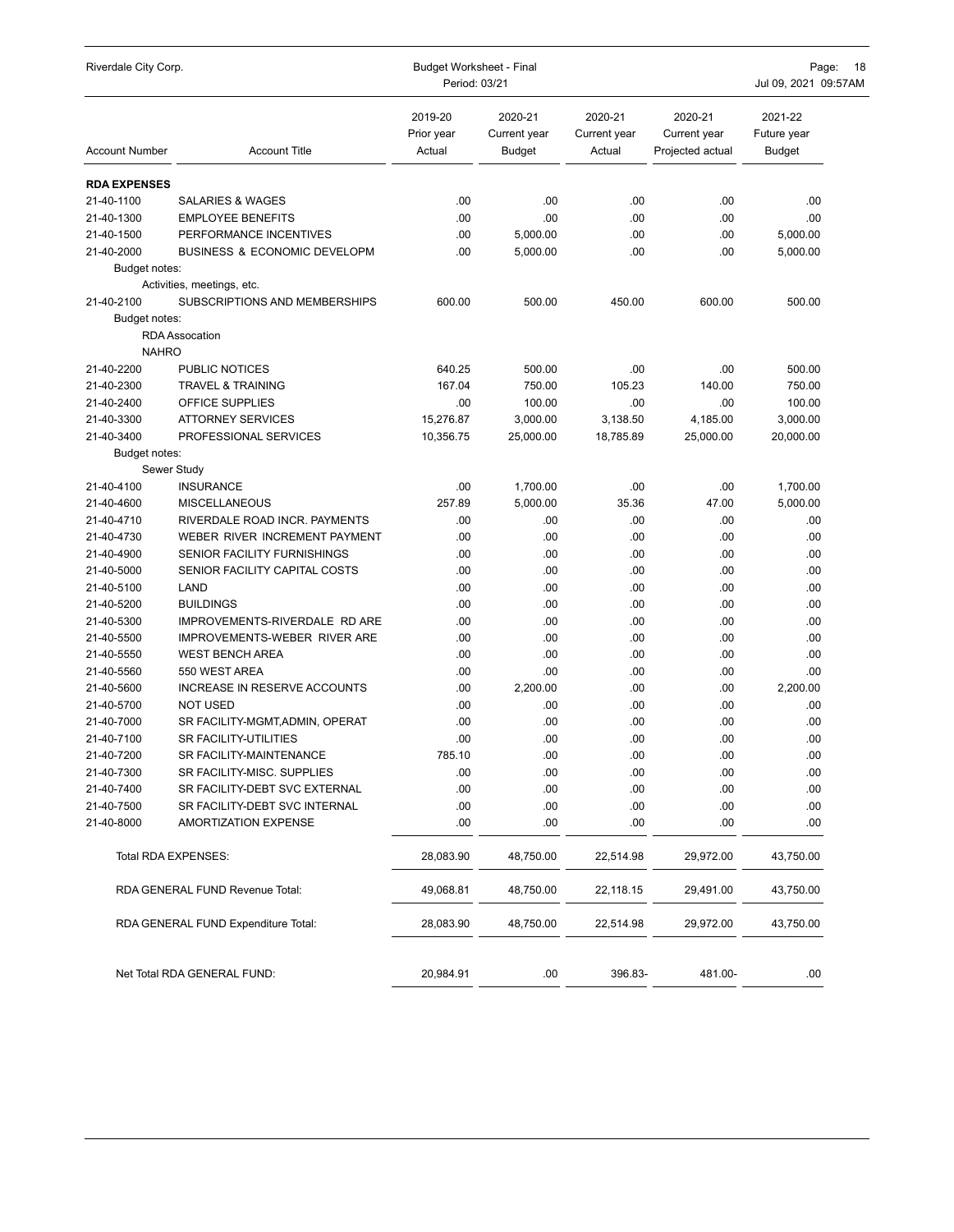| Riverdale City Corp.           |                                     | <b>Budget Worksheet - Final</b><br>Period: 03/21 |                                          |                                   |                                             | Page: 19<br>Jul 09, 2021 09:57AM |  |
|--------------------------------|-------------------------------------|--------------------------------------------------|------------------------------------------|-----------------------------------|---------------------------------------------|----------------------------------|--|
| <b>Account Number</b>          | <b>Account Title</b>                | 2019-20<br>Prior year<br>Actual                  | 2020-21<br>Current year<br><b>Budget</b> | 2020-21<br>Current year<br>Actual | 2020-21<br>Current year<br>Projected actual | 2021-22<br>Future year<br>Budget |  |
| <b>RIVERDALE ROAD RDA FUND</b> |                                     |                                                  |                                          |                                   |                                             |                                  |  |
| <b>TAX REVENUE</b>             |                                     |                                                  |                                          |                                   |                                             |                                  |  |
| 22-31-1000                     | <b>TAX INCREMENT</b>                | .00                                              | .00                                      | .00.                              | .00                                         | .00                              |  |
| Budget notes:                  |                                     |                                                  |                                          |                                   |                                             |                                  |  |
|                                | <b>RDA Increment Expired</b>        |                                                  |                                          |                                   |                                             |                                  |  |
| 22-31-1100                     | <b>INCREMENT TRANSFERRED</b>        | .00                                              | .00                                      | .00                               | .00.                                        | .00                              |  |
| Budget notes:                  |                                     |                                                  |                                          |                                   |                                             |                                  |  |
|                                | 20% to Housing Fund                 |                                                  |                                          |                                   |                                             |                                  |  |
| 22-31-2000                     | <b>REDEMPTIONS</b>                  | .00.                                             | .00                                      | .00                               | .00                                         | .00                              |  |
| Total TAX REVENUE:             |                                     | .00                                              | .00                                      | .00                               | .00                                         | .00                              |  |
| <b>MISCELLANEOUS REVENUE</b>   |                                     |                                                  |                                          |                                   |                                             |                                  |  |
| 22-36-1000                     | <b>INTEREST</b>                     | .00.                                             | .00.                                     | .00.                              | .00                                         | .00                              |  |
| 22-36-4000                     | SALE OF ASSETS                      | .00                                              | .00                                      | .00.                              | .00                                         | .00                              |  |
| 22-36-8100                     | <b>TRANSFER FROM OTHER FUNDS</b>    | .00.                                             | .00                                      | .00.                              | .00                                         | .00                              |  |
| 22-36-9100                     | USE OF FUND BALANCE                 | .00.                                             | 507,500.00                               | .00                               | .00.                                        | 150,000.00                       |  |
|                                | <b>Total MISCELLANEOUS REVENUE:</b> | .00                                              | 507,500.00                               | .00.                              | .00.                                        | 150,000.00                       |  |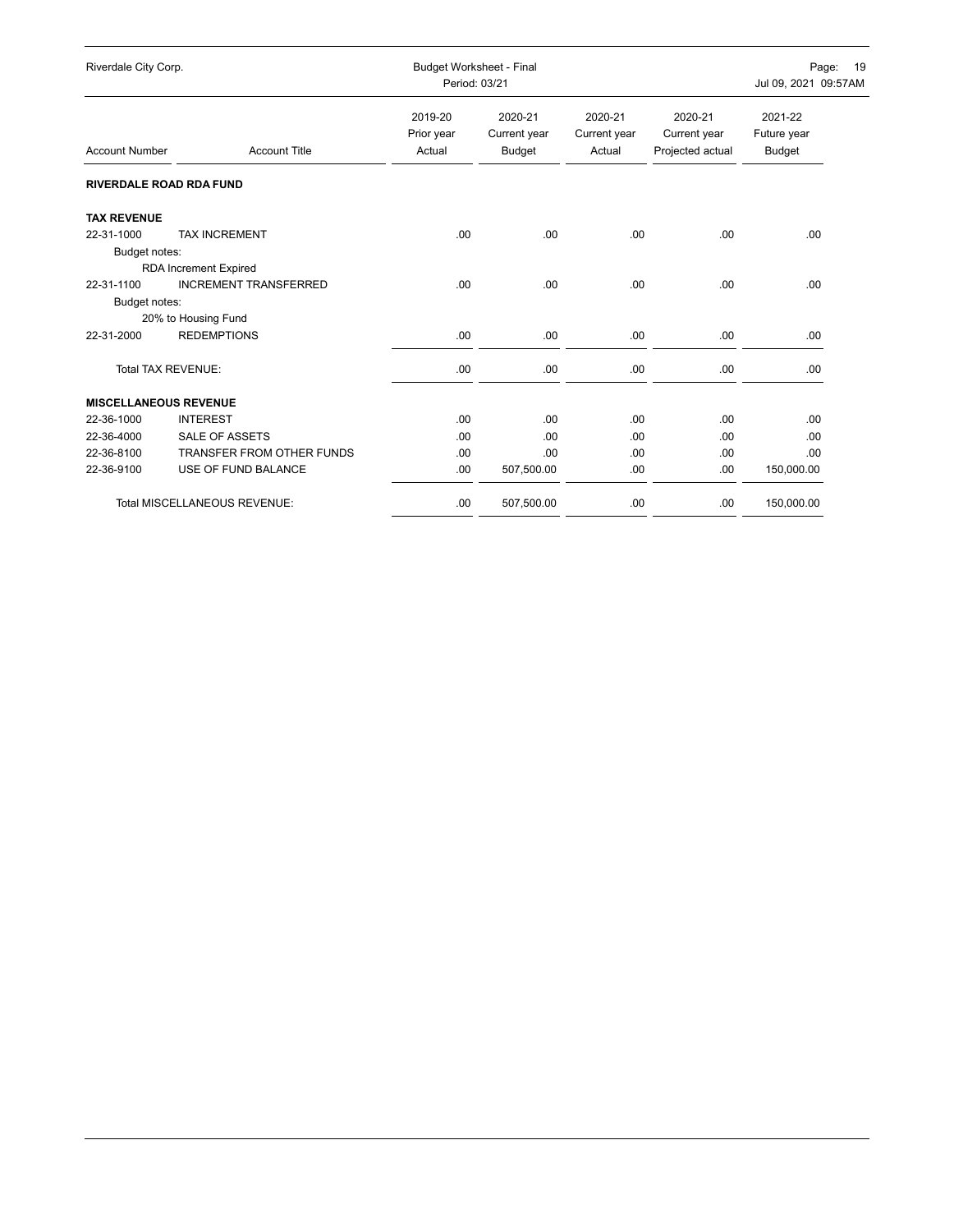| Riverdale City Corp.  |                                            | <b>Budget Worksheet - Final</b><br>Period: 03/21 | Page:<br><b>20</b><br>Jul 09, 2021 09:57AM |                                   |                                             |                                         |
|-----------------------|--------------------------------------------|--------------------------------------------------|--------------------------------------------|-----------------------------------|---------------------------------------------|-----------------------------------------|
| <b>Account Number</b> | <b>Account Title</b>                       | 2019-20<br>Prior year<br>Actual                  | 2020-21<br>Current year<br><b>Budget</b>   | 2020-21<br>Current year<br>Actual | 2020-21<br>Current year<br>Projected actual | 2021-22<br>Future year<br><b>Budget</b> |
| <b>EXPENDITURES</b>   |                                            |                                                  |                                            |                                   |                                             |                                         |
| 22-40-3400            | PROFESSIONAL SERVICES                      | 7,807.50                                         | 50,000.00                                  | 53,994.60                         | 71,993.00                                   | 50,000.00                               |
| 22-40-5300            | <b>INCREMENT PAYMENTS</b>                  | .00.                                             | .00                                        | .00                               | .00                                         | .00                                     |
| 22-40-5400            | <b>IMPROVEMENTS</b>                        | .00.                                             | 457,500.00                                 | .00.                              | 240.000.00                                  | 100,000.00                              |
| Budget notes:         |                                            |                                                  |                                            |                                   |                                             |                                         |
|                       | Project area development improvements      |                                                  |                                            |                                   |                                             |                                         |
| 22-40-5500            | LAND                                       | .00.                                             | .00                                        | .00                               | .00                                         | .00                                     |
| 22-40-8200            | INTERFUND LOAN TO HOUSING RDA              | .00                                              | .00                                        | .00.                              | .00                                         | .00                                     |
| 22-40-9000            | <b>INCREASE IN RESERVES</b>                | .00                                              | .00                                        | .00.                              | .00                                         | .00                                     |
|                       | <b>Total EXPENDITURES:</b>                 | 7,807.50                                         | 507,500.00                                 | 53,994.60                         | 311,993.00                                  | 150,000.00                              |
|                       | RIVERDALE ROAD RDA FUND Revenue Total:     | .00.                                             | 507,500.00                                 | .00.                              | .00.                                        | 150,000.00                              |
|                       | RIVERDALE ROAD RDA FUND Expenditure Total: | 7,807.50                                         | 507,500.00                                 | 53,994.60                         | 311,993.00                                  | 150,000.00                              |
|                       | Net Total RIVERDALE ROAD RDA FUND:         | 7,807.50-                                        | .00.                                       | 53,994.60-                        | 311,993.00-                                 | .00                                     |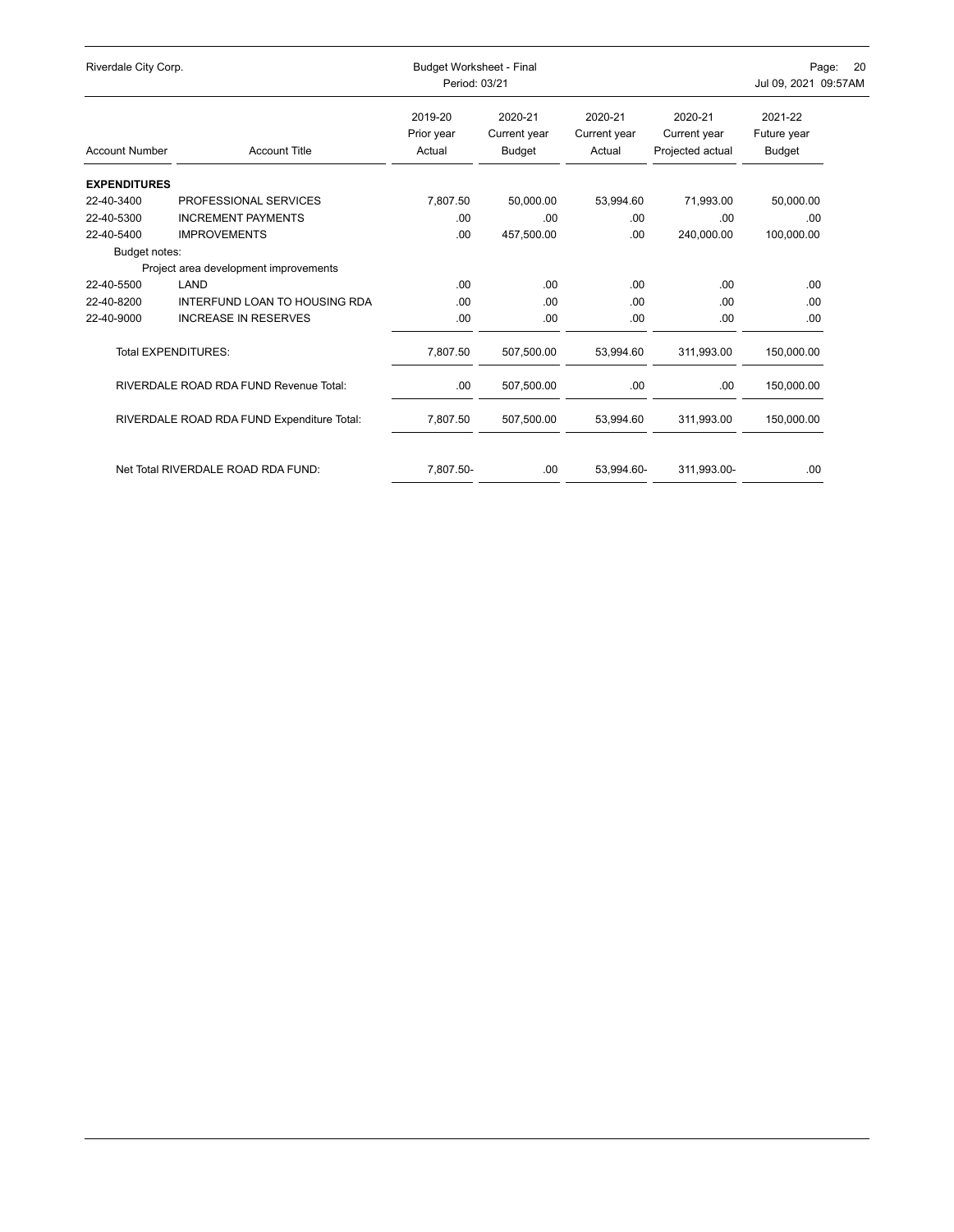| Riverdale City Corp.                |                              | Budget Worksheet - Final<br>Period: 03/21 |                                   |                                   |                                             | 21<br>Jul 09, 2021 09:57AM       |  |
|-------------------------------------|------------------------------|-------------------------------------------|-----------------------------------|-----------------------------------|---------------------------------------------|----------------------------------|--|
| <b>Account Number</b>               | <b>Account Title</b>         | 2019-20<br>Prior year<br>Actual           | 2020-21<br>Current year<br>Budget | 2020-21<br>Current year<br>Actual | 2020-21<br>Current year<br>Projected actual | 2021-22<br>Future year<br>Budget |  |
| <b>1050 WEST RDA FUND</b>           |                              |                                           |                                   |                                   |                                             |                                  |  |
| <b>TAX REVENUE</b>                  |                              |                                           |                                   |                                   |                                             |                                  |  |
| 23-31-1000                          | <b>TAX INCREMENT</b>         | 234,544.48                                | 250,000.00                        | 220,518.79                        | 220,519.00                                  | .00                              |  |
| 23-31-1100                          | <b>INCREMENT TRANSFERRED</b> | 232,899.06-                               | 250,000.00-                       | 220,518.79-                       | 220,519.00-                                 | .00                              |  |
| Budget notes:                       |                              |                                           |                                   |                                   |                                             |                                  |  |
| To Senior Facility Fund             | THIS RDA AREA HAS EXPIRED    |                                           |                                   |                                   |                                             |                                  |  |
| <b>REDEMPTIONS</b><br>23-31-2000    |                              | .00.                                      | .00                               | .00.                              | .00.                                        | .00.                             |  |
| Total TAX REVENUE:                  |                              | 1,645.42                                  | .00                               | .00                               | .00.                                        | .00                              |  |
| <b>MISCELLANEOUS REVENUE</b>        |                              |                                           |                                   |                                   |                                             |                                  |  |
| <b>INTEREST</b><br>23-36-1000       |                              | .00                                       | .00                               | .00                               | .00.                                        | .00                              |  |
| <b>Total MISCELLANEOUS REVENUE:</b> |                              | .00                                       | .00                               | .00.                              | .00.                                        | .00                              |  |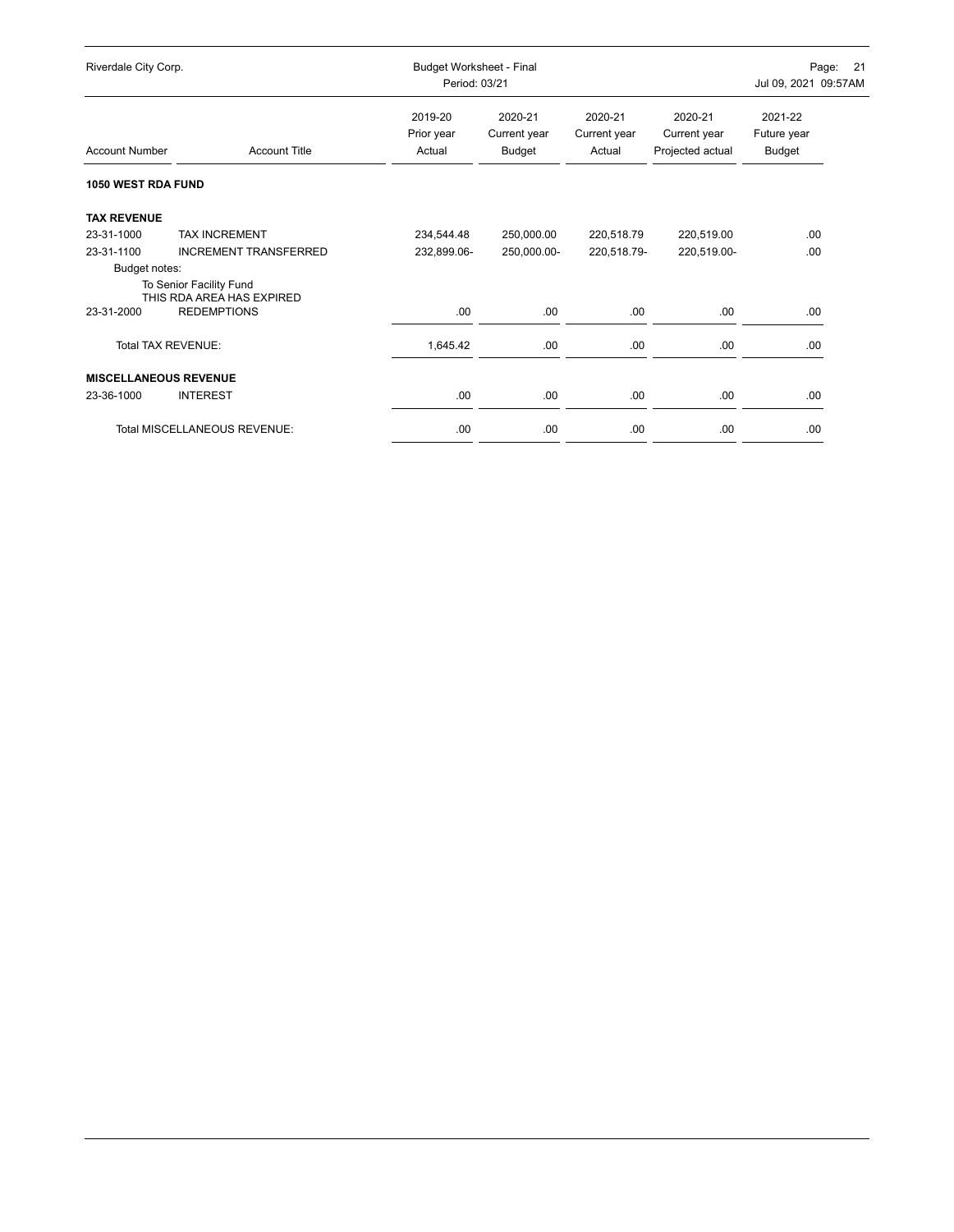| Riverdale City Corp.  |                                                                                                                                                                        | <b>Budget Worksheet - Final</b><br>Period: 03/21 |                                          |                                   | Page: 22<br>Jul 09, 2021 09:57AM            |                                         |  |
|-----------------------|------------------------------------------------------------------------------------------------------------------------------------------------------------------------|--------------------------------------------------|------------------------------------------|-----------------------------------|---------------------------------------------|-----------------------------------------|--|
| <b>Account Number</b> | <b>Account Title</b>                                                                                                                                                   | 2019-20<br>Prior year<br>Actual                  | 2020-21<br>Current year<br><b>Budget</b> | 2020-21<br>Current year<br>Actual | 2020-21<br>Current year<br>Projected actual | 2021-22<br>Future year<br><b>Budget</b> |  |
| <b>EXPENDITURES</b>   |                                                                                                                                                                        |                                                  |                                          |                                   |                                             |                                         |  |
| 23-40-3300            | <b>ATTORNEY SERVICES</b>                                                                                                                                               | .00.                                             | .00                                      | .00                               | .00.                                        | .00                                     |  |
| 23-40-3400            | PROFESSIONAL SERVICES                                                                                                                                                  | .00.                                             | .00                                      | .00                               | .00                                         | .00                                     |  |
| 23-40-3500            | <b>ADMINISTRATIVE EXPENSES</b>                                                                                                                                         | .00.                                             | .00                                      | .00                               | .00.                                        | .00.                                    |  |
| 23-40-5300            | <b>INCREMENT PAYMENTS</b>                                                                                                                                              | .00.                                             | .00                                      | .00                               | .00                                         | .00                                     |  |
| 23-40-5400            | <b>IMPROVEMENTS</b>                                                                                                                                                    | .00.                                             | .00.                                     | .00                               | .00.                                        | .00.                                    |  |
| Budget notes:         |                                                                                                                                                                        |                                                  |                                          |                                   |                                             |                                         |  |
|                       | 500 West housing acquisition (to pioneer development in the 550 W. project area and also enhance the prospects of this city-owned 8 acres at<br>550 West project area. |                                                  |                                          |                                   |                                             |                                         |  |
| 23-40-5500            | LAND                                                                                                                                                                   | .00.                                             | .00.                                     | .00                               | .00.                                        | .00.                                    |  |
| 23-40-9000            | <b>INCREASE IN RESERVES</b>                                                                                                                                            | .00                                              | .00                                      | .00                               | .00.                                        | .00.                                    |  |
|                       | <b>Total EXPENDITURES:</b>                                                                                                                                             | .00                                              | .00                                      | .00.                              | .00                                         | .00                                     |  |
|                       | 1050 WEST RDA FUND Revenue Total:                                                                                                                                      | 1,645.42                                         | .00.                                     | .00                               | .00.                                        | .00                                     |  |
|                       | 1050 WEST RDA FUND Expenditure Total:                                                                                                                                  | .00.                                             | .00                                      | .00                               | .00.                                        | .00.                                    |  |
|                       | Net Total 1050 WEST RDA FUND:                                                                                                                                          | 1,645.42                                         | .00.                                     | .00.                              | .00.                                        | .00                                     |  |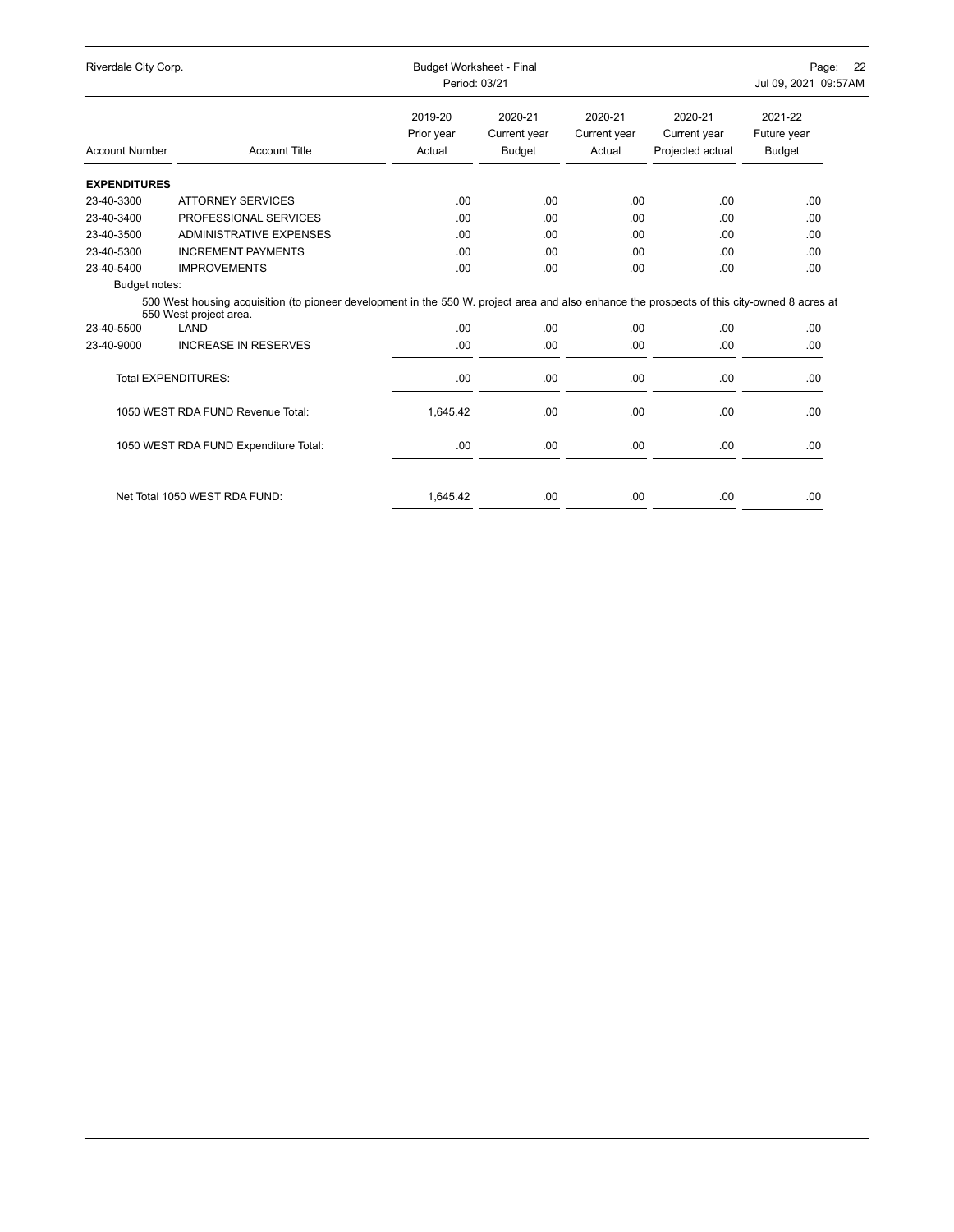| Riverdale City Corp.         |                                     | Budget Worksheet - Final<br>Period: 03/21 |                                   |                                   |                                             | 23<br>Page:<br>Jul 09, 2021 09:57AM |  |  |
|------------------------------|-------------------------------------|-------------------------------------------|-----------------------------------|-----------------------------------|---------------------------------------------|-------------------------------------|--|--|
| <b>Account Number</b>        | <b>Account Title</b>                | 2019-20<br>Prior year<br>Actual           | 2020-21<br>Current year<br>Budget | 2020-21<br>Current year<br>Actual | 2020-21<br>Current year<br>Projected actual | 2021-22<br>Future year<br>Budget    |  |  |
| <b>WEBER RIVER RDA FUND</b>  |                                     |                                           |                                   |                                   |                                             |                                     |  |  |
| <b>TAX REVENUE</b>           |                                     |                                           |                                   |                                   |                                             |                                     |  |  |
| 24-31-1000                   | <b>TAX INCREMENT</b>                | .00.                                      | .00.                              | .00.                              | .00                                         | .00                                 |  |  |
| 24-31-1100                   | <b>INCREMENT TRANSFERRED</b>        | .00.                                      | .00                               | .00                               | .00                                         | .00                                 |  |  |
| 24-31-2000                   | <b>REDEMPTIONS</b>                  | .00                                       | .00                               | .00.                              | .00                                         | .00                                 |  |  |
| 24-31-9100                   | USE OF FUND BALANCE                 | .00                                       | .00                               | .00.                              | .00.                                        | .00                                 |  |  |
| Total TAX REVENUE:           |                                     | .00                                       | .00                               | .00                               | .00.                                        | .00                                 |  |  |
| <b>MISCELLANEOUS REVENUE</b> |                                     |                                           |                                   |                                   |                                             |                                     |  |  |
| 24-36-1000                   | <b>INTEREST</b>                     | .00                                       | .00                               | .00.                              | .00.                                        | .00                                 |  |  |
|                              | <b>Total MISCELLANEOUS REVENUE:</b> | .00                                       | .00                               | .00                               | .00                                         | .00                                 |  |  |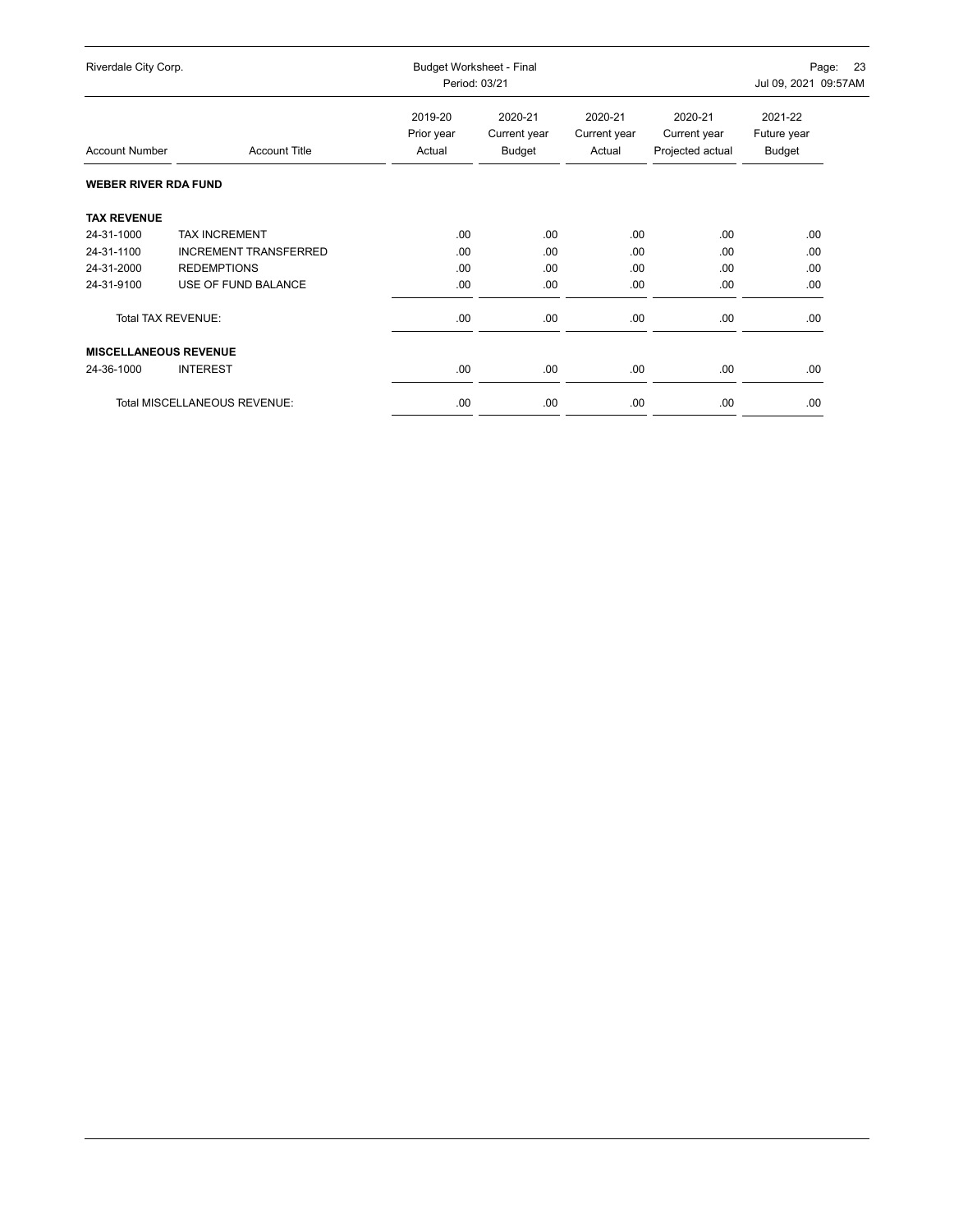| Riverdale City Corp.  |                                         |                                 | Budget Worksheet - Final<br>Period: 03/21 |                                   |                                             |                                         |
|-----------------------|-----------------------------------------|---------------------------------|-------------------------------------------|-----------------------------------|---------------------------------------------|-----------------------------------------|
| <b>Account Number</b> | <b>Account Title</b>                    | 2019-20<br>Prior year<br>Actual | 2020-21<br>Current year<br>Budget         | 2020-21<br>Current year<br>Actual | 2020-21<br>Current year<br>Projected actual | 2021-22<br>Future year<br><b>Budget</b> |
| <b>EXPENDITURES</b>   |                                         |                                 |                                           |                                   |                                             |                                         |
| 24-40-3300            | <b>ATTORNEY SERVICES</b>                | .00                             | .00.                                      | .00                               | .00.                                        | .00                                     |
| 24-40-3400            | PROFESSIONAL SERVICES                   | .00                             | .00.                                      | .00                               | .00.                                        | .00                                     |
| 24-40-3500            | ADMINISTRATIVE EXPENSES                 | .00                             | .00.                                      | .00                               | .00                                         | .00                                     |
| 24-40-5300            | <b>INCREMENT PAYMENTS</b>               | .00                             | .00.                                      | .00                               | .00.                                        | .00                                     |
| 24-40-5400            | <b>IMPROVEMENTS</b>                     | .00                             | .00.                                      | .00                               | .00.                                        | .00                                     |
| 24-40-5500            | LAND                                    | .00                             | .00.                                      | .00                               | .00.                                        | .00                                     |
| 24-40-9000            | <b>INCREASE IN RESERVES</b>             | .00.                            | .00                                       | .00                               | .00                                         | .00                                     |
|                       | <b>Total EXPENDITURES:</b>              | .00.                            | .00                                       | .00                               | .00                                         | .00                                     |
|                       | WEBER RIVER RDA FUND Revenue Total:     | .00.                            | .00.                                      | .00                               | .00                                         | .00                                     |
|                       | WEBER RIVER RDA FUND Expenditure Total: | .00.                            | .00                                       | .00                               | .00                                         | .00                                     |
|                       |                                         |                                 |                                           |                                   |                                             |                                         |
|                       | Net Total WEBER RIVER RDA FUND:         | .00                             | .00                                       | .00                               | .00                                         | .00                                     |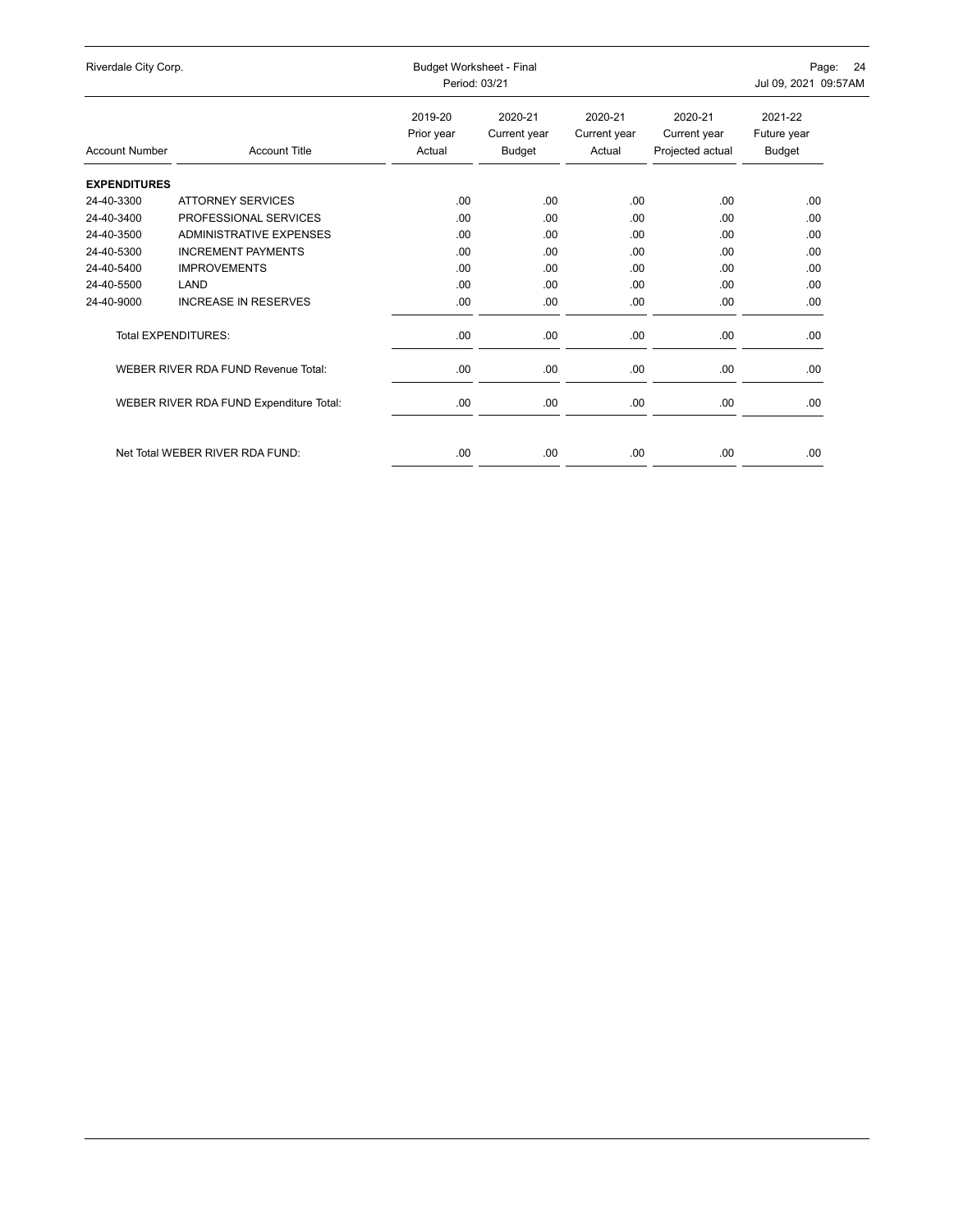| Riverdale City Corp.         |                                                                  |                                 | Budget Worksheet - Final<br>Period: 03/21 |                                   |                                             |                                         |  |
|------------------------------|------------------------------------------------------------------|---------------------------------|-------------------------------------------|-----------------------------------|---------------------------------------------|-----------------------------------------|--|
| <b>Account Number</b>        | <b>Account Title</b>                                             | 2019-20<br>Prior year<br>Actual | 2020-21<br>Current year<br><b>Budget</b>  | 2020-21<br>Current year<br>Actual | 2020-21<br>Current year<br>Projected actual | 2021-22<br>Future year<br><b>Budget</b> |  |
| 550 WEST RDA FUND            |                                                                  |                                 |                                           |                                   |                                             |                                         |  |
| <b>TAX REVENUE</b>           |                                                                  |                                 |                                           |                                   |                                             |                                         |  |
| 25-31-1000                   | <b>TAX INCREMENT</b>                                             | 343,221.06                      | 300,000.00                                | 321,370.95                        | 428.495.00                                  | 300,000.00                              |  |
| 25-31-1100                   | <b>INCREMENT TRANSFERRED</b>                                     | 85,168.07-                      | 75.000.00-                                | 80.342.74-                        | 107,124.00-                                 | 75,000.00-                              |  |
| Budget notes:                |                                                                  |                                 |                                           |                                   |                                             |                                         |  |
|                              | 20% Housing from 550 W. (\$60,000) to Statutory Housing RDA Fund |                                 |                                           |                                   |                                             |                                         |  |
|                              | 5% Administration Fee from 550 W (\$15,000) to General RDA Fund  |                                 |                                           |                                   |                                             |                                         |  |
| 25-31-2000                   | <b>REDEMPTIONS</b>                                               | .00.                            | .00                                       | .00.                              | .00                                         | .00                                     |  |
| <b>Total TAX REVENUE:</b>    |                                                                  | 258,052.99                      | 225,000.00                                | 241,028.21                        | 321,371.00                                  | 225,000.00                              |  |
| <b>MISCELLANEOUS REVENUE</b> |                                                                  |                                 |                                           |                                   |                                             |                                         |  |
| 25-36-1000                   | <b>INTEREST</b>                                                  | .00.                            | 100,000.00                                | .00.                              | .00                                         | .00                                     |  |
| 25-36-2000                   | USE OF FUND BALANCE                                              | .00                             | 45,000.00                                 | .00.                              | .00                                         | 45,000.00                               |  |
|                              | Total MISCELLANEOUS REVENUE:                                     | .00                             | 145,000.00                                | .00                               | .00                                         | 45,000.00                               |  |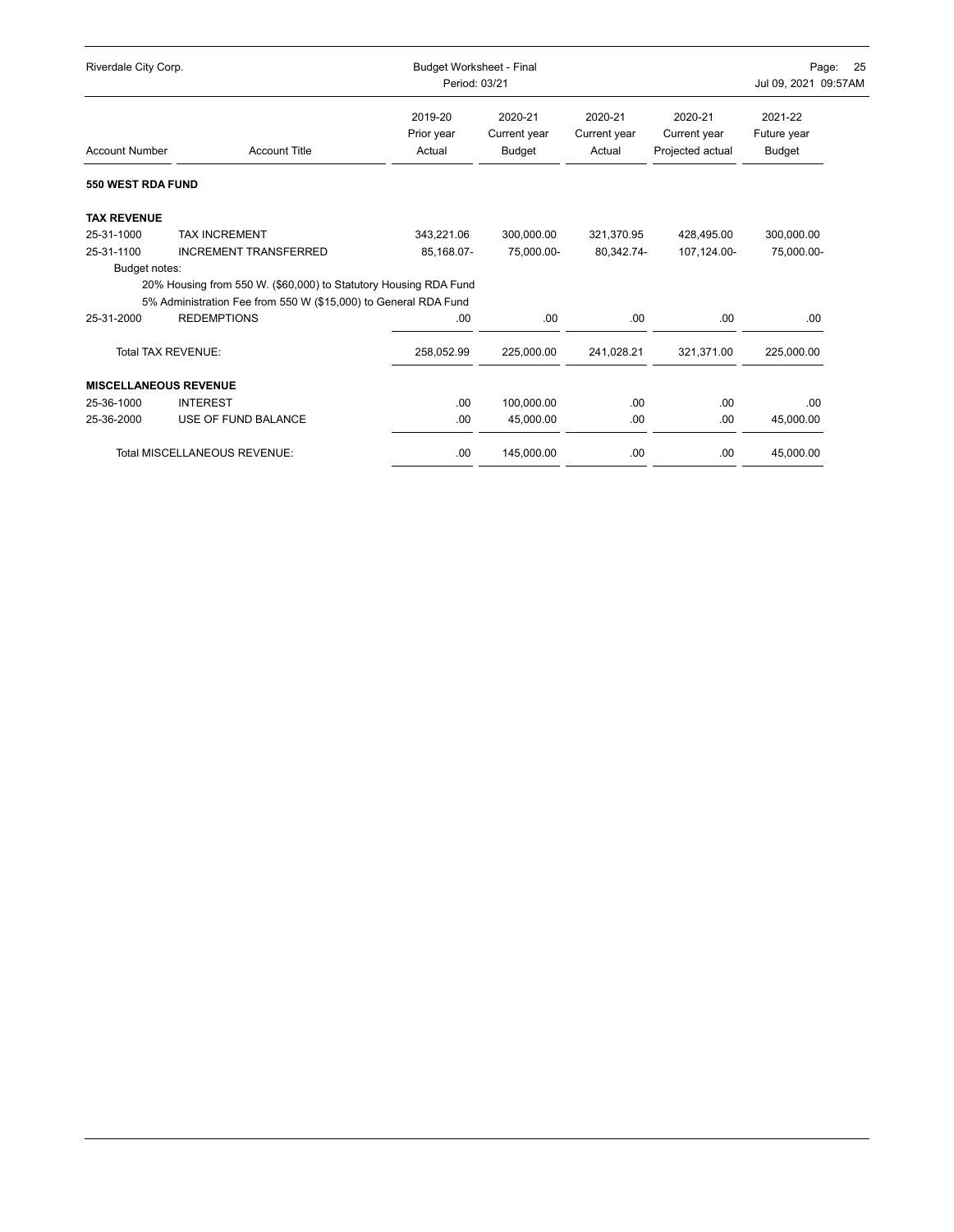| Riverdale City Corp.  |                                                                                                                                                                                                                                                                                                                                                                                                                                                                                                                                                                                                                                                                                                                                                                                                                                                                                                                                                                                                                                                                       |                                 | <b>Budget Worksheet - Final</b><br>Period: 03/21 |                                   |                                             |                                         |  |
|-----------------------|-----------------------------------------------------------------------------------------------------------------------------------------------------------------------------------------------------------------------------------------------------------------------------------------------------------------------------------------------------------------------------------------------------------------------------------------------------------------------------------------------------------------------------------------------------------------------------------------------------------------------------------------------------------------------------------------------------------------------------------------------------------------------------------------------------------------------------------------------------------------------------------------------------------------------------------------------------------------------------------------------------------------------------------------------------------------------|---------------------------------|--------------------------------------------------|-----------------------------------|---------------------------------------------|-----------------------------------------|--|
| <b>Account Number</b> | <b>Account Title</b>                                                                                                                                                                                                                                                                                                                                                                                                                                                                                                                                                                                                                                                                                                                                                                                                                                                                                                                                                                                                                                                  | 2019-20<br>Prior year<br>Actual | 2020-21<br>Current year<br><b>Budget</b>         | 2020-21<br>Current year<br>Actual | 2020-21<br>Current year<br>Projected actual | 2021-22<br>Future year<br><b>Budget</b> |  |
| <b>EXPENDITURES</b>   |                                                                                                                                                                                                                                                                                                                                                                                                                                                                                                                                                                                                                                                                                                                                                                                                                                                                                                                                                                                                                                                                       |                                 |                                                  |                                   |                                             |                                         |  |
| 25-40-3300            | <b>ATTORNEY SERVICES</b>                                                                                                                                                                                                                                                                                                                                                                                                                                                                                                                                                                                                                                                                                                                                                                                                                                                                                                                                                                                                                                              | 2,500.00                        | 2,500.00                                         | .00                               | .00                                         | 2,500.00                                |  |
| 25-40-3400            | PROFESSIONAL SERVICES                                                                                                                                                                                                                                                                                                                                                                                                                                                                                                                                                                                                                                                                                                                                                                                                                                                                                                                                                                                                                                                 | .00                             | 5,000.00                                         | .00.                              | .00                                         | 5,000.00                                |  |
| 25-40-3500            | <b>ADMINISTRATIVE EXPENSES</b>                                                                                                                                                                                                                                                                                                                                                                                                                                                                                                                                                                                                                                                                                                                                                                                                                                                                                                                                                                                                                                        | .00                             | .00                                              | .00                               | .00.                                        | .00                                     |  |
| 25-40-4110            | PROPERTY TAX EXPENDITURE                                                                                                                                                                                                                                                                                                                                                                                                                                                                                                                                                                                                                                                                                                                                                                                                                                                                                                                                                                                                                                              | .00                             | .00                                              | .00                               | .00                                         | .00                                     |  |
| 25-40-5300            | <b>INCREMENT PAYMENTS</b>                                                                                                                                                                                                                                                                                                                                                                                                                                                                                                                                                                                                                                                                                                                                                                                                                                                                                                                                                                                                                                             | 192,613.00                      | 210,000.00                                       | .00                               | 190,000.00                                  | 210,000.00                              |  |
| Budget notes:         |                                                                                                                                                                                                                                                                                                                                                                                                                                                                                                                                                                                                                                                                                                                                                                                                                                                                                                                                                                                                                                                                       |                                 |                                                  |                                   |                                             |                                         |  |
|                       | Riverdale Center IV, LLC<br>\$210,000                                                                                                                                                                                                                                                                                                                                                                                                                                                                                                                                                                                                                                                                                                                                                                                                                                                                                                                                                                                                                                 |                                 |                                                  |                                   |                                             |                                         |  |
| 25-40-5400            | <b>IMPROVEMENTS</b>                                                                                                                                                                                                                                                                                                                                                                                                                                                                                                                                                                                                                                                                                                                                                                                                                                                                                                                                                                                                                                                   | .00                             | 40,000.00                                        | .00                               | 40,000.00                                   | 40,000.00                               |  |
| Budget notes:         |                                                                                                                                                                                                                                                                                                                                                                                                                                                                                                                                                                                                                                                                                                                                                                                                                                                                                                                                                                                                                                                                       |                                 |                                                  |                                   |                                             |                                         |  |
|                       | 550 W. Improvment Projects                                                                                                                                                                                                                                                                                                                                                                                                                                                                                                                                                                                                                                                                                                                                                                                                                                                                                                                                                                                                                                            |                                 |                                                  |                                   |                                             |                                         |  |
| 25-40-5500            | LAND                                                                                                                                                                                                                                                                                                                                                                                                                                                                                                                                                                                                                                                                                                                                                                                                                                                                                                                                                                                                                                                                  | .00                             | 112,500.00                                       | .00                               | .00                                         | .00.                                    |  |
| Budget notes:         | Property purchased by non-Statutory Housing in 550 W. RDA area:                                                                                                                                                                                                                                                                                                                                                                                                                                                                                                                                                                                                                                                                                                                                                                                                                                                                                                                                                                                                       |                                 |                                                  |                                   |                                             |                                         |  |
|                       | Parcel #06-030-0012, September 2010, House/Land \$137,584.14<br>Parcel #06-030-0012, September 2010, retirement of gas line \$300<br>Parcel #06-030-0012, October 2010, asbestos inspection, \$721.25<br>Parcel #06-030-0012, October 2010, asbestos removal, \$550<br>Parcel #06-030-0012, October 2010, demolish house, stumps, asphalt \$6,650<br>Parcel #06-030-0006, March 2015, Cruz property<br>Property purchased by Statutory Housing in 550 W. RDA area:<br>Bingham Property, Parcel # 06-030-0007, August 2013, House/Land \$150,290<br>Bingham Property, Parcel # 06-030-0007, January 2014, Asbestos removal from house \$3,349<br>Bingham Property, Parcel # 06-030-0007, January 2014, Tree removal, site clearing \$7,100<br>Jensen Property, Parcel # 06-030-0011, February 2014, House/Land \$170,236<br>Mann Property, Parcel #060300010, March 2014, House/Land \$125,421<br>Property purchased by Capital Projects (Riverdale City) in 550 W. RDA area:<br>Parcel #06-029-0002,06-029-0003, 06-028-0004, 06-028-0006, December2009, \$214,266.32 | \$180,270                       |                                                  |                                   |                                             |                                         |  |
| 25-40-9000            | <b>INCREASE IN RESERVES</b>                                                                                                                                                                                                                                                                                                                                                                                                                                                                                                                                                                                                                                                                                                                                                                                                                                                                                                                                                                                                                                           | .00                             | .00                                              | .00                               | .00                                         | 12,500.00                               |  |
|                       | Total EXPENDITURES:                                                                                                                                                                                                                                                                                                                                                                                                                                                                                                                                                                                                                                                                                                                                                                                                                                                                                                                                                                                                                                                   | 195,113.00                      | 370,000.00                                       | .00                               | 230,000.00                                  | 270,000.00                              |  |
|                       | 550 WEST RDA FUND Revenue Total:                                                                                                                                                                                                                                                                                                                                                                                                                                                                                                                                                                                                                                                                                                                                                                                                                                                                                                                                                                                                                                      | 258,052.99                      | 370,000.00                                       | 241,028.21                        | 321,371.00                                  | 270,000.00                              |  |
|                       | 550 WEST RDA FUND Expenditure Total:                                                                                                                                                                                                                                                                                                                                                                                                                                                                                                                                                                                                                                                                                                                                                                                                                                                                                                                                                                                                                                  | 195,113.00                      | 370,000.00                                       | .00                               | 230,000.00                                  | 270,000.00                              |  |
|                       | Net Total 550 WEST RDA FUND:                                                                                                                                                                                                                                                                                                                                                                                                                                                                                                                                                                                                                                                                                                                                                                                                                                                                                                                                                                                                                                          | 62,939.99                       | .00.                                             | 241,028.21                        | 91,371.00                                   | .00                                     |  |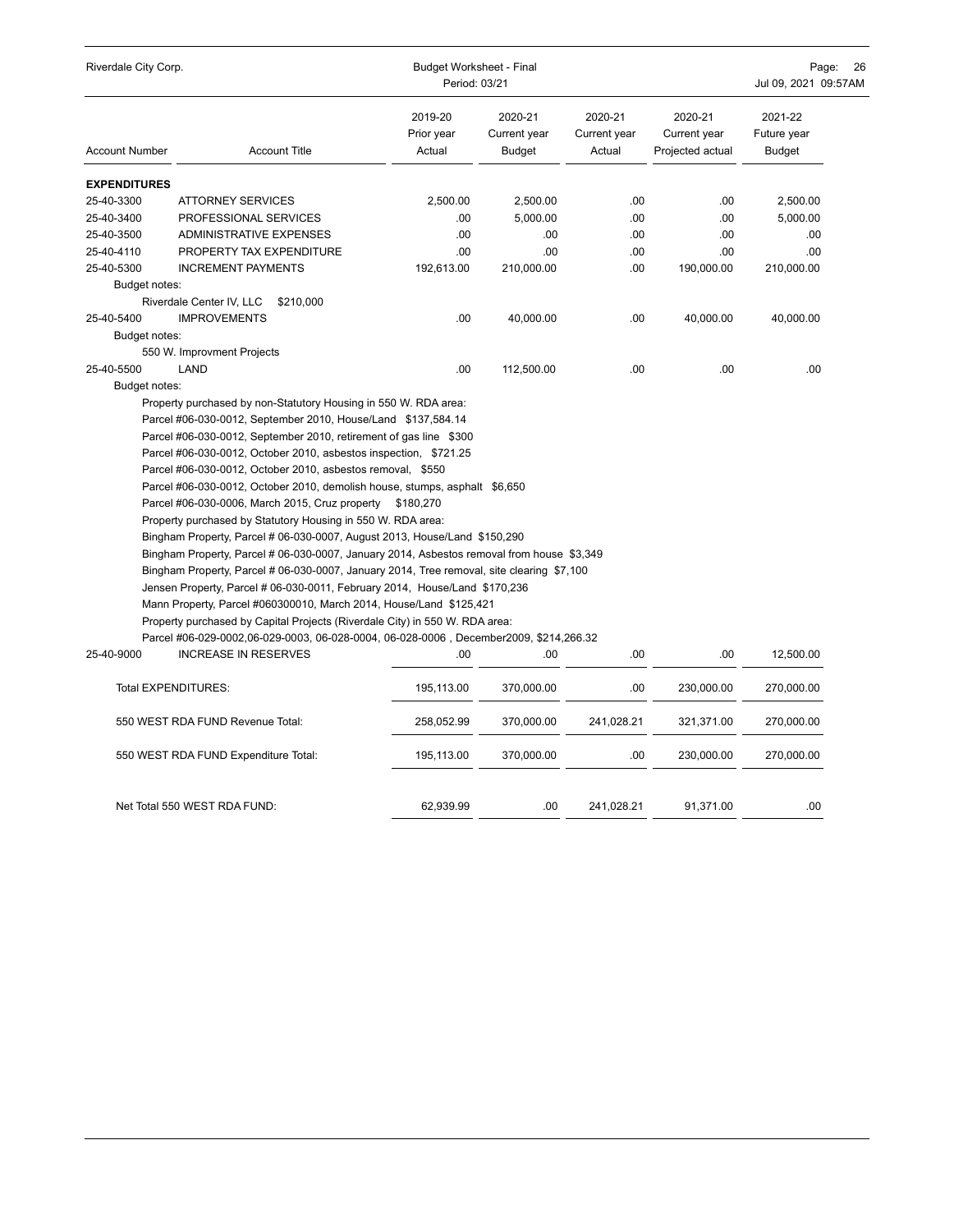| Riverdale City Corp.         |                                     | Budget Worksheet - Final<br>Period: 03/21 |                                   |                                   |                                             | - 27<br>Page:<br>Jul 09, 2021 09:57AM |  |
|------------------------------|-------------------------------------|-------------------------------------------|-----------------------------------|-----------------------------------|---------------------------------------------|---------------------------------------|--|
| <b>Account Number</b>        | <b>Account Title</b>                | 2019-20<br>Prior year<br>Actual           | 2020-21<br>Current year<br>Budget | 2020-21<br>Current year<br>Actual | 2020-21<br>Current year<br>Projected actual | 2021-22<br>Future year<br>Budget      |  |
| <b>WEST BENCH RDA FUND</b>   |                                     |                                           |                                   |                                   |                                             |                                       |  |
| <b>TAX REVENUE</b>           |                                     |                                           |                                   |                                   |                                             |                                       |  |
| 26-31-1000                   | <b>TAX INCREMENT</b>                | .00.                                      | .00                               | .00                               | .00.                                        | .00                                   |  |
| 26-31-2000                   | <b>REDEMPTIONS</b>                  | .00.                                      | .00                               | .00                               | .00.                                        | .00                                   |  |
| <b>Total TAX REVENUE:</b>    |                                     | .00.                                      | .00                               | .00.                              | .00                                         | .00.                                  |  |
| <b>MISCELLANEOUS REVENUE</b> |                                     |                                           |                                   |                                   |                                             |                                       |  |
| 26-36-1000                   | <b>INTEREST</b>                     | .00.                                      | .00                               | .00                               | .00.                                        | .00.                                  |  |
| 26-36-2000                   | USE OF FUND BALANCE                 | .00                                       | 250,000.00                        | .00.                              | .00                                         | .00                                   |  |
|                              | <b>Total MISCELLANEOUS REVENUE:</b> | .00                                       | 250,000.00                        | .00                               | .00                                         | .00.                                  |  |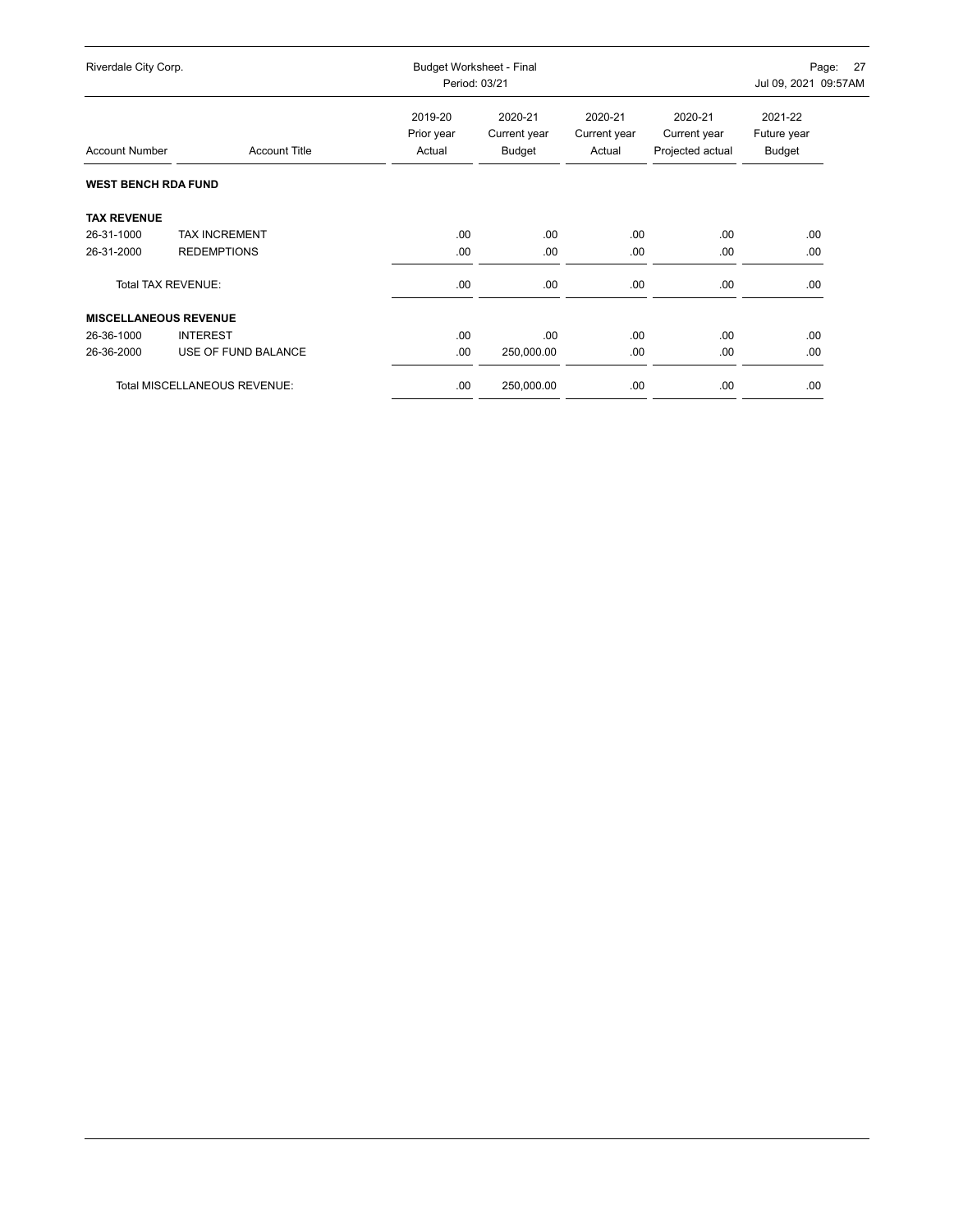| Riverdale City Corp.  |                                        |                                 | <b>Budget Worksheet - Final</b><br>Period: 03/21 |                                   |                                             |                                  |  |
|-----------------------|----------------------------------------|---------------------------------|--------------------------------------------------|-----------------------------------|---------------------------------------------|----------------------------------|--|
| <b>Account Number</b> | <b>Account Title</b>                   | 2019-20<br>Prior year<br>Actual | 2020-21<br>Current year<br>Budget                | 2020-21<br>Current year<br>Actual | 2020-21<br>Current year<br>Projected actual | 2021-22<br>Future year<br>Budget |  |
| <b>EXPENDITURES</b>   |                                        |                                 |                                                  |                                   |                                             |                                  |  |
| 26-40-3300            | <b>ATTORNEY SERVICES</b>               | .00                             | .00.                                             | .00                               | .00                                         | .00                              |  |
| 26-40-3400            | PROFESSIONAL SERVICES                  | .00                             | .00                                              | .00                               | .00                                         | .00                              |  |
| 26-40-3500            | ADMINISTRATIVE EXPENSES                | .00                             | .00.                                             | .00                               | .00                                         | .00                              |  |
| 26-40-4600            | <b>MISCELLANEOUS</b>                   | .00                             | .00                                              | .00                               | .00                                         | .00                              |  |
| 26-40-5300            | <b>INCREMENT PAYMENTS</b>              | .00                             | .00                                              | .00                               | .00                                         | .00                              |  |
| 26-40-5400            | <b>IMPROVEMENTS</b>                    | .00                             | .00                                              | .00                               | .00                                         | .00                              |  |
| 26-40-5500            | LAND                                   | 5,000.00                        | 250,000.00                                       | 215,345.00                        | 215,345.00                                  | .00                              |  |
| 26-40-9000            | <b>INCREASE IN RESERVES</b>            | .00.                            | .00                                              | .00                               | .00                                         | .00                              |  |
|                       | <b>Total EXPENDITURES:</b>             | 5,000.00                        | 250,000.00                                       | 215,345.00                        | 215,345.00                                  | .00                              |  |
|                       | WEST BENCH RDA FUND Revenue Total:     | .00.                            | 250,000.00                                       | .00                               | .00                                         | .00                              |  |
|                       | WEST BENCH RDA FUND Expenditure Total: | 5,000.00                        | 250,000.00                                       | 215,345.00                        | 215,345.00                                  | .00                              |  |
|                       | Net Total WEST BENCH RDA FUND:         | 5,000.00-                       | .00.                                             | 215,345.00-                       | 215,345.00-                                 | .00                              |  |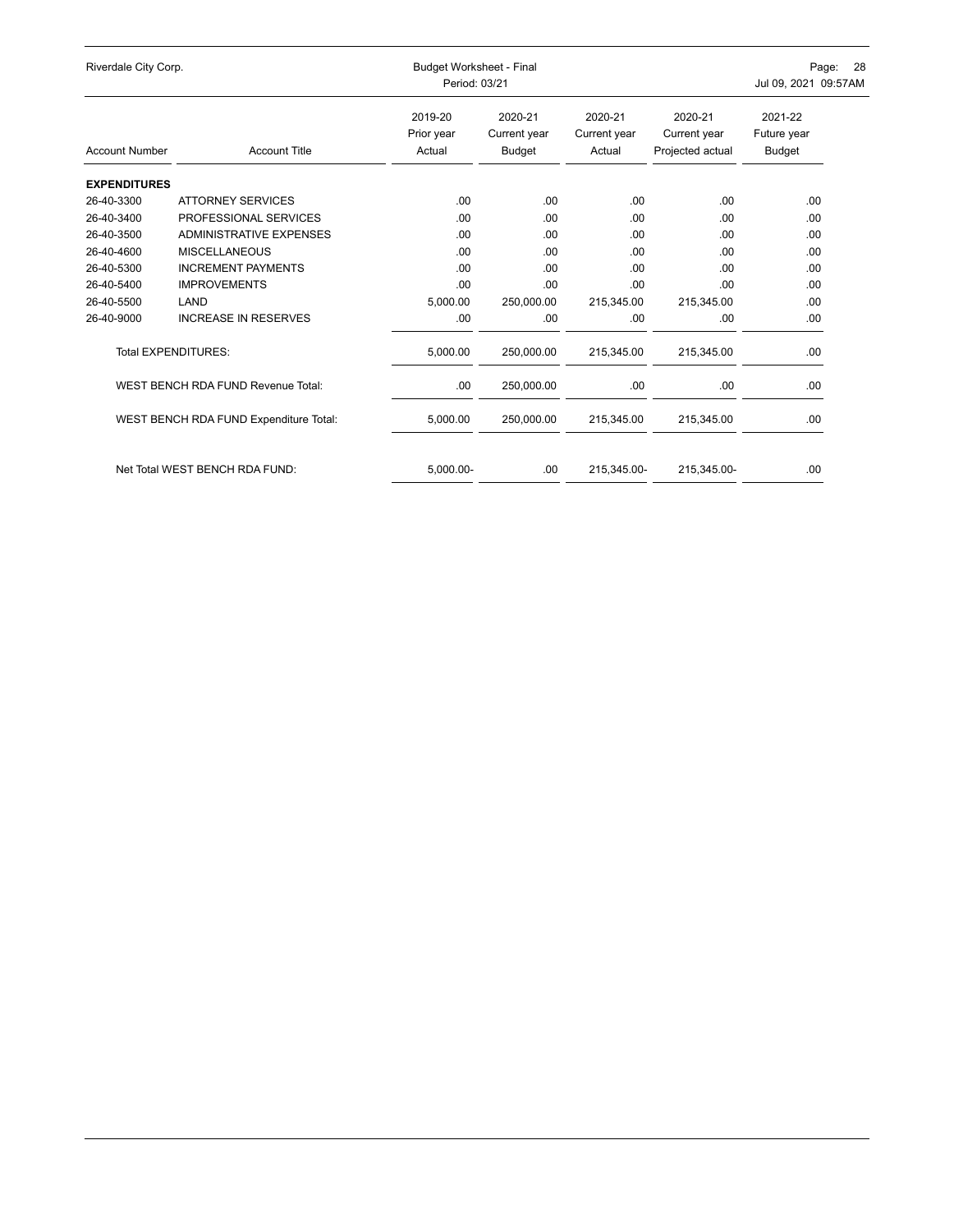| Riverdale City Corp.          |                                                                                                                                                                         | <b>Budget Worksheet - Final</b><br>Period: 03/21 |                                          |                                   | Page:<br><b>29</b><br>Jul 09, 2021 09:57AM  |                                         |  |
|-------------------------------|-------------------------------------------------------------------------------------------------------------------------------------------------------------------------|--------------------------------------------------|------------------------------------------|-----------------------------------|---------------------------------------------|-----------------------------------------|--|
| <b>Account Number</b>         | <b>Account Title</b>                                                                                                                                                    | 2019-20<br>Prior year<br>Actual                  | 2020-21<br>Current year<br><b>Budget</b> | 2020-21<br>Current year<br>Actual | 2020-21<br>Current year<br>Projected actual | 2021-22<br>Future year<br><b>Budget</b> |  |
| <b>STATUTORY HOUSING FUND</b> |                                                                                                                                                                         |                                                  |                                          |                                   |                                             |                                         |  |
| <b>TAX REVENUE</b>            |                                                                                                                                                                         |                                                  |                                          |                                   |                                             |                                         |  |
| 28-31-1000                    | TAX INCREMENT - TRANSFERRED                                                                                                                                             | 68,134.44                                        | 60.000.00                                | 64,274.19                         | 85,699.00                                   | 60,000.00                               |  |
| Budget notes:                 | From 550 West Project Area tax increment 20%                                                                                                                            |                                                  |                                          |                                   |                                             |                                         |  |
|                               | Total TAX REVENUE:                                                                                                                                                      | 68,134.44                                        | 60,000.00                                | 64,274.19                         | 85,699.00                                   | 60,000.00                               |  |
| <b>MISCELLANEOUS REVENUE</b>  |                                                                                                                                                                         |                                                  |                                          |                                   |                                             |                                         |  |
| 28-36-1000                    | <b>INTEREST</b>                                                                                                                                                         | 7,033.39                                         | 3,825.00                                 | 1,532.90                          | 2,044.00                                    | 2,400.00                                |  |
| 28-36-4000                    | SALE OF FIXED ASSETS                                                                                                                                                    | .00                                              | .00                                      | .00.                              | .00                                         | .00                                     |  |
| 28-36-8050                    | <b>HOUSE RENT</b>                                                                                                                                                       | .00                                              | .00                                      | .00                               | .00                                         | .00                                     |  |
| 28-36-9000                    | <b>SUNDRY REVENUE</b>                                                                                                                                                   | .00                                              | .00                                      | .00.                              | .00                                         | .00                                     |  |
| 28-36-9100                    | USE OF FUND BALANCE                                                                                                                                                     | .00                                              | .00                                      | .00.                              | .00                                         | .00                                     |  |
| Budget notes:                 |                                                                                                                                                                         |                                                  |                                          |                                   |                                             |                                         |  |
|                               | Property purchased by Statutory Housing in 550 W. RDA area:                                                                                                             |                                                  |                                          |                                   |                                             |                                         |  |
|                               | Bingham Property, Parcel # 06-030-0007, August 2013, House/Land \$150,290                                                                                               |                                                  |                                          |                                   |                                             |                                         |  |
|                               | Bingham Property, Parcel # 06-030-0007, January 2014, Asbestos removal from house \$3,349                                                                               |                                                  |                                          |                                   |                                             |                                         |  |
|                               | Bingham Property, Parcel # 06-030-0007, January 2014, Tree removal, site clearing \$7,100<br>Jensen Property, Parcel # 06-030-0011, February 2014, House/Land \$170,236 |                                                  |                                          |                                   |                                             |                                         |  |
|                               | Mann Property, Parcel #060300010, March 2014, House/Land \$125,421                                                                                                      |                                                  |                                          |                                   |                                             |                                         |  |
|                               |                                                                                                                                                                         |                                                  |                                          |                                   |                                             |                                         |  |
|                               | <b>Total MISCELLANEOUS REVENUE:</b>                                                                                                                                     | 7.033.39                                         | 3.825.00                                 | 1.532.90                          | 2.044.00                                    | 2,400.00                                |  |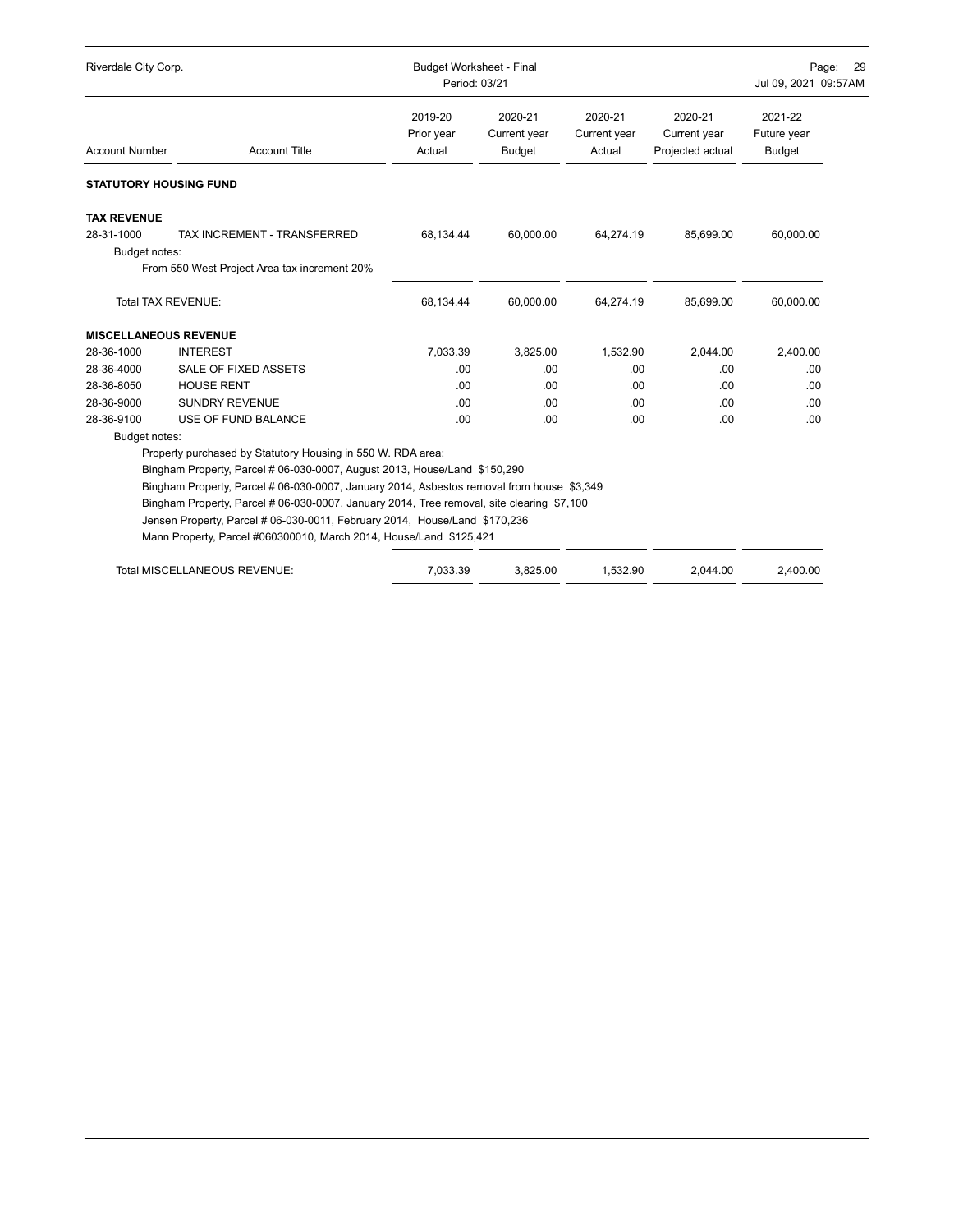| Riverdale City Corp.  |                                              |                                 | <b>Budget Worksheet - Final</b><br>Period: 03/21 |                                   |                                             |                                  |  |
|-----------------------|----------------------------------------------|---------------------------------|--------------------------------------------------|-----------------------------------|---------------------------------------------|----------------------------------|--|
| <b>Account Number</b> | <b>Account Title</b>                         | 2019-20<br>Prior year<br>Actual | 2020-21<br>Current year<br>Budget                | 2020-21<br>Current year<br>Actual | 2020-21<br>Current year<br>Projected actual | 2021-22<br>Future year<br>Budget |  |
| <b>EXPENDITURES</b>   |                                              |                                 |                                                  |                                   |                                             |                                  |  |
| 28-40-3300            | <b>ATTORNEY SERVICES</b>                     | .00                             | .00.                                             | .00                               | .00                                         | .00                              |  |
| 28-40-3400            | PROFESSIONAL SERVICES                        | .00                             | .00                                              | .00                               | .00                                         | .00                              |  |
| 28-40-3500            | <b>ADMINISTRATIVE EXPENSES</b>               | 950.00                          | 1.000.00                                         | .00                               | .00.                                        | 1,000.00                         |  |
| 28-40-4100            | <b>INSURANCE</b>                             | .00                             | 1,000.00                                         | .00                               | .00.                                        | 1,000.00                         |  |
| 28-40-4510            | <b>RENTAL RELATED EXPENSES</b>               | .00                             | 1,000.00                                         | .00                               | .00.                                        | 1,000.00                         |  |
| 28-40-5400            | <b>IMPROVEMENTS</b>                          | .00                             | 25,000.00                                        | .00                               | .00.                                        | 25,000.00                        |  |
| 28-40-5500            | LAND                                         | .00                             | .00                                              | .00                               | .00.                                        | .00                              |  |
| 28-40-9000            | <b>INCREASE IN RESERVES</b>                  | .00                             | 35,825.00                                        | .00                               | .00                                         | 34,400.00                        |  |
|                       | <b>Total EXPENDITURES:</b>                   | 950.00                          | 63,825.00                                        | .00                               | .00                                         | 62,400.00                        |  |
|                       | <b>STATUTORY HOUSING FUND Revenue Total:</b> | 75,167.83                       | 63,825.00                                        | 65,807.09                         | 87,743.00                                   | 62,400.00                        |  |
|                       | STATUTORY HOUSING FUND Expenditure Total:    | 950.00                          | 63,825.00                                        | .00                               | .00                                         | 62,400.00                        |  |
|                       | Net Total STATUTORY HOUSING FUND:            | 74,217.83                       | .00                                              | 65,807.09                         | 87,743.00                                   | .00                              |  |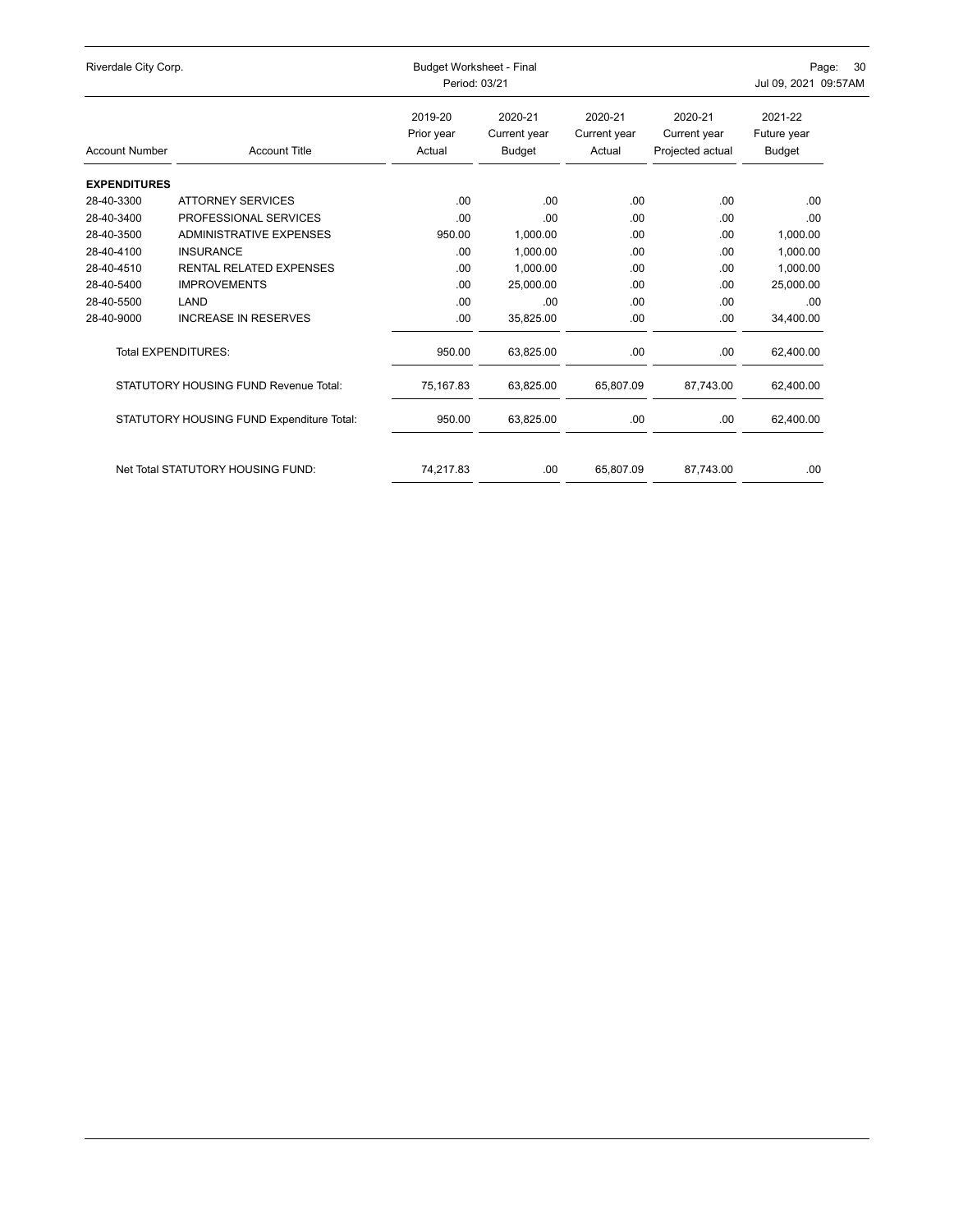| Riverdale City Corp.         |                                                                                                                                          | <b>Budget Worksheet - Final</b><br>Period: 03/21 | Page:<br>31<br>Jul 09, 2021 09:57AM      |                                   |                                             |                                         |
|------------------------------|------------------------------------------------------------------------------------------------------------------------------------------|--------------------------------------------------|------------------------------------------|-----------------------------------|---------------------------------------------|-----------------------------------------|
| <b>Account Number</b>        | <b>Account Title</b>                                                                                                                     | 2019-20<br>Prior year<br>Actual                  | 2020-21<br>Current year<br><b>Budget</b> | 2020-21<br>Current year<br>Actual | 2020-21<br>Current year<br>Projected actual | 2021-22<br>Future year<br><b>Budget</b> |
| <b>HOUSING RDA FUND</b>      |                                                                                                                                          |                                                  |                                          |                                   |                                             |                                         |
| <b>TAX REVENUE</b>           |                                                                                                                                          |                                                  |                                          |                                   |                                             |                                         |
| 29-31-1000                   | TAX INCREMENT - TRANSFERRED                                                                                                              | .00.                                             | .00                                      | .00                               | .00                                         | .00                                     |
| Budget notes:                |                                                                                                                                          |                                                  |                                          |                                   |                                             |                                         |
|                              | Transfer 20% from Riverdale Road Project Area - Increment Expired                                                                        |                                                  |                                          |                                   |                                             |                                         |
| 29-31-1100                   | 550 W. TAX INCR, TRANSFERRED                                                                                                             | .00                                              | .00                                      | .00                               | .00                                         | .00                                     |
| Total TAX REVENUE:           |                                                                                                                                          | .00                                              | .00                                      | .00                               | .00                                         | .00                                     |
| Source: 34                   |                                                                                                                                          |                                                  |                                          |                                   |                                             |                                         |
| 29-34-8050                   | <b>HOUSE RENTAL</b>                                                                                                                      | .00                                              | .00                                      | .00                               | .00                                         | .00                                     |
| Total Source: 34:            |                                                                                                                                          | .00                                              | .00                                      | .00                               | .00                                         | .00                                     |
| <b>MISCELLANEOUS REVENUE</b> |                                                                                                                                          |                                                  |                                          |                                   |                                             |                                         |
| 29-36-1000                   | <b>INTEREST</b>                                                                                                                          | 12,637.64                                        | 9,375.00                                 | 2,789.04                          | 3,719.00                                    | 6,000.00                                |
| 29-36-1100                   | <b>LOAN INTEREST</b>                                                                                                                     | 3,260.90                                         | 3,500.00                                 | 1,422.09                          | 1,896.00                                    | 3,500.00                                |
| 29-36-2000                   | USE OF FUND BALANCE                                                                                                                      | .00                                              | .00                                      | .00                               | .00                                         | .00                                     |
| Budget notes:                |                                                                                                                                          |                                                  |                                          |                                   |                                             |                                         |
|                              | Property purchased by non-Statutory Housing in West Bench RDA area:                                                                      |                                                  |                                          |                                   |                                             |                                         |
|                              | FY2007 - purchase 2 homes West Bench project area (Golden Bingham & Don Gibby) \$519,110.36 approximately 5 acres                        |                                                  |                                          |                                   |                                             |                                         |
|                              | Property purchased by non-Statutory Housing in 550 W. RDA area:                                                                          |                                                  |                                          |                                   |                                             |                                         |
|                              | Parcel #06-030-0012, September 2010, House/Land \$137,584.14                                                                             |                                                  |                                          |                                   |                                             |                                         |
|                              | Parcel #06-030-0012, September 2010, retirement of gas line \$300                                                                        |                                                  |                                          |                                   |                                             |                                         |
|                              | Parcel #06-030-0012, October 2010, asbestos inspection, \$721.25                                                                         |                                                  |                                          |                                   |                                             |                                         |
|                              | Parcel #06-030-0012, October 2010, asbestos removal, \$550<br>Parcel #06-030-0012, October 2010, demolish house, stumps, asphalt \$6,650 |                                                  |                                          |                                   |                                             |                                         |
|                              | Parcel #06-030-0006, March 2015, Cruz property                                                                                           | \$180,270                                        |                                          |                                   |                                             |                                         |
| 29-36-4000                   | SALE OF ASSETS                                                                                                                           | .00                                              | .00                                      | .00                               | .00                                         | .00                                     |
| 29-36-8100                   | TRANSFER FROM OTHER FUNDS                                                                                                                | .00                                              | .00                                      | .00                               | .00                                         | .00                                     |
| 29-36-8200                   | INTERFUND LOAN PROCEEDS                                                                                                                  | .00                                              | .00                                      | .00                               | .00                                         | .00                                     |
| 29-36-9000                   | <b>SUNDRY REVENUE</b>                                                                                                                    | .00                                              | .00                                      | .00                               | .00                                         | .00                                     |
| 29-36-9100                   | USE OF FUND BALANCE                                                                                                                      | .00                                              | 5,000.00                                 | .00                               | .00                                         | 30,500.00                               |
|                              | <b>Total MISCELLANEOUS REVENUE:</b>                                                                                                      | 15,898.54                                        | 17,875.00                                | 4,211.13                          | 5.615.00                                    | 40,000.00                               |
|                              |                                                                                                                                          |                                                  |                                          |                                   |                                             |                                         |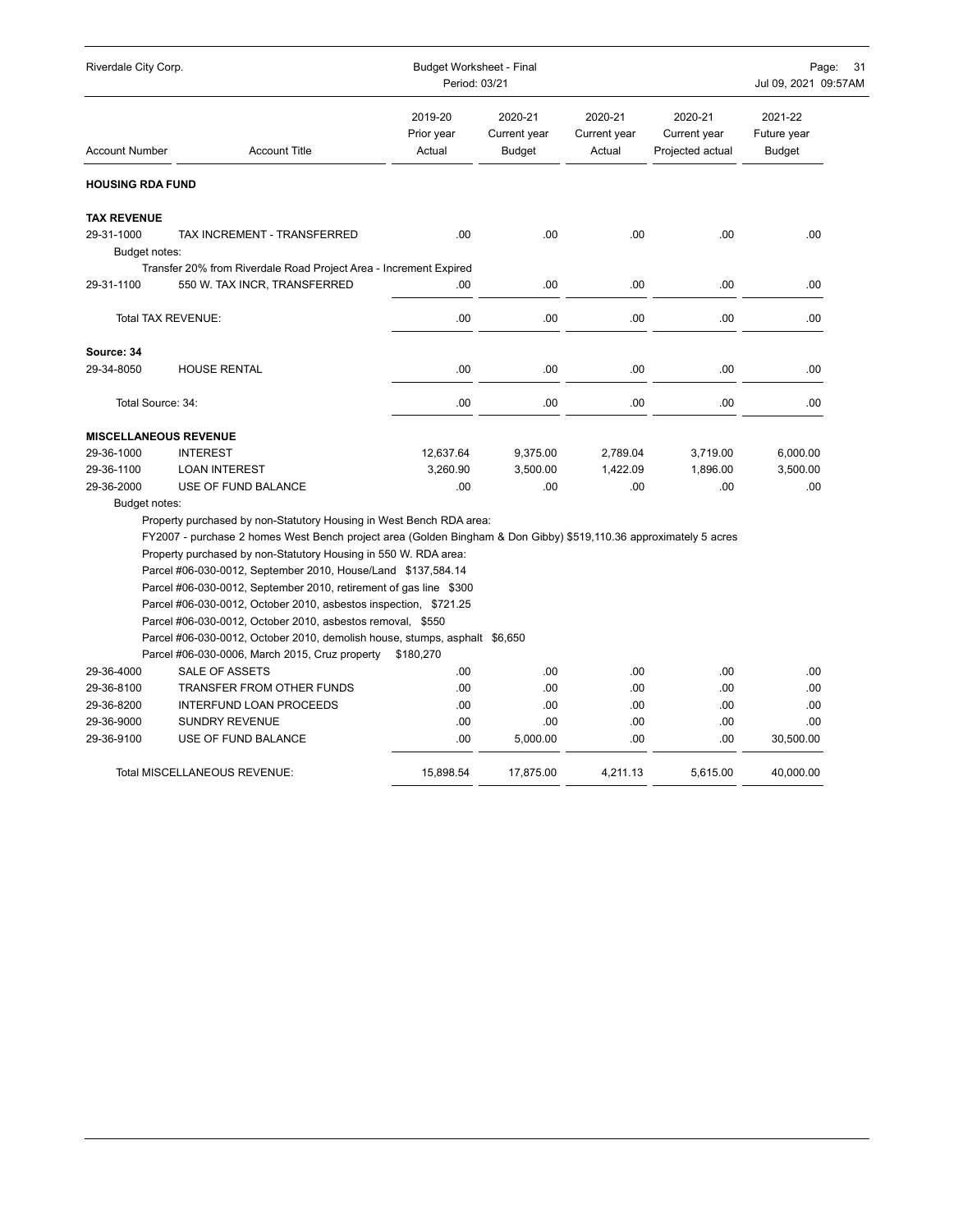| Riverdale City Corp.  |                                        | <b>Budget Worksheet - Final</b><br>Period: 03/21 | 32<br>Page:<br>Jul 09, 2021 09:57AM |                                   |                                             |                                         |
|-----------------------|----------------------------------------|--------------------------------------------------|-------------------------------------|-----------------------------------|---------------------------------------------|-----------------------------------------|
| <b>Account Number</b> | <b>Account Title</b>                   | 2019-20<br>Prior year<br>Actual                  | 2020-21<br>Current year<br>Budget   | 2020-21<br>Current year<br>Actual | 2020-21<br>Current year<br>Projected actual | 2021-22<br>Future year<br><b>Budget</b> |
|                       |                                        |                                                  |                                     |                                   |                                             |                                         |
| <b>EXPENDITURES</b>   |                                        |                                                  |                                     |                                   |                                             |                                         |
| 29-40-1100            | <b>SALARIES &amp; WAGES</b>            | .00                                              | .00                                 | .00                               | .00                                         | .00                                     |
| 29-40-1300            | <b>BENEFITS</b>                        | .00                                              | .00                                 | .00                               | .00                                         | .00                                     |
| 29-40-2300            | <b>TRAVEL AND TRAINING</b>             | .00                                              | .00                                 | .00                               | .00                                         | .00                                     |
| 29-40-3300            | <b>ATTORNEY SERVICES</b>               | .00                                              | 5,000.00                            | .00                               | .00                                         | 5,000.00                                |
| 29-40-3400            | PROFESSIONAL SERVICES                  | .00                                              | 5,000.00                            | .00                               | .00                                         | 10,000.00                               |
| 29-40-3500            | <b>ADMINISTRATIVE EXPENSES</b>         | .00                                              | .00                                 | .00                               | .00                                         | .00                                     |
| 29-40-4600            | <b>MISCELLANEOUS</b>                   | 324.00                                           | 5,000.00                            | 366.22                            | 488.00                                      | 25,000.00                               |
| 29-40-4700            | <b>LOAN FORGIVENESS PURCH ASSIST</b>   | 20,000.00                                        | .00.                                | .00                               | .00.                                        | .00                                     |
| 29-40-5500            | LAND                                   | .00                                              | .00.                                | .00                               | .00                                         | .00                                     |
| 29-40-8100            | TRANSFER TO OTHER FUND                 | .00                                              | .00                                 | .00                               | .00                                         | .00                                     |
| 29-40-9000            | <b>INCREASE IN RESERVES</b>            | .00                                              | 2,875.00                            | .00                               | .00.                                        | .00                                     |
|                       | <b>Total EXPENDITURES:</b>             | 20,324.00                                        | 17,875.00                           | 366.22                            | 488.00                                      | 40,000.00                               |
|                       | <b>HOUSING RDA FUND Revenue Total:</b> | 15,898.54                                        | 17,875.00                           | 4,211.13                          | 5,615.00                                    | 40,000.00                               |
|                       | HOUSING RDA FUND Expenditure Total:    | 20,324.00                                        | 17,875.00                           | 366.22                            | 488.00                                      | 40,000.00                               |
|                       | Net Total HOUSING RDA FUND:            | 4,425.46-                                        | .00                                 | 3,844.91                          | 5,127.00                                    | .00                                     |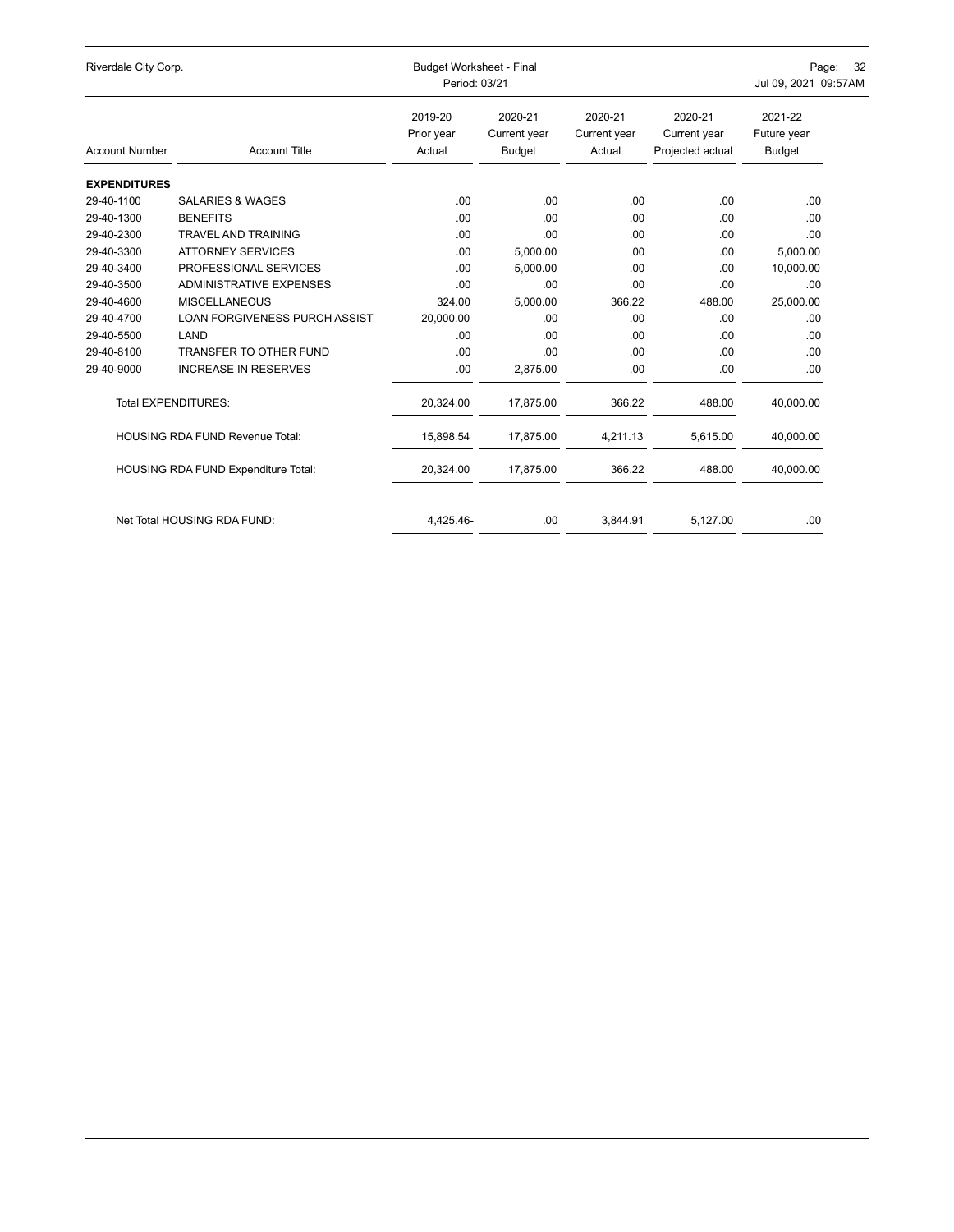| Riverdale City Corp.            |                                     | <b>Budget Worksheet - Final</b><br>Period: 03/21 |                                          | Page:<br>33<br>Jul 09, 2021 09:57AM |                                             |                                         |
|---------------------------------|-------------------------------------|--------------------------------------------------|------------------------------------------|-------------------------------------|---------------------------------------------|-----------------------------------------|
| <b>Account Number</b>           | <b>Account Title</b>                | 2019-20<br>Prior year<br>Actual                  | 2020-21<br>Current year<br><b>Budget</b> | 2020-21<br>Current year<br>Actual   | 2020-21<br>Current year<br>Projected actual | 2021-22<br>Future year<br><b>Budget</b> |
| <b>SENIOR FACILITY RDA FUND</b> |                                     |                                                  |                                          |                                     |                                             |                                         |
| <b>TAX REVENUE</b>              |                                     |                                                  |                                          |                                     |                                             |                                         |
| 30-31-1000                      | TAX INCREMENT - TRANSFERRED         | 232,899.06                                       | 250,000.00                               | 220,518.79                          | 220,519.00                                  | .00                                     |
| 30-31-2000                      | <b>REDEMPTIONS</b>                  | .00                                              | .00                                      | .00                                 | .00                                         | .00                                     |
|                                 | <b>Total TAX REVENUE:</b>           | 232,899.06                                       | 250,000.00                               | 220,518.79                          | 220,519.00                                  | .00                                     |
| <b>CHARGES FOR SERVICES</b>     |                                     |                                                  |                                          |                                     |                                             |                                         |
| 30-34-8000                      | <b>TENANT RENTS</b>                 | 148,317.06                                       | 150,075.00                               | 111,690.00                          | 148,920.00                                  | 157,500.00                              |
| Budget notes:                   |                                     |                                                  |                                          |                                     |                                             |                                         |
|                                 | 5% Rent Increase                    |                                                  |                                          |                                     |                                             |                                         |
| 30-34-8050                      | <b>HOUSE RENT</b>                   | .00                                              | .00                                      | .00                                 | 151,000.00                                  | .00                                     |
| 30-34-8100                      | <b>MEETING ROOM RENTS</b>           | .00                                              | .00                                      | .00                                 | .00                                         | .00                                     |
|                                 | Total CHARGES FOR SERVICES:         | 148,317.06                                       | 150,075.00                               | 111,690.00                          | 299,920.00                                  | 157,500.00                              |
| <b>MISCELLANEOUS REVENUE</b>    |                                     |                                                  |                                          |                                     |                                             |                                         |
| 30-36-1000                      | <b>INTEREST</b>                     | 30,391.01                                        | 20,250.00                                | 6,142.82                            | 8.190.00                                    | 12,500.00                               |
| 30-36-9000                      | <b>SUNDRY REVENUES</b>              | 500.00                                           | .00                                      | .00                                 | .00                                         | .00                                     |
| 30-36-9100                      | USE OF FUND BALANCE                 | .00                                              | .00                                      | .00                                 | .00                                         | 123,500.00                              |
| 30-36-9900                      | <b>FINANCING CAPITAL</b>            | .00                                              | .00                                      | .00                                 | .00                                         | .00                                     |
|                                 | <b>Total MISCELLANEOUS REVENUE:</b> | 30,891.01                                        | 20,250.00                                | 6,142.82                            | 8,190.00                                    | 136,000.00                              |
| Source: 38                      |                                     |                                                  |                                          |                                     |                                             |                                         |
| 30-38-1000                      | CONTRIBUTIONS FROM OTHER FUND       | .00                                              | .00                                      | .00                                 | .00                                         | .00.                                    |
| Total Source: 38:               |                                     | .00                                              | .00                                      | .00.                                | .00                                         | .00                                     |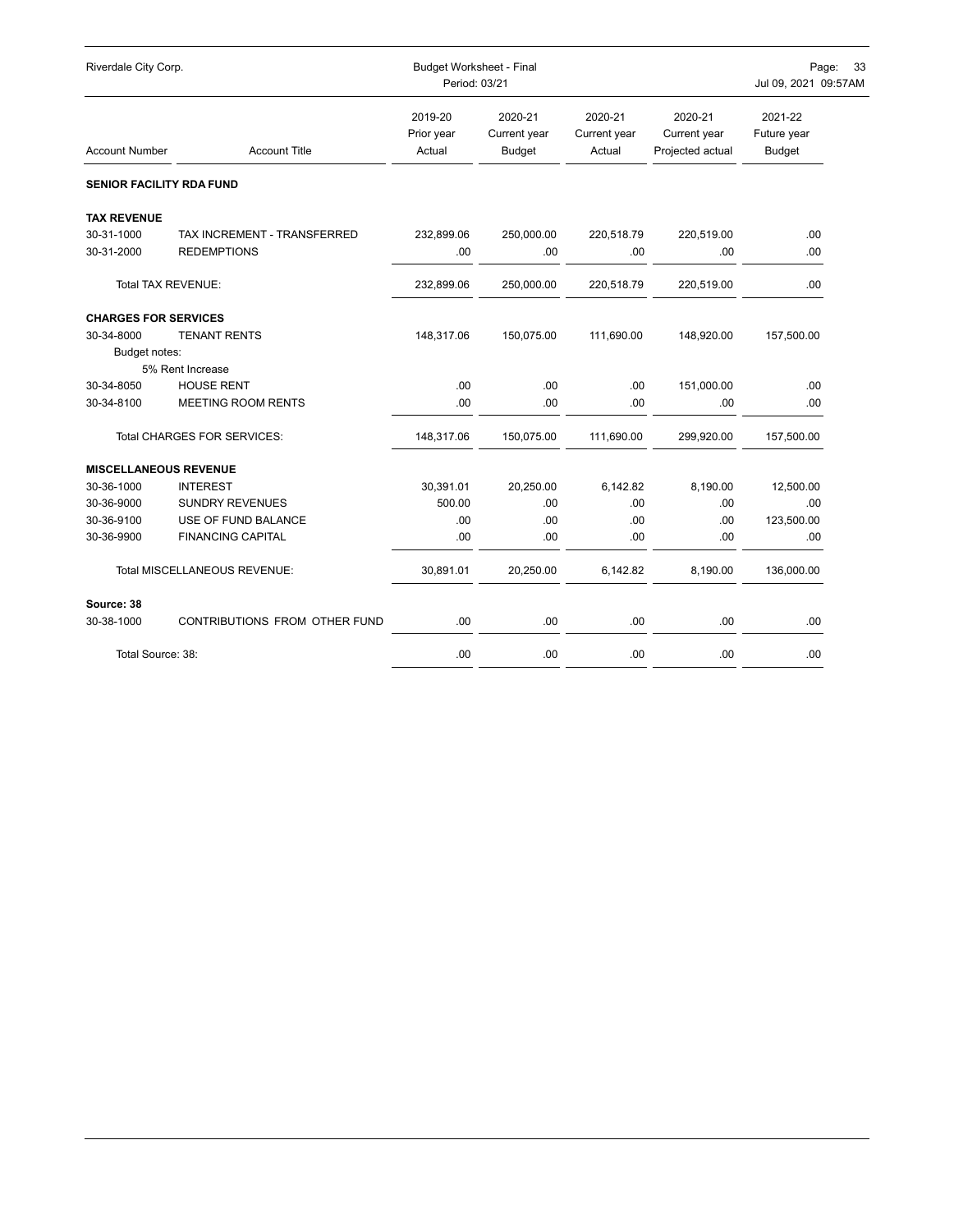| Riverdale City Corp.  |                                                            | Budget Worksheet - Final<br>Period: 03/21 | Page:<br>34<br>Jul 09, 2021 09:57AM      |                                   |                                             |                                  |
|-----------------------|------------------------------------------------------------|-------------------------------------------|------------------------------------------|-----------------------------------|---------------------------------------------|----------------------------------|
| <b>Account Number</b> | <b>Account Title</b>                                       | 2019-20<br>Prior year<br>Actual           | 2020-21<br>Current year<br><b>Budget</b> | 2020-21<br>Current year<br>Actual | 2020-21<br>Current year<br>Projected actual | 2021-22<br>Future year<br>Budget |
| <b>EXPENDITURES</b>   |                                                            |                                           |                                          |                                   |                                             |                                  |
| 30-40-1200            | SALARIES/WAGES - PART TIME                                 | 17,604.21                                 | 16,000.00                                | 8,336.50                          | 11,115.00                                   | 16,000.00                        |
| Budget notes:         |                                                            |                                           |                                          |                                   |                                             |                                  |
| Includes:             |                                                            |                                           |                                          |                                   |                                             |                                  |
|                       | Senior Housing Resident Manager                            |                                           |                                          |                                   |                                             |                                  |
| 30-40-1300            | <b>EMPLOYEE BENEFITS</b>                                   | 455.26                                    | 2,000.00                                 | 9,384.35                          | 10,000.00                                   | 2,000.00                         |
| 30-40-2500            | EQUIPMENT/MAINTENANCE                                      | 13,965.72                                 | 25,000.00                                | 3,405.87                          | 4,541.00                                    | 25,000.00                        |
| 30-40-2700            | <b>UTILITIES</b>                                           | 33,714.18                                 | 42,000.00                                | 23,600.17                         | 31,467.00                                   | 42,000.00                        |
| 30-40-2800            | <b>TELEPHONE</b>                                           | 468.00                                    | 500.00                                   | 351.00                            | 468.00                                      | 500.00                           |
| 30-40-3300            | <b>ATTORNEY SERVICES</b>                                   | .00                                       | .00                                      | .00                               | .00                                         | .00                              |
| 30-40-3400            | PROFESSIONAL SERVICES                                      | .00                                       | 15,000.00                                | .00                               | .00                                         | 15,000.00                        |
| 30-40-3500            | <b>ADMINISTRATIVE EXPENSES</b>                             | .00                                       | .00                                      | .00                               | .00                                         | .00                              |
| 30-40-4100            | <b>INSURANCE</b>                                           | 4,546.65                                  | 6,500.00                                 | 4,546.65                          | 6,062.00                                    | 6,500.00                         |
| Budget notes:         |                                                            |                                           |                                          |                                   |                                             |                                  |
|                       | Property Insurance                                         |                                           |                                          |                                   |                                             |                                  |
| 30-40-4110            | PROPERTY TAXES                                             | 12,829.56                                 | 13,500.00                                | 12,707.70                         | 12,708.00                                   | 13,500.00                        |
| 30-40-4510            | MGMT, ADMIN, OPERATIONS                                    | 65,147.00                                 | 85,000.00                                | 34,560.44                         | 46,081.00                                   | 85,000.00                        |
| Budget notes:         |                                                            |                                           |                                          |                                   |                                             |                                  |
|                       | Other Admin/Oper<br>\$20,000                               |                                           |                                          |                                   |                                             |                                  |
|                       | General Fund reimbursement for services                    |                                           |                                          |                                   |                                             |                                  |
|                       | Bldgs & Grounds, Custodial Services<br>\$45,000            |                                           |                                          |                                   |                                             |                                  |
| 30-40-4600            | <b>MISCELLANEOUS</b>                                       | 48.59                                     | 3,000.00                                 | .00                               | .00                                         | 3.000.00                         |
| 30-40-5000            | <b>CAPITAL COSTS</b>                                       | 134,207.40                                | 25,000.00                                | .00                               | .00                                         | 85,000.00                        |
| Budget notes:         |                                                            |                                           |                                          |                                   |                                             |                                  |
|                       | Various Other Repairs/Improvements<br>Landscaping \$50,000 |                                           |                                          |                                   |                                             |                                  |
| 30-40-7400            | DEBT SERVICE EXTERNAL                                      | .00                                       | .00                                      | .00                               | .00                                         | .00                              |
| 30-40-8100            | TRANSFER TO OTHER FUNDS                                    | .00                                       | .00                                      | .00                               | .00                                         | .00                              |
| 30-40-9000            | <b>INCREASE IN RESERVES</b>                                | .00                                       | 186,825.00                               | .00                               | .00                                         | .00                              |
|                       |                                                            |                                           |                                          |                                   |                                             |                                  |
|                       | <b>Total EXPENDITURES:</b>                                 | 282,986.57                                | 420,325.00                               | 96,892.68                         | 122,442.00                                  | 293,500.00                       |
|                       | SENIOR FACILITY RDA FUND Revenue Total:                    | 412,107.13                                | 420,325.00                               | 338,351.61                        | 528,629.00                                  | 293,500.00                       |
|                       | SENIOR FACILITY RDA FUND Expenditure Total:                | 282,986.57                                | 420,325.00                               | 96,892.68                         | 122,442.00                                  | 293,500.00                       |
|                       |                                                            |                                           |                                          |                                   |                                             |                                  |
|                       | Net Total SENIOR FACILITY RDA FUND:                        | 129,120.56                                | .00                                      | 241,458.93                        | 406,187.00                                  | .00                              |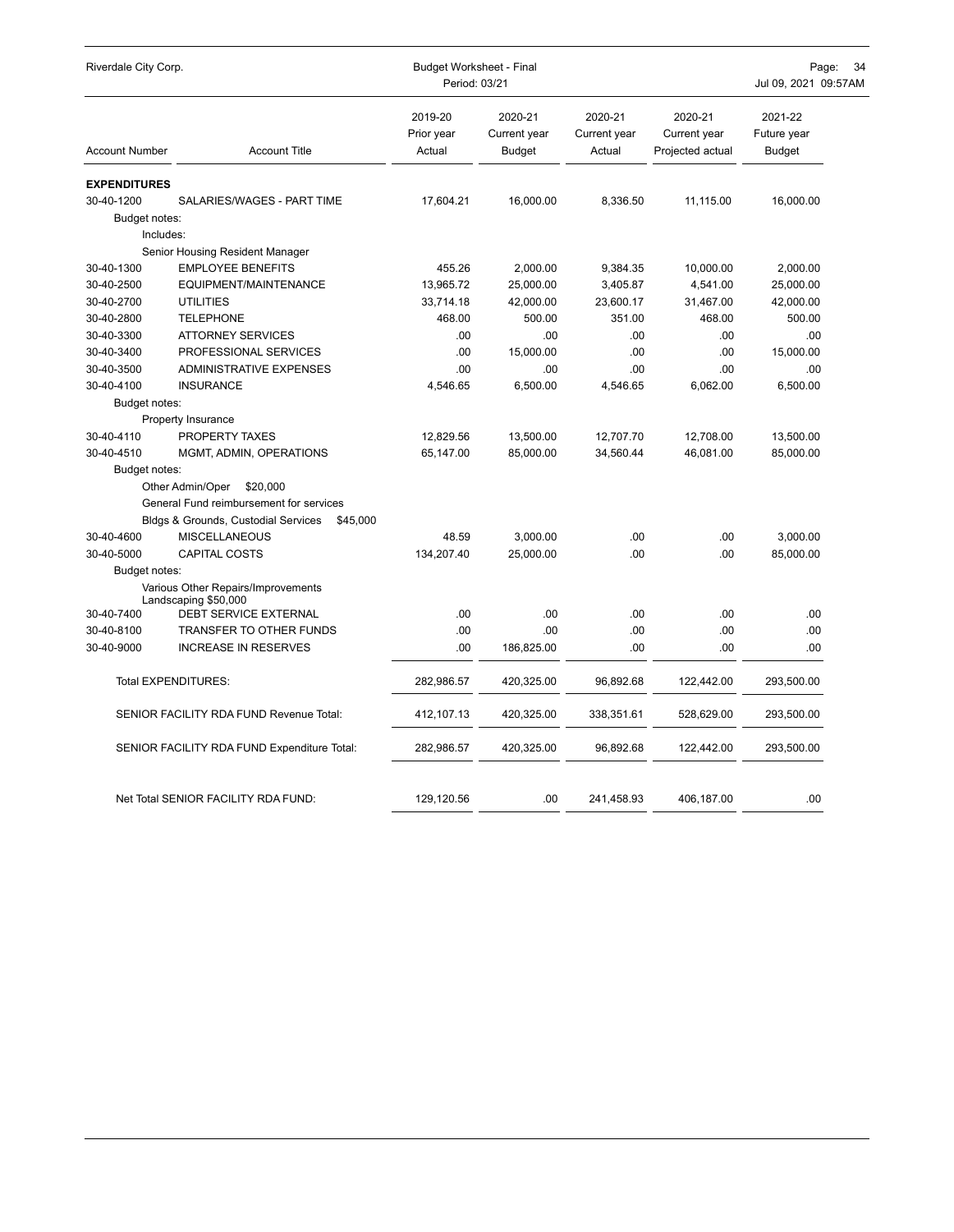| Riverdale City Corp.            |                                        | <b>Budget Worksheet - Final</b><br>Period: 03/21 |                                   |                                   |                                             | - 35<br>Page:<br>Jul 09, 2021 09:57AM   |  |
|---------------------------------|----------------------------------------|--------------------------------------------------|-----------------------------------|-----------------------------------|---------------------------------------------|-----------------------------------------|--|
| <b>Account Number</b>           | <b>Account Title</b>                   | 2019-20<br>Prior year<br>Actual                  | 2020-21<br>Current year<br>Budget | 2020-21<br>Current year<br>Actual | 2020-21<br>Current year<br>Projected actual | 2021-22<br>Future year<br><b>Budget</b> |  |
| <b>CAPITAL PROJECTS FUND</b>    |                                        |                                                  |                                   |                                   |                                             |                                         |  |
| <b>CAPITAL PROJECTS REVENUE</b> |                                        |                                                  |                                   |                                   |                                             |                                         |  |
| 45-38-1200                      | PROCEEDS FROM BOND ISSUE               | .00                                              | .00                               | .00                               | .00                                         | .00                                     |  |
| 45-38-1300                      | <b>GENERAL FUND TRANSFER</b>           | 879,439.54                                       | .00                               | .00                               | .00                                         | .00                                     |  |
| 45-38-1400                      | <b>TRANSFER FROM OTHER FUNDS</b>       | .00.                                             | 2,000,000.00                      | .00                               | .00.                                        | 1,200,000.00                            |  |
| 45-38-2000                      | USE OF FUND BALANCE                    | .00                                              | 323,075.00                        | .00                               | .00                                         | 246,500.00                              |  |
| 45-38-6100                      | <b>INTEREST ALLOCATION</b>             | 93,668.21                                        | 62,925.00                         | 19.846.10                         | 26,461.00                                   | 39,500.00                               |  |
| 45-38-7800                      | <b>GRANTS/DONATIONS</b>                | 137.59                                           | .00                               | .00                               | .00                                         | .00.                                    |  |
|                                 | <b>Total CAPITAL PROJECTS REVENUE:</b> | 973,245.34                                       | 2,386,000.00                      | 19,846.10                         | 26,461.00                                   | 1,486,000.00                            |  |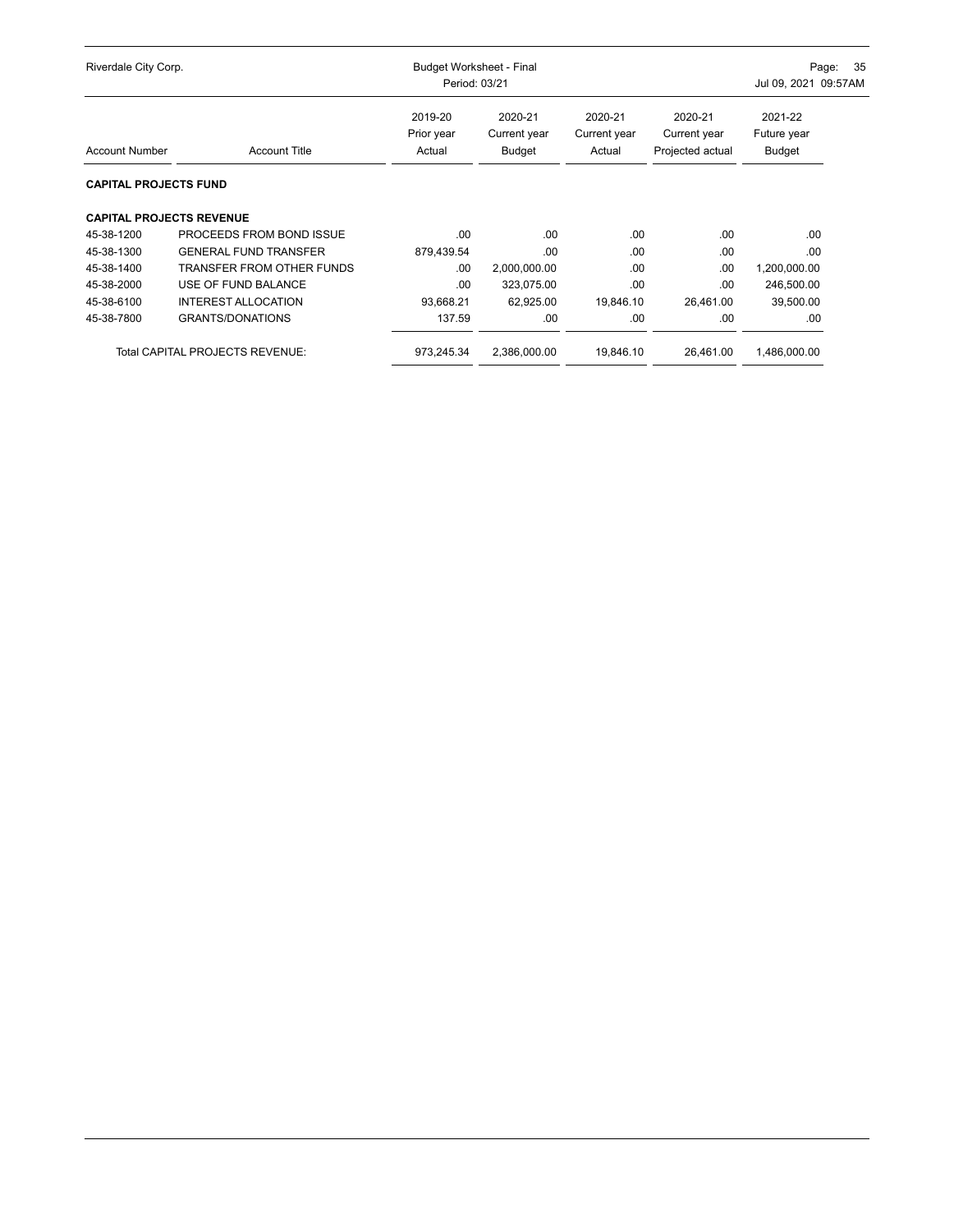| Riverdale City Corp.            |                                                                                                                                           | <b>Budget Worksheet - Final</b><br>Period: 03/21 | Page:<br>36<br>Jul 09, 2021 09:57AM      |                                   |                                             |                                  |
|---------------------------------|-------------------------------------------------------------------------------------------------------------------------------------------|--------------------------------------------------|------------------------------------------|-----------------------------------|---------------------------------------------|----------------------------------|
| <b>Account Number</b>           | <b>Account Title</b>                                                                                                                      | 2019-20<br>Prior year<br>Actual                  | 2020-21<br>Current year<br><b>Budget</b> | 2020-21<br>Current year<br>Actual | 2020-21<br>Current year<br>Projected actual | 2021-22<br>Future year<br>Budget |
|                                 | <b>CAPITAL PROJECTS EXPENDITURES</b>                                                                                                      |                                                  |                                          |                                   |                                             |                                  |
| 45-47-4810                      | TRANSFER TO OTHER FUNDS                                                                                                                   | .00                                              | .00                                      | .00.                              | .00                                         | .00                              |
| 45-47-7000                      | <b>CIVIC CENTER</b>                                                                                                                       | 71,910.00                                        | 40.000.00                                | 22,910.00                         | 30,547.00                                   | 15,000.00                        |
| Budget notes:                   |                                                                                                                                           |                                                  |                                          |                                   |                                             |                                  |
|                                 | <b>Civic Center Misc Repairs</b>                                                                                                          |                                                  |                                          |                                   |                                             |                                  |
| 45-47-7100                      | POLICE STATION                                                                                                                            | 40,190.14                                        | 20,000.00                                | 19,304.70                         | 19,305.00                                   | 150,000.00                       |
| Budget notes:                   |                                                                                                                                           |                                                  |                                          |                                   |                                             |                                  |
|                                 | POLICE STATION REMODEL \$150,000                                                                                                          |                                                  |                                          |                                   |                                             |                                  |
| 45-47-7200                      | <b>FIRE STATION</b>                                                                                                                       | 144,575.05                                       | 15,000.00                                | 9,195.00                          | 12,260.00                                   | 40,000.00                        |
| Budget notes:                   |                                                                                                                                           |                                                  |                                          |                                   |                                             |                                  |
|                                 | FIRE STATION IMPROVEMENTS \$40,000                                                                                                        |                                                  |                                          |                                   |                                             |                                  |
| 45-47-7300                      | <b>COMMUNITY CENTER</b>                                                                                                                   | .00                                              | 6,000.00                                 | .00.                              | .00                                         | 6,000.00                         |
| 45-47-7350                      | SENIOR CENTER/SENIOR HOUSING                                                                                                              | .00                                              | .00                                      | .00.                              | .00                                         | 10,000.00                        |
| 45-47-7400                      | MISC. PROJECTS                                                                                                                            | 750.00                                           | 100,000.00                               | 1,688.39                          | 2,251.00                                    | 5,000.00                         |
| Budget notes:                   |                                                                                                                                           |                                                  |                                          |                                   |                                             |                                  |
|                                 | <b>Geological Hillside Movements</b>                                                                                                      |                                                  |                                          |                                   |                                             |                                  |
| 45-47-7800                      | <b>BUILDINGS/CONSTRUCTION</b>                                                                                                             | .00                                              | .00                                      | .00.                              | .00                                         | .00                              |
| 45-47-7900                      | <b>BUILDINGS/RENOVATION &amp; REMODEL</b>                                                                                                 | .00                                              | .00                                      | .00.                              | .00                                         | .00                              |
| 45-47-8000                      | STREET INFRASTRUCTURE & SYSTE                                                                                                             | .00                                              | .00                                      | .00.                              | .00                                         | .00                              |
| 45-47-8010                      | ROAD PROJECTS - CLASS C                                                                                                                   | .00.                                             | .00                                      | .00.                              | .00.                                        | .00                              |
| 45-47-8100                      | PARKS AND TRAILS                                                                                                                          | 248,845.41                                       | 130,000.00                               | 44,083.20                         | 58,778.00                                   | .00                              |
| 45-47-8200                      | <b>EQUIPMENT</b>                                                                                                                          | 96,916.00                                        | 75,000.00                                | 56,778.33                         | 60,000.00                                   | 60,000.00                        |
| Budget notes:                   |                                                                                                                                           |                                                  |                                          |                                   |                                             |                                  |
| <b>WIFI Tower</b><br>45-47-8300 | Park and Trails Camera Systems \$50,000<br><b>LAND ACQUISITION</b>                                                                        | 256,255.39                                       | .00.                                     | 35.39                             | 47.00                                       | .00.                             |
| Budget notes:                   |                                                                                                                                           |                                                  |                                          |                                   |                                             |                                  |
|                                 | Property purchased by Capital Projects (Riverdale City) in 550 W. RDA area:                                                               |                                                  |                                          |                                   |                                             |                                  |
|                                 | Parcel #06-029-0002, 06-029-0003, 06-028-0004, 06-028-0006, December 2009 \$214,266.32<br>Parcel #08-112-0014 - January 2020 \$239,920.44 |                                                  |                                          |                                   |                                             |                                  |
| 45-47-8500                      | TRANSFER TO OTHER FUNDS                                                                                                                   | .00                                              | .00                                      | .00.                              | .00.                                        | .00                              |
| 45-47-9000                      | <b>INCREASE IN RESERVES</b>                                                                                                               | .00.                                             | 2,000,000.00                             | .00.                              | .00.                                        | 1,200,000.00                     |
| Budget notes:                   |                                                                                                                                           |                                                  |                                          |                                   |                                             |                                  |
|                                 | Offset to tentative transfer from GF                                                                                                      |                                                  |                                          |                                   |                                             |                                  |
|                                 | Total CAPITAL PROJECTS EXPENDITURES:                                                                                                      | 859,441.99                                       | 2,386,000.00                             | 153,995.01                        | 183,188.00                                  | 1,486,000.00                     |
|                                 | CAPITAL PROJECTS FUND Revenue Total:                                                                                                      | 973,245.34                                       | 2,386,000.00                             | 19,846.10                         | 26,461.00                                   | 1,486,000.00                     |
|                                 | CAPITAL PROJECTS FUND Expenditure Total:                                                                                                  | 859,441.99                                       | 2,386,000.00                             | 153,995.01                        | 183,188.00                                  | 1,486,000.00                     |
|                                 | Net Total CAPITAL PROJECTS FUND:                                                                                                          | 113,803.35                                       | .00                                      | 134,148.91-                       | 156,727.00-                                 | .00                              |
|                                 |                                                                                                                                           |                                                  |                                          |                                   |                                             |                                  |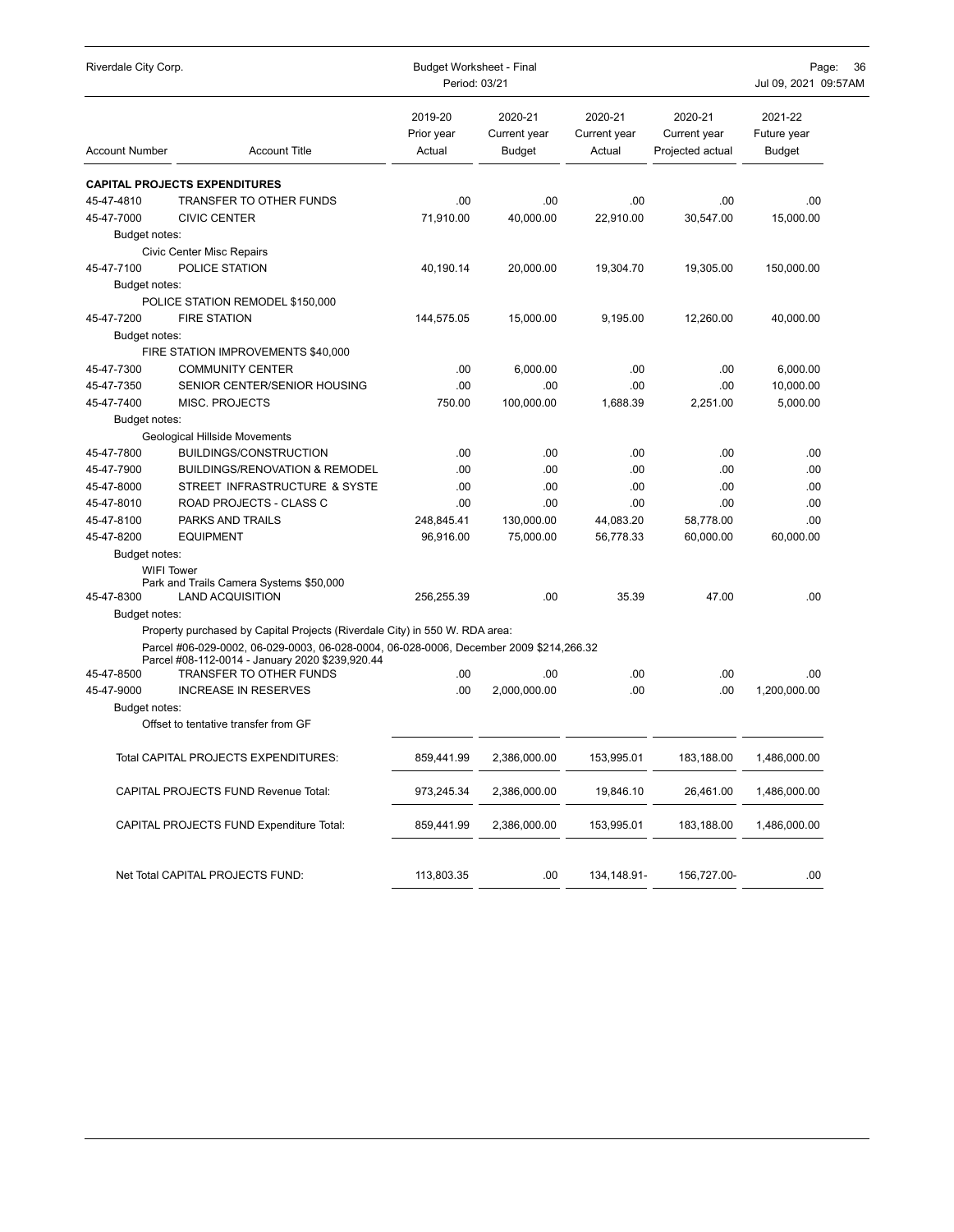| Riverdale City Corp.            |                                  | <b>Budget Worksheet - Final</b><br>Period: 03/21 | Page: 37<br>Jul 09, 2021 09:57AM         |                                   |                                             |                                         |
|---------------------------------|----------------------------------|--------------------------------------------------|------------------------------------------|-----------------------------------|---------------------------------------------|-----------------------------------------|
| <b>Account Number</b>           | <b>Account Title</b>             | 2019-20<br>Prior year<br>Actual                  | 2020-21<br>Current year<br><b>Budget</b> | 2020-21<br>Current year<br>Actual | 2020-21<br>Current year<br>Projected actual | 2021-22<br>Future year<br><b>Budget</b> |
| <b>WATER FUND</b>               |                                  |                                                  |                                          |                                   |                                             |                                         |
| <b>WATER - INTEREST REVENUE</b> |                                  |                                                  |                                          |                                   |                                             |                                         |
| 51-36-1000                      | <b>INTEREST REVENUE</b>          | 61,842.59                                        | 36,750.00                                | 13,551.04                         | 18,068.00                                   | 22,800.00                               |
| 51-36-2000                      | CONTRIB FROM RETAINED EARNING    | .00                                              | .00                                      | .00                               | .00                                         | .00                                     |
|                                 | Total WATER - INTEREST REVENUE:  | 61,842.59                                        | 36,750.00                                | 13,551.04                         | 18,068.00                                   | 22,800.00                               |
| <b>WATER REVENUE</b>            |                                  |                                                  |                                          |                                   |                                             |                                         |
| 51-37-1000                      | <b>WATER SALES</b>               | 1,240,913.65                                     | 1,130,000.00                             | 901,293.23                        | 1,201,724.00                                | 1,250,000.00                            |
| 51-37-2000                      | <b>CONNECTION FEES - WATER</b>   | 6,900.00                                         | 2,500.00                                 | 6,200.00                          | 8,267.00                                    | 4,000.00                                |
| 51-37-3000                      | MISCELLANEOUS - WATER            | 28,610.76                                        | 5,000.00                                 | 7,818.40                          | 10,425.00                                   | 20,000.00                               |
| 51-37-3400                      | <b>LATE FEES</b>                 | 15,800.00                                        | 10,000.00                                | 8,710.00                          | 11,613.00                                   | 16,000.00                               |
| 51-37-3500                      | <b>RECONNECT FEES</b>            | 5,425.00                                         | 7,500.00                                 | 4,425.00                          | 5,900.00                                    | 7,500.00                                |
| 51-37-4000                      | <b>GRANTS</b>                    | .00                                              | .00                                      | .00                               | .00                                         | .00                                     |
|                                 | Total WATER REVENUE:             | 1,297,649.41                                     | 1,155,000.00                             | 928,446.63                        | 1,237,929.00                                | 1,297,500.00                            |
| <b>WATER - OTHER SOURCES</b>    |                                  |                                                  |                                          |                                   |                                             |                                         |
| 51-39-1000                      | ALLOCATION FROM GARBAGE DEPT     | .00                                              | .00                                      | .00                               | .00                                         | .00                                     |
| 51-39-2000                      | ALLOCATION FROM SEWER DEPT.      | .00                                              | .00                                      | .00                               | .00                                         | .00                                     |
| 51-39-3000                      | <b>TRANSFER FROM OTHER FUNDS</b> | .00                                              | .00                                      | .00                               | .00                                         | .00                                     |
| 51-39-3500                      | CONTRIBUTIONS FROM DEVELOPER     | .00                                              | .00                                      | .00.                              | .00                                         | .00                                     |
| 51-39-4000                      | CONTRIBUTION FROM GENERAL FUN    | .00                                              | .00                                      | .00.                              | .00                                         | .00                                     |
| 51-39-5000                      | PROCEEDS FROM LOAN               | .00                                              | .00                                      | .00                               | .00                                         | .00                                     |
|                                 | Total WATER - OTHER SOURCES:     | .00                                              | .00                                      | .00.                              | .00                                         | .00                                     |
|                                 |                                  |                                                  |                                          |                                   |                                             |                                         |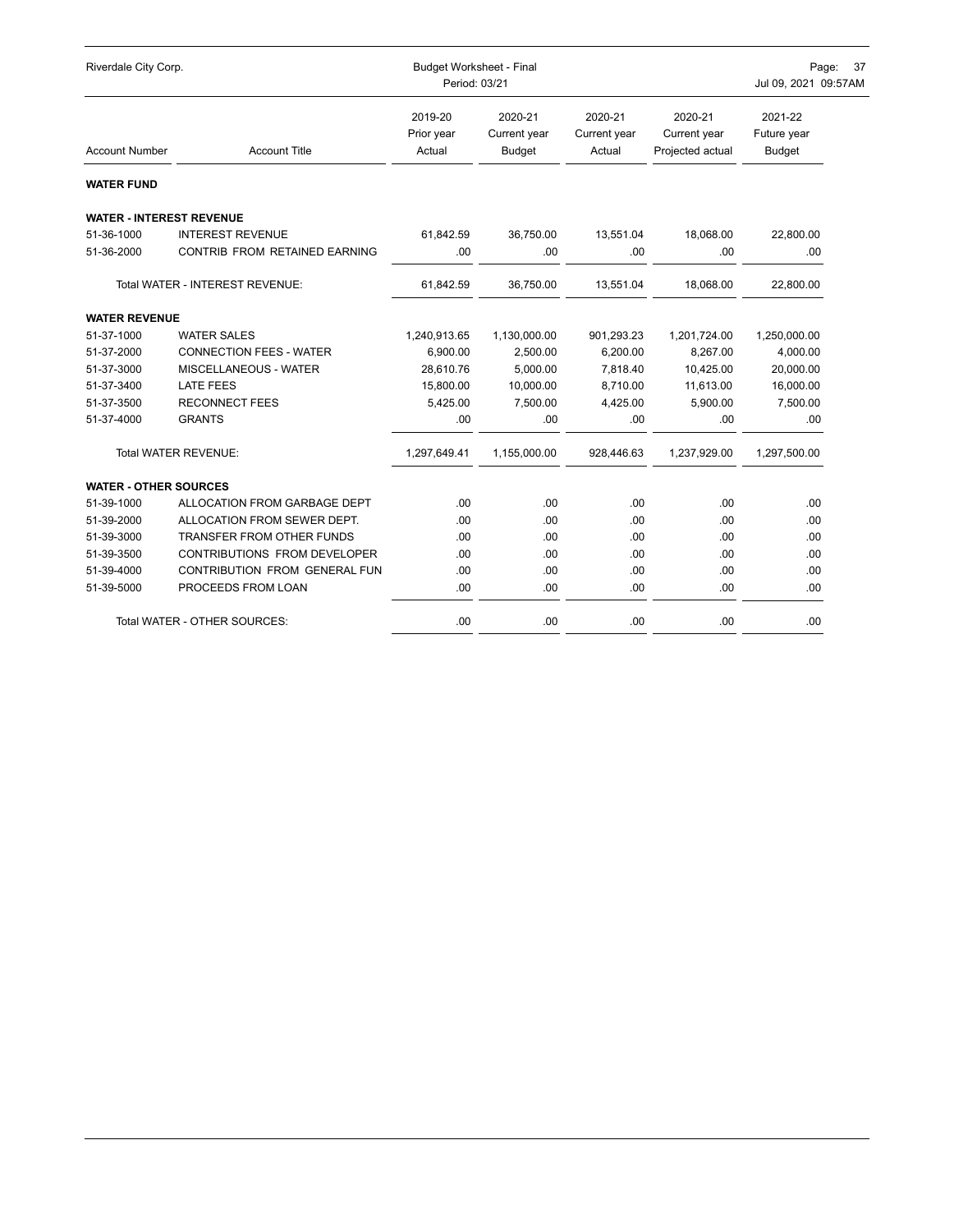| Riverdale City Corp.     |                                                                                | <b>Budget Worksheet - Final</b><br>Period: 03/21 |                                   |                                   |                                             | Page:<br>38<br>Jul 09, 2021 09:57AM     |  |
|--------------------------|--------------------------------------------------------------------------------|--------------------------------------------------|-----------------------------------|-----------------------------------|---------------------------------------------|-----------------------------------------|--|
| <b>Account Number</b>    | <b>Account Title</b>                                                           | 2019-20<br>Prior year<br>Actual                  | 2020-21<br>Current year<br>Budget | 2020-21<br>Current year<br>Actual | 2020-21<br>Current year<br>Projected actual | 2021-22<br>Future year<br><b>Budget</b> |  |
| <b>WATER EXPENSES</b>    |                                                                                |                                                  |                                   |                                   |                                             |                                         |  |
| 51-40-1100               | SALARIES/WAGES - FULL TIME                                                     | 183,202.76                                       | 163,652.00                        | 117,371.29                        | 156,495.00                                  | 167,526.00                              |  |
| Budget notes:            |                                                                                |                                                  |                                   |                                   |                                             |                                         |  |
|                          | Utility Billing Clerk's wages allocated: 34% Water, 33% Sewer, 33% Storm Water |                                                  |                                   |                                   |                                             |                                         |  |
| 51-40-1110               | <b>SICK LEAVE PAID</b>                                                         | .00                                              | 328.00<br>3.500.00                | .00.                              | .00                                         | 338.00                                  |  |
| 51-40-1150<br>51-40-1200 | <b>OVERTIME WAGES</b><br>SALARIES/WAGES - PART TIME                            | 4,831.28<br>.00                                  | .00.                              | 616.58<br>.00.                    | 822.00<br>.00                               | 3,500.00<br>.00                         |  |
| 51-40-1300               | <b>EMPLOYEE BENEFITS</b>                                                       | 34,031.92                                        | 85,054.00                         | 57,859.15                         | 77,146.00                                   | 92,482.00                               |  |
| 51-40-1400               | <b>CLOTHING ALLOWANCE</b>                                                      | 1,440.00                                         | 1,620.00                          | 1,224.00                          | 1,632.00                                    | 1,620.00                                |  |
| 51-40-1500               | PERFORMANCE INCENTIVES                                                         | 1,973.94                                         | 1,633.00                          | 1,388.09                          | 1,389.00                                    | 1,672.00                                |  |
| 51-40-2100               | SUBSCRIPTIONS AND MEMBERSHIPS                                                  | 1,549.94                                         | 1,600.00                          | 1,474.94                          | 1,475.00                                    | 1,600.00                                |  |
| 51-40-2200               | <b>BAD DEBT</b>                                                                | 4,583.43                                         | 3,000.00                          | .00.                              | .00                                         | 3,000.00                                |  |
| 51-40-2300               | TRAVEL AND TRAINING                                                            | 881.00                                           | 3,000.00                          | 810.00                            | 1,080.00                                    | 3,000.00                                |  |
| 51-40-2400               | OFFICE SUPPLIES                                                                | 266.70                                           | 4,500.00                          | 370.82                            | 494.00                                      | 3,000.00                                |  |
| <b>Budget notes:</b>     |                                                                                |                                                  |                                   |                                   |                                             |                                         |  |
|                          | Includes \$900 for utility bills, \$750 envlopes, \$600 for printer cartridges |                                                  |                                   |                                   |                                             |                                         |  |
| 51-40-2500               | <b>EQUIPMENT</b>                                                               | 1,253.79                                         | 3,800.00                          | .00.                              | .00                                         | 3,800.00                                |  |
| 51-40-2600               | <b>BUILDING AND GROUNDS</b>                                                    | 927.64                                           | 4,000.00                          | 643.96                            | 859.00                                      | 5,000.00                                |  |
| 51-40-2700               | <b>UTILITIES</b>                                                               | 2,493.41                                         | 3,500.00                          | 1,983.29                          | 2,644.00                                    | 3,500.00                                |  |
| 51-40-2800               | <b>WEBER BASIN WATER</b>                                                       | 270,991.61                                       | 400,000.00                        | 306,426.08                        | 306,427.00                                  | 600,000.00                              |  |
| 51-40-2850               | MOBILE PHONE                                                                   | 3,438.60                                         | 3,200.00                          | 2,796.62                          | 3,200.00                                    | 3,200.00                                |  |
| 51-40-2900               | <b>FUEL</b>                                                                    | 4,623.93                                         | 5,500.00                          | 1,349.37                          | 1,799.00                                    | 5,500.00                                |  |
| 51-40-3000               | POWER FOR PUMPING                                                              | 92,607.65                                        | 85,000.00                         | 54,940.20                         | 73,254.00                                   | 90,000.00                               |  |
| 51-40-3100               | SPECIAL TESTING                                                                | 1,879.00                                         | 5,000.00                          | 3,909.00                          | 5,212.00                                    | 5,300.00                                |  |
| Budget notes:            | Includes \$600 for large meter testing and \$4,400 for other water tests       |                                                  |                                   |                                   |                                             |                                         |  |
| 51-40-3200               | <b>ENGINEERING</b>                                                             | 5,961.63                                         | 10,000.00                         | 9,405.35                          | 12,540.00                                   | 20,000.00                               |  |
| 51-40-3300               | PROFESSIONAL SERVICES                                                          | .00                                              | 4,000.00                          | .00.                              | .00                                         | 4,000.00                                |  |
| 51-40-3500               | <b>WATER STOCK ASSESSMENTS</b>                                                 | 12,033.72                                        | 12,000.00                         | 8,360.00                          | 11,147.00                                   | 12,000.00                               |  |
| 51-40-3600               | <b>BLUE STAKES</b>                                                             | 1,763.91                                         | 2,000.00                          | 1,081.59                          | 1,442.00                                    | 2,000.00                                |  |
| 51-40-3700               | OTHER PROF & TECHNICAL SERVICE                                                 | .00                                              | .00                               | .00                               | .00                                         | .00                                     |  |
| 51-40-4100               | <b>INSURANCE</b>                                                               | 5,048.84                                         | 7,000.00                          | 5,048.84                          | 6,732.00                                    | 7,000.00                                |  |
| Budget notes:            |                                                                                |                                                  |                                   |                                   |                                             |                                         |  |
|                          | Insurance on tanks                                                             |                                                  |                                   |                                   |                                             |                                         |  |
| 51-40-4500               | SPECIAL DEPARTMENT EXPENSES                                                    | 26,930.74                                        | 31,000.00                         | 19,243.91                         | 25,659.00                                   | 37,900.00                               |  |
| Budget notes:            |                                                                                |                                                  |                                   |                                   |                                             |                                         |  |
| Includes:                |                                                                                |                                                  |                                   |                                   |                                             |                                         |  |
|                          | Well Inspection \$1,000                                                        |                                                  |                                   |                                   |                                             |                                         |  |
|                          | Water Meters \$7,500                                                           |                                                  |                                   |                                   |                                             |                                         |  |
|                          | State Fee \$2,500                                                              |                                                  |                                   |                                   |                                             |                                         |  |
|                          | Well Rectifier \$2,500<br>Hydrant \$3,500                                      |                                                  |                                   |                                   |                                             |                                         |  |
|                          | Locator \$6,000                                                                |                                                  |                                   |                                   |                                             |                                         |  |
| 51-40-4600               | Misc tools \$1,000<br><b>MISCELLANEOUS</b>                                     | 3,436.73                                         | 3,700.00                          | 3,310.73                          | 3,700.00                                    | 3,700.00                                |  |
| Budget notes:            |                                                                                |                                                  |                                   |                                   |                                             |                                         |  |
|                          | Personal Protective Equipment \$700                                            |                                                  |                                   |                                   |                                             |                                         |  |
| 51-40-4700               | <b>EMERGENCY MANAGEMENT</b>                                                    | .00                                              | 500.00                            | 193.51                            | 258.00                                      | 500.00                                  |  |
| Budget notes:            |                                                                                |                                                  |                                   |                                   |                                             |                                         |  |
|                          | Emergency Preparedness \$500                                                   |                                                  |                                   |                                   |                                             |                                         |  |
| 51-40-4750               | COVID-19 EXPENDITURES                                                          | 20.29                                            | .00                               | .00                               | .00.                                        | .00                                     |  |
| 51-40-4800               | <b>POSTAGE</b>                                                                 | 10,580.39                                        | 12,000.00                         | 9,233.13                          | 12,000.00                                   | 12,000.00                               |  |
| 51-40-5300               | DEPRECIATION EXPENSE                                                           | 252,287.94                                       | 215,000.00                        | 161,253.00                        | 215,004.00                                  | 260,000.00                              |  |
| 51-40-5600               | <b>INFO TECHNOLOGY PAYMENTS</b>                                                | 1,236.00                                         | 1,236.00                          | 927.00                            | 1,236.00                                    | 1,512.00                                |  |
| 51-40-5700               | MOTOR POOL PAYMENTS                                                            | 8,964.00                                         | .00                               | .00.                              | .00                                         | .00                                     |  |
| 51-40-6100               | <b>EQUIPMENT RENTAL &amp; LEASE</b>                                            | .00                                              | 2,500.00                          | .00.                              | .00.                                        | 2,500.00                                |  |
| 51-40-6200               | <b>CAPITAL PROJECTS</b>                                                        | .00                                              | 567,000.00                        | 7,365.14                          | 400,000.00                                  | 1,037,000.00                            |  |
| Budget notes:            |                                                                                |                                                  |                                   |                                   |                                             |                                         |  |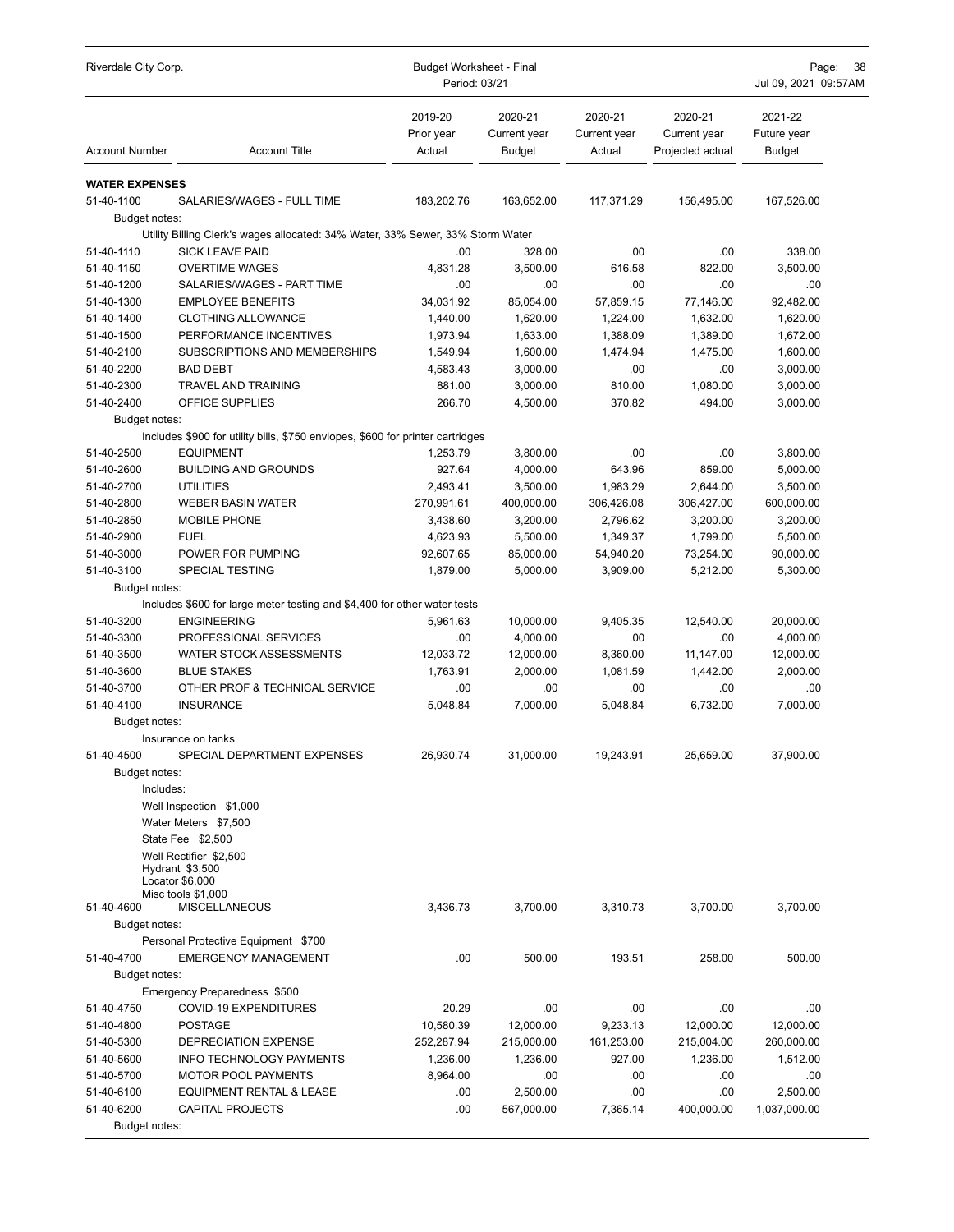| Riverdale City Corp.        |                                                                                                                                                                                                                                  | Budget Worksheet - Final<br>Period: 03/21 |                                   |                                   |                                             | Page:<br>39<br>Jul 09, 2021 09:57AM |  |
|-----------------------------|----------------------------------------------------------------------------------------------------------------------------------------------------------------------------------------------------------------------------------|-------------------------------------------|-----------------------------------|-----------------------------------|---------------------------------------------|-------------------------------------|--|
| <b>Account Number</b>       | <b>Account Title</b>                                                                                                                                                                                                             | 2019-20<br>Prior year<br>Actual           | 2020-21<br>Current year<br>Budget | 2020-21<br>Current year<br>Actual | 2020-21<br>Current year<br>Projected actual | 2021-22<br>Future year<br>Budget    |  |
|                             | SCADA Upgrade \$60,000                                                                                                                                                                                                           |                                           |                                   |                                   |                                             |                                     |  |
| 51-40-6300<br>Budget notes: | Emergency Trailer \$7,000<br>Waterline Replacement \$750,000<br>Truck Buy Back Program \$50,000<br>Weber Basin Additional Connection \$170,000<br><b>WATER STOCK PURCHASE</b><br>Additional Water Stock/Shares Purchase \$50,000 | .00.                                      | 100.000.00                        | 4.800.00                          | 6.400.00                                    | 50,000.00                           |  |
|                             | Total WATER EXPENSES:                                                                                                                                                                                                            | 939,240.79                                | 1,745,823.00                      | 783,385.59                        | 1,330,046.00                                | 2,444,150.00                        |  |
|                             | <b>WATER FUND Revenue Total:</b>                                                                                                                                                                                                 | 1,359,492.00                              | 1,191,750.00                      | 941,997.67                        | 1,255,997.00                                | 1,320,300.00                        |  |
|                             | <b>WATER FUND Expenditure Total:</b>                                                                                                                                                                                             | 939,240.79                                | 1,745,823.00                      | 783,385.59                        | 1,330,046.00                                | 2,444,150.00                        |  |
| Net Total WATER FUND:       |                                                                                                                                                                                                                                  | 420,251.21                                | 554.073.00-                       | 158.612.08                        | 74.049.00-                                  | 1,123,850.00-                       |  |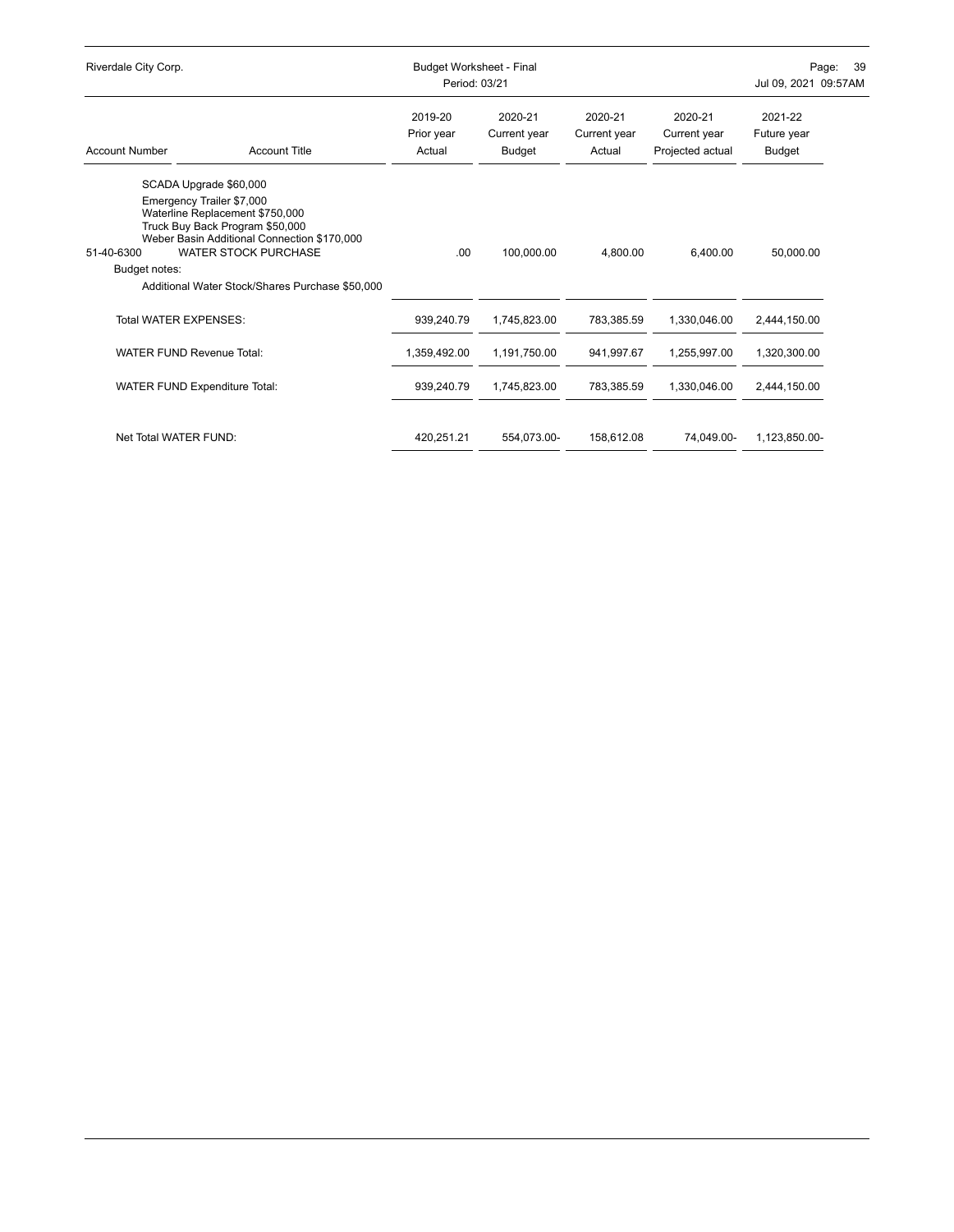| Riverdale City Corp.  |                              | <b>Budget Worksheet - Final</b><br>Period: 03/21 |                                          |                                   | Page:<br><b>40</b><br>Jul 09, 2021 09:57AM  |                                  |
|-----------------------|------------------------------|--------------------------------------------------|------------------------------------------|-----------------------------------|---------------------------------------------|----------------------------------|
| <b>Account Number</b> | <b>Account Title</b>         | 2019-20<br>Prior year<br>Actual                  | 2020-21<br>Current year<br><b>Budget</b> | 2020-21<br>Current year<br>Actual | 2020-21<br>Current year<br>Projected actual | 2021-22<br>Future year<br>Budget |
| <b>SEWER FUND</b>     |                              |                                                  |                                          |                                   |                                             |                                  |
| <b>SEWER REVENUE</b>  |                              |                                                  |                                          |                                   |                                             |                                  |
| 52-38-1000            | SEWER SERVICE CHARGES        | 1,181,357.39                                     | 1,143,000.00                             | 791,174.71                        | 1,150,000.00                                | 1,175,000.00                     |
| Budget notes:         |                              |                                                  |                                          |                                   |                                             |                                  |
|                       | No Rate Increase             |                                                  |                                          |                                   |                                             |                                  |
| 52-38-2000            | <b>SEWER IMPACT FEES</b>     | .00                                              | .00                                      | 4,276.83                          | 5,702.00                                    | .00                              |
| 52-38-2050            | SEWER IMPACT FEE INTEREST    | .00                                              | .00                                      | .00                               | .00                                         | .00                              |
| 52-38-3000            | MISCELLANEOUS SEWER          | .00                                              | .00                                      | .00                               | .00                                         | .00                              |
| 52-38-3500            | CONTRIBUTIONS FROM DEVELOPER | .00                                              | .00                                      | .00                               | .00                                         | .00                              |
| 52-38-6100            | <b>INTEREST REVENUE</b>      | 40,885.33                                        | 42,750.00                                | 8,021.40                          | 10,695.00                                   | 26,500.00                        |
| 52-38-8900            | PROCEEDS FROM LOAN           | .00                                              | .00                                      | .00                               | .00                                         | .00                              |
| 52-38-9000            | SEWER CONNECTION FEE         | 13,700.00                                        | 6,000.00                                 | 8,050.00                          | 10,733.00                                   | 10,000.00                        |
|                       | Total SEWER REVENUE:         | 1,235,942.72                                     | 1,191,750.00                             | 811,522.94                        | 1,177,130.00                                | 1,211,500.00                     |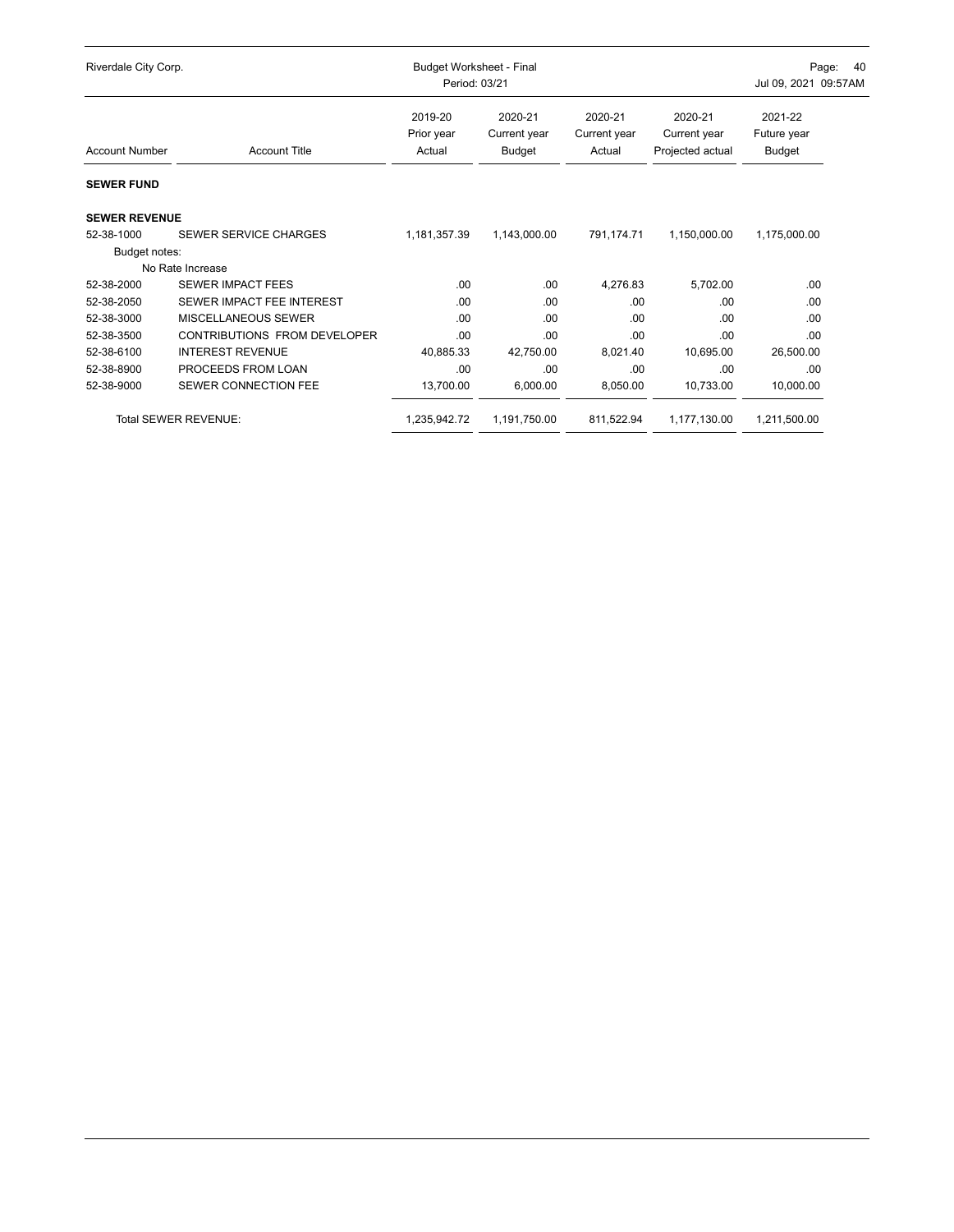| Riverdale City Corp.     |                                                                      | <b>Budget Worksheet - Final</b><br>Period: 03/21 | Page:<br>41<br>Jul 09, 2021 09:57AM      |                                   |                                             |                                         |
|--------------------------|----------------------------------------------------------------------|--------------------------------------------------|------------------------------------------|-----------------------------------|---------------------------------------------|-----------------------------------------|
| <b>Account Number</b>    | <b>Account Title</b>                                                 | 2019-20<br>Prior year<br>Actual                  | 2020-21<br>Current year<br><b>Budget</b> | 2020-21<br>Current year<br>Actual | 2020-21<br>Current year<br>Projected actual | 2021-22<br>Future year<br><b>Budget</b> |
| <b>SEWER EXPENSES</b>    |                                                                      |                                                  |                                          |                                   |                                             |                                         |
| 52-50-1100               | SALARIES/WAGES - FULL TIME                                           | 93,278.45                                        | 121,161.00                               | 83,773.81                         | 111,698.00                                  | 124,269.00                              |
| Budget notes:            |                                                                      |                                                  |                                          |                                   |                                             |                                         |
|                          | Includes 15% Public Works Director Salary                            |                                                  |                                          |                                   |                                             |                                         |
|                          | 20% Assistant Public Works Director Salary<br><b>SICK LEAVE PAID</b> | 1,494.74                                         |                                          |                                   |                                             |                                         |
| 52-50-1110<br>52-50-1150 | <b>OVERTIME WAGES</b>                                                | 1,965.27                                         | 2,029.00<br>2,500.00                     | 1,670.14<br>1,130.85              | 1,670.00<br>1,508.00                        | 2,075.00<br>3,200.00                    |
| 52-50-1300               | <b>EMPLOYEE BENEFITS</b>                                             | 60,752.96                                        | 55,541.00                                | 37,891.03                         | 50,521.00                                   | 57,112.00                               |
| 52-50-1400               | <b>CLOTHING ALLOWANCE</b>                                            | 540.00                                           | 540.00                                   | 414.00                            | 552.00                                      | 540.00                                  |
| 52-50-1500               | PERFORMANCE INCENTIVES                                               | 967.95                                           | 1,204.00                                 | 1,138.27                          | 1,139.00                                    | 1,235.00                                |
| 52-50-2000               | CENTRAL WEBER SEWER DISTRICT                                         | 624,366.00                                       | 670,000.00                               | 467,074.00                        | 622,765.00                                  | 680,000.00                              |
| 52-50-2100               | <b>EPA PRE-TREATMENT</b>                                             | 7.895.00                                         | 8,000.00                                 | 9,044.00                          | 9,044.00                                    | 10,000.00                               |
| 52-50-2300               | <b>TRAVEL AND TRAINING</b>                                           | 48.00                                            | 1,000.00                                 | 50.00                             | 67.00                                       | 1,000.00                                |
| 52-50-2500               | <b>EQUIPMENT</b>                                                     | .00                                              | 4,000.00                                 | 2,535.58                          | 3.381.00                                    | 4,000.00                                |
| 52-50-2600               | <b>BUILDINGS &amp; GROUNDS</b>                                       | 150.00                                           | 3,000.00                                 | .00                               | .00                                         | 4,000.00                                |
| 52-50-2700               | <b>UTILITIES</b>                                                     | .00                                              | .00                                      | .00                               | .00                                         | .00                                     |
| 52-50-2800               | <b>TELEPHONE</b>                                                     | .00                                              | .00                                      | .00                               | .00                                         | .00                                     |
| 52-50-2850               | <b>MOBILE PHONE</b>                                                  | 622.44                                           | 700.00                                   | 466.83                            | 622.00                                      | 700.00                                  |
| 52-50-2900               | <b>FUEL</b>                                                          | 1,888.54                                         | 3,000.00                                 | 1,494.29                          | 1,992.00                                    | 3,000.00                                |
| 52-50-3000               | POWER FOR PUMPING                                                    | .00                                              | .00                                      | .00                               | .00                                         | .00                                     |
| 52-50-3200               | <b>ENGINEERING</b>                                                   | 340.00                                           | 30,000.00                                | 468.75                            | 625.00                                      | 25,000.00                               |
| 52-50-3300               | PROFESSIONAL SERVICES                                                | 41,118.58                                        | 120,000.00                               | 18,341.88                         | 24,456.00                                   | 120,000.00                              |
| Budget notes:            |                                                                      |                                                  |                                          |                                   |                                             |                                         |
|                          | Includes camera work on three year rotation                          |                                                  |                                          |                                   |                                             |                                         |
| 52-50-3700               | <b>INSPECTION SERVICES</b>                                           | .00                                              | .00                                      | .00                               | .00                                         | .00                                     |
| 52-50-4100               | <b>INSURANCE</b>                                                     | 509.78                                           | 4,000.00                                 | 509.78                            | 680.00                                      | 4,000.00                                |
| 52-50-4500               | SPECIAL DEPARTMENT EXPENSES                                          | 4,196.35                                         | 6,000.00                                 | 293.64                            | 392.00                                      | 6,000.00                                |
| 52-50-4600               | <b>MISCELLANEOUS</b>                                                 | 280.69                                           | 1,500.00                                 | 373.80                            | 498.00                                      | 1,500.00                                |
| Budget notes:            |                                                                      |                                                  |                                          |                                   |                                             |                                         |
|                          | Personal Protective Equipment \$250                                  |                                                  |                                          |                                   |                                             |                                         |
| 52-50-4700               | <b>EMERGENCY MANAGEMENT</b>                                          | 196.15                                           | 500.00                                   | .00                               | .00                                         | 500.00                                  |
| Budget notes:            |                                                                      |                                                  |                                          |                                   |                                             |                                         |
|                          | Emergency preparedness \$500                                         |                                                  |                                          |                                   |                                             |                                         |
| 52-50-5300               | DEPRECIATION EXPENSE<br>INSURANCE DEDUCTIBLE                         | 134,999.00<br>.00                                | 145,000.00<br>4.000.00                   | 108,747.00<br>.00                 | 144,996.00<br>.00                           | 145,000.00<br>4,000.00                  |
| 52-50-5500<br>52-50-5600 | <b>INFO TECHNOLOGY PAYMENTS</b>                                      | 156.00                                           | 156.00                                   | 117.00                            | 156.00                                      | 156.00                                  |
| 52-50-5700               | <b>MOTOR POOL PAYMENTS</b>                                           | 11,592.00                                        | 11,592.00                                | 8,694.00                          | 11,592.00                                   | 20,868.00                               |
| 52-50-5800               | TRANSFER TO WATER FUND                                               | .00                                              | .00                                      | .00                               | .00                                         | .00                                     |
| 52-50-6100               | <b>EQUIPMENT RENTAL</b>                                              | .00                                              | $.00\,$                                  | .00                               | .00                                         | .00                                     |
| 52-50-6200               | <b>CAPITAL PROJECTS</b>                                              | 2,850.00                                         | 317,000.00                               | 13,288.11                         | 250,000.00                                  | 507,000.00                              |
| Budget notes:            |                                                                      |                                                  |                                          |                                   |                                             |                                         |
|                          | Sewer Line Replacement \$500,000                                     |                                                  |                                          |                                   |                                             |                                         |
|                          | Emergency Trailer \$7,000                                            |                                                  |                                          |                                   |                                             |                                         |
| 52-50-7400               | <b>SEWER BOND PAYMENTS</b>                                           | .00                                              | .00                                      | .00                               | .00                                         | .00                                     |
| 52-50-7900               | SEWER IMPACT EXPENSE                                                 | .00                                              | .00                                      | .00                               | .00                                         | .00                                     |
|                          | Total SEWER EXPENSES:                                                | 990,207.90                                       | 1,512,423.00                             | 757,516.76                        | 1,238,354.00                                | 1,725,155.00                            |
|                          | SEWER FUND Revenue Total:                                            | 1,235,942.72                                     | 1,191,750.00                             | 811,522.94                        | 1,177,130.00                                | 1,211,500.00                            |
|                          | <b>SEWER FUND Expenditure Total:</b>                                 | 990,207.90                                       | 1,512,423.00                             | 757,516.76                        | 1,238,354.00                                | 1,725,155.00                            |
|                          | Net Total SEWER FUND:                                                | 245,734.82                                       | 320,673.00-                              | 54,006.18                         | 61,224.00-                                  | 513,655.00-                             |
|                          |                                                                      |                                                  |                                          |                                   |                                             |                                         |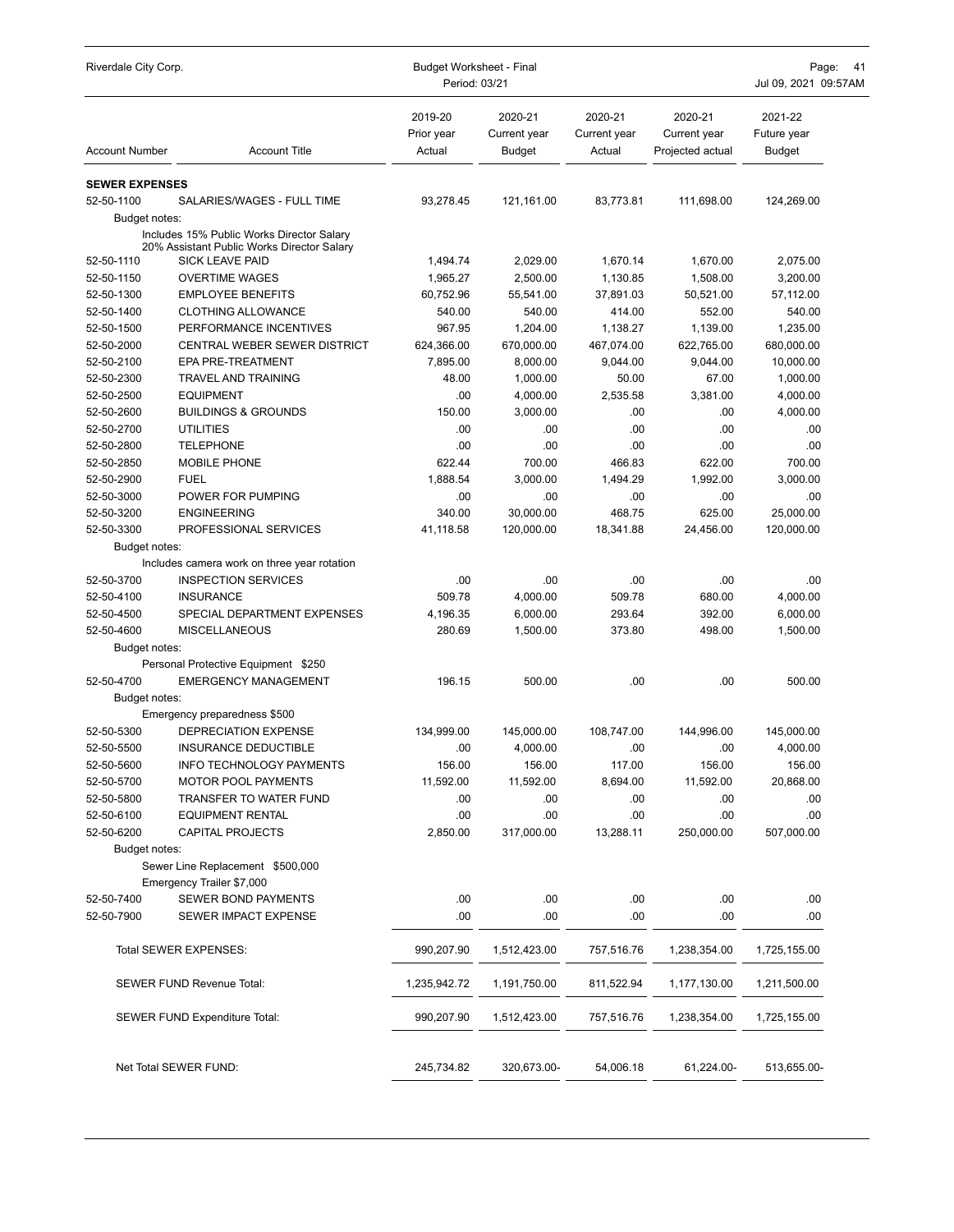| Riverdale City Corp.       |                              | <b>Budget Worksheet - Final</b><br>Period: 03/21 | -42<br>Page:<br>Jul 09, 2021 09:57AM |                                   |                                             |                                         |  |
|----------------------------|------------------------------|--------------------------------------------------|--------------------------------------|-----------------------------------|---------------------------------------------|-----------------------------------------|--|
| <b>Account Number</b>      | <b>Account Title</b>         | 2019-20<br>Prior year<br>Actual                  | 2020-21<br>Current year<br>Budget    | 2020-21<br>Current year<br>Actual | 2020-21<br>Current year<br>Projected actual | 2021-22<br>Future year<br><b>Budget</b> |  |
| <b>STORM WATER FUND</b>    |                              |                                                  |                                      |                                   |                                             |                                         |  |
| <b>STORM WATER REVENUE</b> |                              |                                                  |                                      |                                   |                                             |                                         |  |
| 53-39-1000                 | <b>STORM WATER FEES</b>      | 228,707.92                                       | 225,000.00                           | 152,610.60                        | 230,000.00                                  | 230,000.00                              |  |
| 53-39-3000                 | TRANSFER FROM OTHER FUNDS    | .00                                              | .00                                  | .00                               | .00                                         | .00                                     |  |
| 53-39-3100                 | MISCELLANEOUS REVENUE        | .00                                              | .00                                  | .00                               | .00                                         | .00                                     |  |
| 53-39-3500                 | CONTRIBUTIONS FROM DEVELOPER | .00                                              | .00                                  | .00                               | .00                                         | .00                                     |  |
| 53-39-6100                 | <b>INTEREST REVENUE</b>      | 27,348.50                                        | 23,625.00                            | 5,483.39                          | 7,311.00                                    | 14,500.00                               |  |
|                            | Total STORM WATER REVENUE:   | 256,056.42                                       | 248.625.00                           | 158.093.99                        | 237,311.00                                  | 244,500.00                              |  |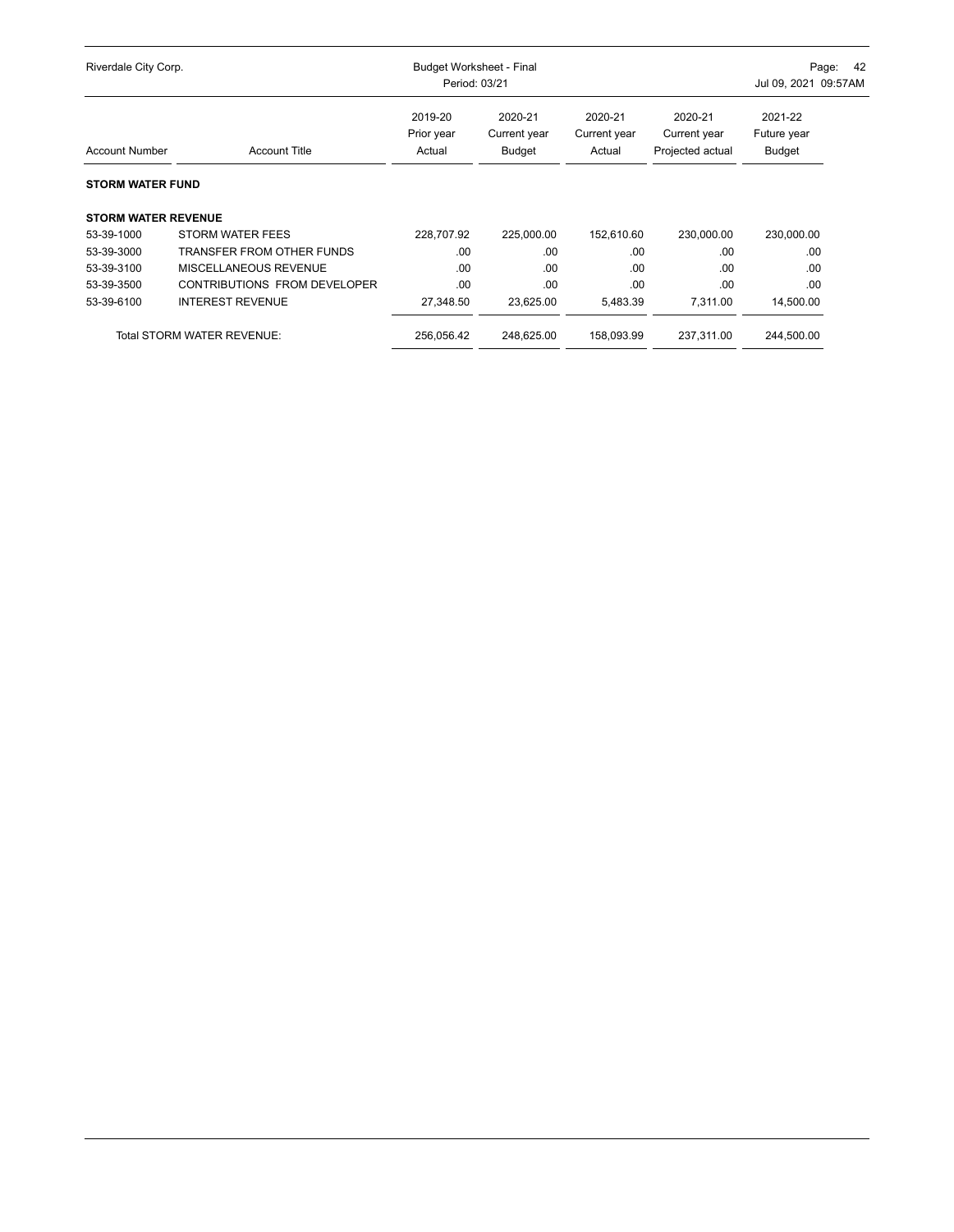| Riverdale City Corp.        |                                                                                                                               | <b>Budget Worksheet - Final</b><br>Period: 03/21 | Page:<br>43<br>Jul 09, 2021 09:57AM      |                                   |                                             |                                         |
|-----------------------------|-------------------------------------------------------------------------------------------------------------------------------|--------------------------------------------------|------------------------------------------|-----------------------------------|---------------------------------------------|-----------------------------------------|
| <b>Account Number</b>       | <b>Account Title</b>                                                                                                          | 2019-20<br>Prior year<br>Actual                  | 2020-21<br>Current year<br><b>Budget</b> | 2020-21<br>Current year<br>Actual | 2020-21<br>Current year<br>Projected actual | 2021-22<br>Future year<br><b>Budget</b> |
| <b>STORM WATER EXPENSES</b> |                                                                                                                               |                                                  |                                          |                                   |                                             |                                         |
| 53-60-1100                  | SALARIES/WAGES - FULL TIME                                                                                                    | 71,470.24                                        | 92,729.00                                | 63,195.44                         | 84,261.00                                   | 95,520.00                               |
| Budget notes:               |                                                                                                                               |                                                  |                                          |                                   |                                             |                                         |
|                             | Includes 45% Public Works Director Salary<br>20% Assistant Public Works Director Salary                                       |                                                  |                                          |                                   |                                             |                                         |
| 53-60-1110                  | <b>SICK LEAVE PAID</b>                                                                                                        | 1,094.22                                         | 1,489.00                                 | 1,160.82                          | 1,548.00                                    | 1,530.00                                |
| 53-60-1150                  | <b>OVERTIME WAGES</b>                                                                                                         | .00                                              | .00                                      | 6.16                              | 8.00                                        | 700.00                                  |
| 53-60-1300                  | <b>EMPLOYEE BENEFITS</b>                                                                                                      | 40,541.02                                        | 34,698.00                                | 22,601.01                         | 30,135.00                                   | 35,544.00                               |
| 53-60-1400                  | <b>CLOTHING ALLOWANCE</b>                                                                                                     | .00                                              | .00                                      | 9.00                              | 12.00                                       | .00                                     |
| 53-60-1500                  | PERFORMANCE INCENTIVES                                                                                                        | 761.06                                           | 924.00                                   | 847.27                            | 1,130.00                                    | 952.00                                  |
| 53-60-2500                  | <b>EQUIPMENT</b>                                                                                                              | 279.68                                           | 2,000.00                                 | 80.41                             | 107.00                                      | 2,000.00                                |
| 53-60-2800                  | <b>TELEPHONE</b>                                                                                                              | .00                                              | .00                                      | .00                               | .00                                         | .00                                     |
| 53-60-2850                  | <b>MOBILE PHONE</b>                                                                                                           | 154.44                                           | 250.00                                   | 115.83                            | 154.00                                      | 250.00                                  |
| 53-60-2900                  | <b>FUEL</b>                                                                                                                   | 380.24                                           | 2,000.00                                 | 482.93                            | 644.00                                      | 2,000.00                                |
| 53-60-3200                  | <b>ENGINEERING</b>                                                                                                            | 1.051.15                                         | 15,000.00                                | 2,944.44                          | 3,926.00                                    | 15,000.00                               |
| 53-60-3300                  | PROFESSIONAL SERVICES                                                                                                         | 8,517.50                                         | 50,000.00                                | 12.267.20                         | 16,356.00                                   | 50,000.00                               |
| Budget notes:               |                                                                                                                               |                                                  |                                          |                                   |                                             |                                         |
|                             | Street Sweeping \$25,000                                                                                                      |                                                  |                                          |                                   |                                             |                                         |
| 53-60-3700                  | <b>INSPECTION SERVICES</b>                                                                                                    | .00                                              | .00                                      | .00                               | .00                                         | .00                                     |
| 53-60-4100                  | <b>INSURANCE</b>                                                                                                              | 247.08                                           | 2,500.00                                 | 144.06                            | 192.00                                      | 2.500.00                                |
| 53-60-4500                  | SPECIAL DEPARTMENT EXPENSES                                                                                                   | 8,220.22                                         | 15,000.00                                | 4,699.24                          | 6,266.00                                    | 15,000.00                               |
| Budget notes:               |                                                                                                                               |                                                  |                                          |                                   |                                             |                                         |
|                             | Coalition Costs \$2,000                                                                                                       |                                                  |                                          |                                   |                                             |                                         |
|                             | Manhole Collars \$5,000                                                                                                       |                                                  |                                          |                                   |                                             |                                         |
| 53-60-4600                  | <b>MISCELLANEOUS</b>                                                                                                          | .00                                              | 2,000.00                                 | .00                               | .00                                         | 2,000.00                                |
| 53-60-4700                  | <b>EMERGENCY MANAGEMENT</b>                                                                                                   | .00                                              | 500.00                                   | .00                               | .00                                         | 500.00                                  |
| Budget notes:               |                                                                                                                               |                                                  |                                          |                                   |                                             |                                         |
|                             | Emergency preparedness \$500                                                                                                  |                                                  |                                          |                                   |                                             |                                         |
| 53-60-5300                  | DEPRECIATION EXPENSE                                                                                                          | 72,090.00                                        | 65,000.00                                | 48,753.00                         | 65,004.00                                   | 75,000.00                               |
| 53-60-5600                  | <b>INFO TECHNOLOGY PAYMENTS</b>                                                                                               | .00                                              | .00                                      | .00                               | .00                                         | .00                                     |
| 53-60-5700                  | <b>MOTOR POOL PAYMENTS</b>                                                                                                    | 7,104.00                                         | 7,104.00                                 | 5,328.00                          | 7,104.00                                    | 7,104.00                                |
| 53-60-6100                  | <b>EQUIPMENT RENTAL &amp; LEASE</b>                                                                                           | .00                                              | 5,000.00                                 | .00                               | .00                                         | 5,000.00                                |
| 53-60-6200                  | <b>CAPITAL OUTLAY</b>                                                                                                         | 10,364.40-                                       | 267,000.00                               | 10,645.44                         | 200.000.00                                  | 522,000.00                              |
| Budget notes:               |                                                                                                                               |                                                  |                                          |                                   |                                             |                                         |
|                             | Storm Water Improvements \$450,000<br>Manhole collars \$15,000<br>Emergency Trailer \$7,000<br>Truck Buyback Program \$50,000 |                                                  |                                          |                                   |                                             |                                         |
|                             | Total STORM WATER EXPENSES:                                                                                                   | 201,546.45                                       | 563,194.00                               | 173,280.25                        | 416,847.00                                  | 832,600.00                              |
|                             | STORM WATER FUND Revenue Total:                                                                                               | 256,056.42                                       | 248,625.00                               | 158,093.99                        | 237,311.00                                  | 244,500.00                              |
|                             | STORM WATER FUND Expenditure Total:                                                                                           | 201,546.45                                       | 563,194.00                               | 173,280.25                        | 416,847.00                                  | 832,600.00                              |
|                             | Net Total STORM WATER FUND:                                                                                                   | 54,509.97                                        | 314,569.00-                              | 15,186.26-                        | 179,536.00-                                 | 588,100.00-                             |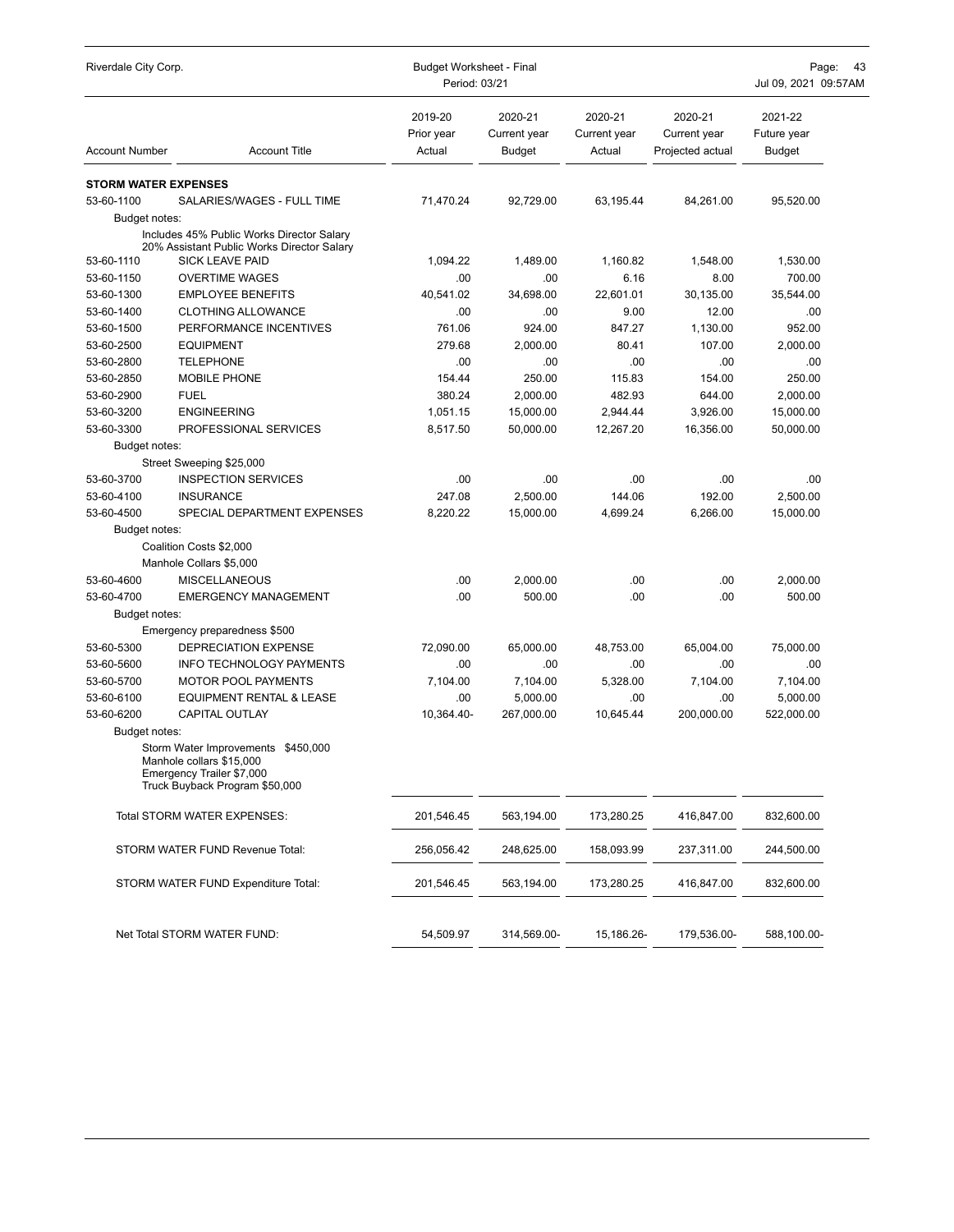| Riverdale City Corp.   |                               | <b>Budget Worksheet - Final</b><br>Period: 03/21 | 44<br>Page:<br>Jul 09, 2021 09:57AM      |                                   |                                             |                                  |  |
|------------------------|-------------------------------|--------------------------------------------------|------------------------------------------|-----------------------------------|---------------------------------------------|----------------------------------|--|
| <b>Account Number</b>  | <b>Account Title</b>          | 2019-20<br>Prior year<br>Actual                  | 2020-21<br>Current year<br><b>Budget</b> | 2020-21<br>Current year<br>Actual | 2020-21<br>Current year<br>Projected actual | 2021-22<br>Future year<br>Budget |  |
| <b>GARBAGE FUND</b>    |                               |                                                  |                                          |                                   |                                             |                                  |  |
| <b>GARBAGE REVENUE</b> |                               |                                                  |                                          |                                   |                                             |                                  |  |
| 55-39-1000             | <b>GARBAGE COLLECTION</b>     | 401,493.21                                       | 394,000.00                               | 271,850.98                        | 362,468.00                                  | 394,000.00                       |  |
| 55-39-3000             | MISCELLANEOUS - GARBAGE REVEN | .00                                              | .00                                      | .00                               | .00                                         | .00                              |  |
| 55-39-4000             | CONTRIB. FROM GENERAL FUND    | .00                                              | .00                                      | .00                               | .00                                         | .00                              |  |
| 55-39-6100             | <b>INTEREST REVENUE</b>       | 7,310.23                                         | 6,000.00                                 | 1,305.02                          | 1,740.00                                    | 3,500.00                         |  |
|                        | <b>Total GARBAGE REVENUE:</b> | 408.803.44                                       | 400.000.00                               | 273.156.00                        | 364.208.00                                  | 397.500.00                       |  |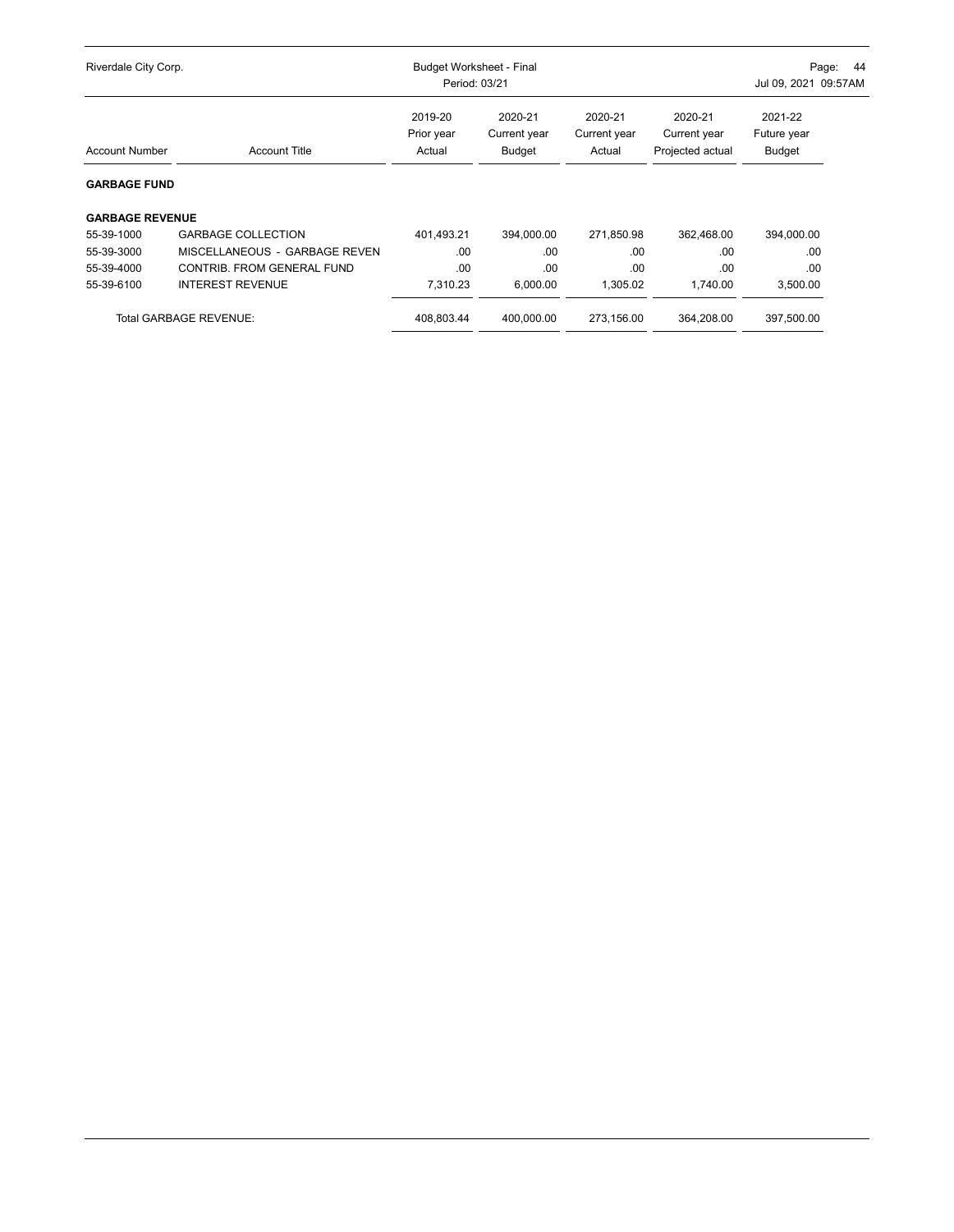| Riverdale City Corp.    |                                                                                    | <b>Budget Worksheet - Final</b><br>Period: 03/21 | 45<br>Page:<br>Jul 09, 2021 09:57AM      |                                   |                                             |                                         |
|-------------------------|------------------------------------------------------------------------------------|--------------------------------------------------|------------------------------------------|-----------------------------------|---------------------------------------------|-----------------------------------------|
| <b>Account Number</b>   | <b>Account Title</b>                                                               | 2019-20<br>Prior year<br>Actual                  | 2020-21<br>Current year<br><b>Budget</b> | 2020-21<br>Current year<br>Actual | 2020-21<br>Current year<br>Projected actual | 2021-22<br>Future year<br><b>Budget</b> |
| <b>GARBAGE EXPENSES</b> |                                                                                    |                                                  |                                          |                                   |                                             |                                         |
| 55-60-1100              | SALARIES/WAGES - FULL TIME                                                         | 12,735.59                                        | 30,823.00                                | 14,186.79                         | 18,916.00                                   | 30,823.00                               |
| Budget notes:           |                                                                                    |                                                  |                                          |                                   |                                             |                                         |
|                         | 10% of Public Works Director's Wages<br>20% Assistant Public Works Director Salary |                                                  |                                          |                                   |                                             |                                         |
| 55-60-1110              | <b>SICK LEAVE PAID</b>                                                             | 243.16                                           | 586.00                                   | 257.96                            | 344.00                                      | 586.00                                  |
| 55-60-1150              | <b>OVERTIME WAGES</b>                                                              | .00                                              | .00                                      | 6.16                              | 8.00                                        | 700.00                                  |
| 55-60-1300              | <b>EMPLOYEE BENEFITS</b>                                                           | 15,568.92                                        | 11,573.00                                | 4,995.18                          | 6,660.00                                    | 11,573.00                               |
| 55-60-1400              | <b>CLOTHING ALLOWANCE</b>                                                          | .00                                              | .00                                      | 9.00                              | 12.00                                       | .00                                     |
| 55-60-1500              | PERFORMANCE INCENTIVES                                                             | 135.18                                           | 305.00                                   | 150.22                            | 200.00                                      | 305.00                                  |
| 55-60-2500              | <b>EQUIPMENT</b>                                                                   | 18.00                                            | 1,100.00                                 | .00                               | .00.                                        | 1,100.00                                |
| 55-60-2900              | <b>FUEL</b>                                                                        | 952.21                                           | 2,500.00                                 | 591.14                            | 788.00                                      | 2,500.00                                |
| 55-60-3200              | <b>GARBAGE HAULER</b>                                                              | 370,181.87                                       | 363,500.00                               | 240,954.49                        | 321,273.00                                  | 363,500.00                              |
| Budget notes:           |                                                                                    |                                                  |                                          |                                   |                                             |                                         |
|                         | Last RFP - 2009                                                                    |                                                  |                                          |                                   |                                             |                                         |
| 55-60-3300              | <b>WEBER COUNTY LANDFILL</b>                                                       | .00                                              | .00                                      | .00                               | .00                                         | .00                                     |
| 55-60-4100              | <b>INSURANCE</b>                                                                   | .00                                              | 1,000.00                                 | 70.25                             | 94.00                                       | 1,000.00                                |
| 55-60-4500              | SPECIAL DEPARTMENT EXPENSES                                                        | 20,283.00                                        | 30,000.00                                | 13,577.96                         | 18,104.00                                   | 30,000.00                               |
| 55-60-4600              | <b>MISCELLANEOUS</b>                                                               | .00                                              | 5,000.00                                 | .00                               | .00                                         | 5,000.00                                |
| 55-60-4700              | <b>EMERGENCY MANAGEMENT</b>                                                        | .00                                              | 500.00                                   | 1,120.00                          | 1,493.00                                    | 1,500.00                                |
| 55-60-5600              | <b>INFO TECHNOLOGY PAYMENTS</b>                                                    | .00                                              | .00.                                     | .00                               | .00                                         | .00                                     |
| 55-60-5700              | MOTOR POOL PAYMENTS                                                                | .00                                              | .00                                      | .00                               | .00                                         | .00                                     |
|                         | <b>Total GARBAGE EXPENSES:</b>                                                     | 420,117.93                                       | 446,887.00                               | 275,919.15                        | 367,892.00                                  | 448,587.00                              |
|                         | <b>GARBAGE FUND Revenue Total:</b>                                                 | 408,803.44                                       | 400,000.00                               | 273,156.00                        | 364,208.00                                  | 397,500.00                              |
|                         | <b>GARBAGE FUND Expenditure Total:</b>                                             | 420,117.93                                       | 446,887.00                               | 275,919.15                        | 367,892.00                                  | 448,587.00                              |
|                         | Net Total GARBAGE FUND:                                                            | 11.314.49-                                       | 46.887.00-                               | 2.763.15-                         | 3.684.00-                                   | 51.087.00-                              |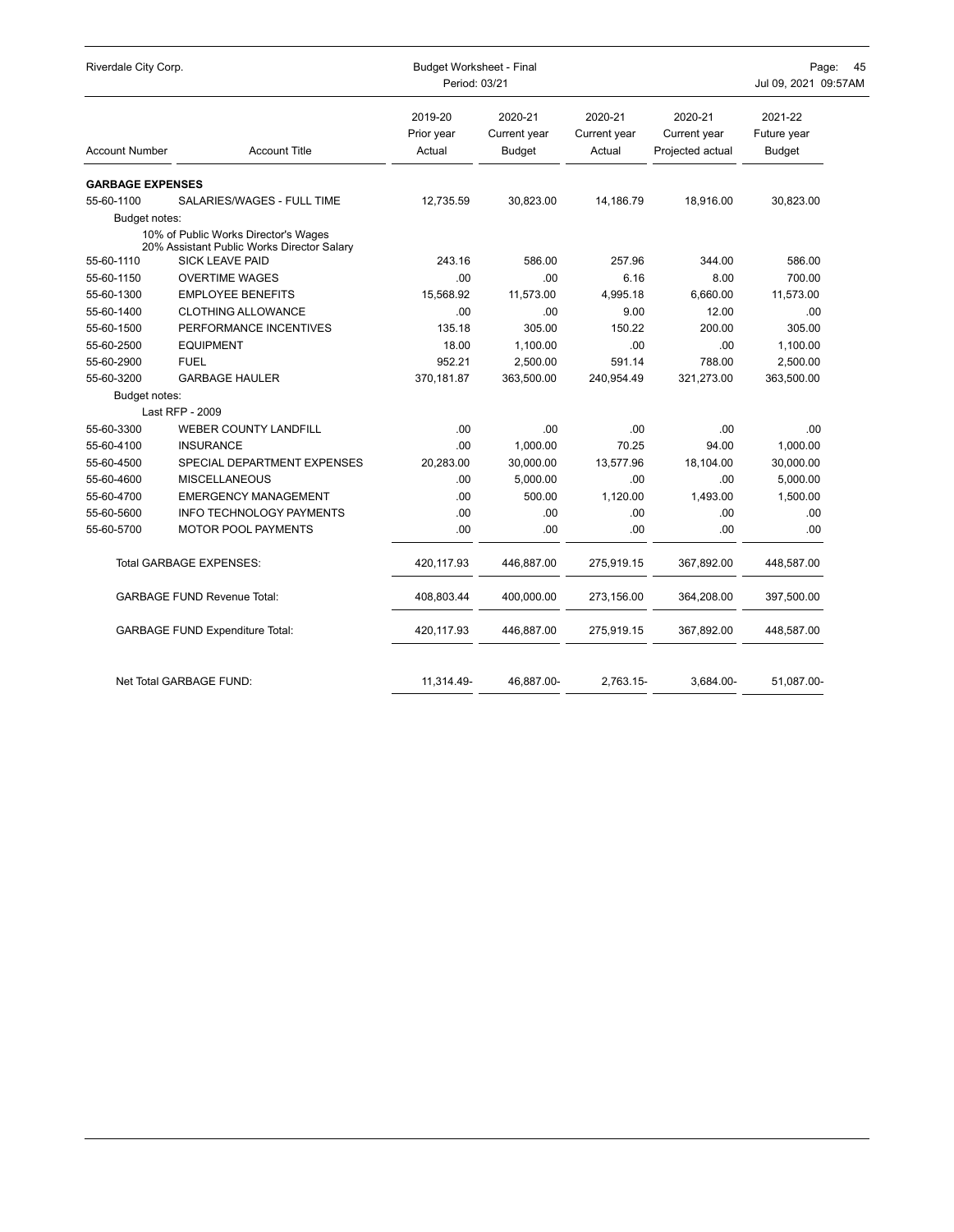| Riverdale City Corp.      |                                      | <b>Budget Worksheet - Final</b><br>Period: 03/21 | Page:<br>46<br>Jul 09, 2021 09:57AM      |                                   |                                             |                                         |
|---------------------------|--------------------------------------|--------------------------------------------------|------------------------------------------|-----------------------------------|---------------------------------------------|-----------------------------------------|
| <b>Account Number</b>     | <b>Account Title</b>                 | 2019-20<br>Prior year<br>Actual                  | 2020-21<br>Current year<br><b>Budget</b> | 2020-21<br>Current year<br>Actual | 2020-21<br>Current year<br>Projected actual | 2021-22<br>Future year<br><b>Budget</b> |
| <b>MOTOR POOL FUND</b>    |                                      |                                                  |                                          |                                   |                                             |                                         |
| <b>MOTOR POOL REVENUE</b> |                                      |                                                  |                                          |                                   |                                             |                                         |
| 61-37-1000                | <b>WATER</b>                         | .00                                              | .00                                      | .00                               | .00                                         | .00                                     |
| 61-37-1300                | <b>GENERAL FUND</b>                  | .00                                              | .00                                      | .00                               | .00                                         | .00                                     |
| 61-37-1400                | <b>LEASE REVENUE</b>                 | 376,248.00                                       | 338,112.00                               | 253,584.00                        | 338,112.00                                  | 383,688.00                              |
| 61-37-1500                | <b>NONLEASE REVENUE</b>              | .00                                              | .00                                      | .00                               | .00                                         | .00                                     |
| 61-37-3000                | <b>SEWER</b>                         | .00                                              | .00                                      | .00                               | .00                                         | .00                                     |
| 61-37-4000                | <b>FIRE DEPARTMENT</b>               | .00                                              | .00                                      | .00                               | .00                                         | .00                                     |
| 61-37-5000                | POLICE DEPARTMENT                    | .00                                              | .00                                      | .00                               | .00                                         | .00                                     |
| 61-37-6000                | <b>STREETS</b>                       | .00                                              | .00                                      | .00                               | .00                                         | .00                                     |
| 61-37-6100                | ALLOCATION OF INTEREST               | 35,302.31                                        | 35,250.00                                | 7,432.93                          | 9,911.00                                    | 22,000.00                               |
| 61-37-7000                | <b>PARKS</b>                         | .00                                              | .00                                      | .00                               | .00                                         | .00                                     |
| 61-37-8000                | <b>INTERNAL SERVICE</b>              | .00                                              | .00                                      | .00                               | .00                                         | .00                                     |
| 61-37-8100                | <b>SALE OF ASSETS</b>                | 154,655.47                                       | 10,000.00                                | .00.                              | .00                                         | 10,000.00                               |
| Budget notes:             |                                      |                                                  |                                          |                                   |                                             |                                         |
|                           | Miscellaneous Vehicle Sales \$10,000 |                                                  |                                          |                                   |                                             |                                         |
| 61-37-9000                | <b>SUNDRY REVENUES</b>               | .00                                              | .00                                      | .00                               | .00                                         | .00                                     |
|                           | Total MOTOR POOL REVENUE:            | 566,205.78                                       | 383,362.00                               | 261,016.93                        | 348,023.00                                  | 415,688.00                              |
|                           | <b>MOTOR POOL - OTHER SOURCES</b>    |                                                  |                                          |                                   |                                             |                                         |
| 61-38-3000                | TRANSFERS TO(FROM) OTHER FUND        | .00                                              | .00                                      | .00                               | .00                                         | .00                                     |
|                           | Total MOTOR POOL - OTHER SOURCES:    | .00                                              | .00                                      | .00                               | .00                                         | .00                                     |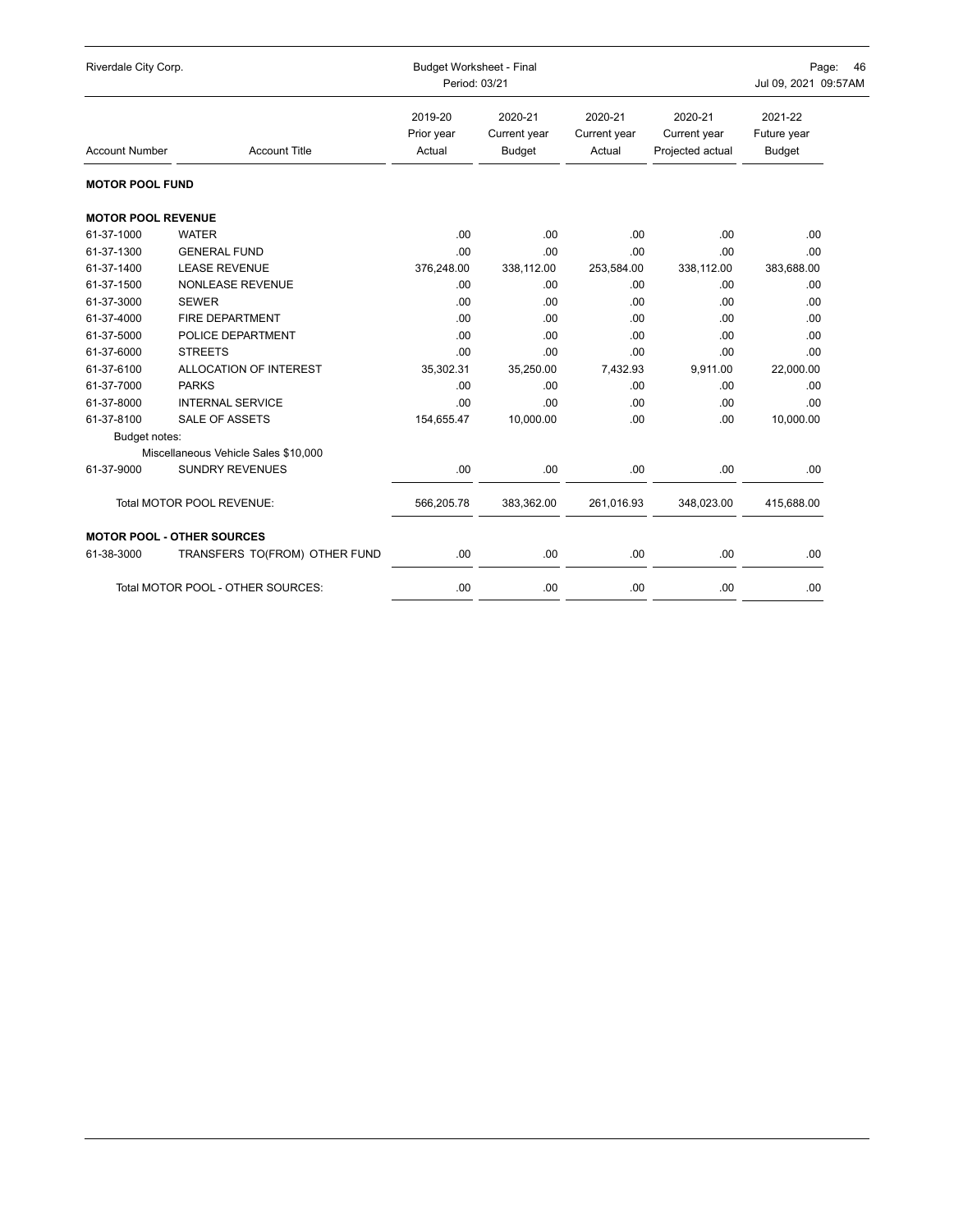| Riverdale City Corp.       |                                                                                                                                                           | <b>Budget Worksheet - Final</b><br>Period: 03/21 | Page:<br>47<br>Jul 09, 2021 09:57AM      |                                   |                                             |                                         |
|----------------------------|-----------------------------------------------------------------------------------------------------------------------------------------------------------|--------------------------------------------------|------------------------------------------|-----------------------------------|---------------------------------------------|-----------------------------------------|
| <b>Account Number</b>      | <b>Account Title</b>                                                                                                                                      | 2019-20<br>Prior year<br>Actual                  | 2020-21<br>Current year<br><b>Budget</b> | 2020-21<br>Current year<br>Actual | 2020-21<br>Current year<br>Projected actual | 2021-22<br>Future year<br><b>Budget</b> |
| <b>MOTOR POOL EXPENSES</b> |                                                                                                                                                           |                                                  |                                          |                                   |                                             |                                         |
| 61-40-1100                 | SALARIES & WAGES - FULL TIME                                                                                                                              | .00                                              | .00.                                     | .00                               | .00                                         | .00                                     |
| 61-40-1150                 | <b>OVERTIME WAGES</b>                                                                                                                                     | .00.                                             | .00                                      | .00                               | .00.                                        | .00                                     |
| 61-40-1500                 | PERFORMANCE INCENTIVES                                                                                                                                    | .00                                              | .00.                                     | .00                               | .00                                         | .00                                     |
| 61-40-2100                 | SUBSCRIPTIONS AND MEMBERSHIPS                                                                                                                             | .00                                              | .00                                      | .00                               | .00.                                        | .00                                     |
| 61-40-2300                 | <b>TRAVEL AND TRAINING</b>                                                                                                                                | .00.                                             | .00.                                     | .00                               | .00.                                        | .00                                     |
| 61-40-2400                 | OFFICE SUPPLIES                                                                                                                                           | .00.                                             | .00                                      | .00                               | .00.                                        | .00                                     |
| 61-40-2500                 | <b>EQUIPMENT MAINTENANCE</b>                                                                                                                              | 5,674.51                                         | 7,000.00                                 | 3,095.46                          | 4,127.00                                    | 7,000.00                                |
| 61-40-2700                 | <b>UTILITIES</b>                                                                                                                                          | 6,342.94                                         | 6,500.00                                 | 4,776.26                          | 6,368.00                                    | 6,500.00                                |
| 61-40-2800                 | <b>TELEPHONE</b>                                                                                                                                          | .00                                              | .00.                                     | .00                               | .00                                         | .00                                     |
| 61-40-2900                 | <b>FUEL</b>                                                                                                                                               | .00                                              | .00.                                     | .00                               | .00                                         | .00                                     |
| 61-40-4100                 | <b>INSURANCE</b>                                                                                                                                          | .00                                              | .00.                                     | .00                               | .00                                         | .00                                     |
| 61-40-4500                 | SPECIAL DEPARTMENT EXPENSES                                                                                                                               | 867.29                                           | 7,000.00                                 | 1,144.27                          | 1,526.00                                    | 7,000.00                                |
| 61-40-4600                 | <b>MISCELLANEOUS</b>                                                                                                                                      | 31.86                                            | 250.00                                   | 8.10                              | 11.00                                       | 250.00                                  |
| 61-40-5300                 | <b>DEPRECIATION EXPENSE</b>                                                                                                                               | 272,484.81                                       | 250,000.00                               | 187,497.00                        | 249,996.00                                  | 275,000.00                              |
| 61-40-6100                 | <b>LEASE EXPENSE</b>                                                                                                                                      | .00                                              | .00.                                     | .00                               | .00                                         | .00.                                    |
| 61-40-6200                 | <b>CAPITAL EQUIPMENT PURCHASE</b>                                                                                                                         | .00                                              | 247,000.00                               | 565.00                            | 180,000.00                                  | 355,000.00                              |
| Budget notes:              |                                                                                                                                                           |                                                  |                                          |                                   |                                             |                                         |
| 61-40-9000                 | Parks: Chevy 3500 \$40,000<br>Parks: Grasshopper \$25,000<br>Sewer: Ford F150 \$40,000<br>Streets: Freightliner Dump \$250,000<br>TRANSFER TO OTHER FUNDS | .00                                              | .00                                      | .00                               | .00                                         | .00                                     |
|                            |                                                                                                                                                           |                                                  |                                          |                                   |                                             |                                         |
|                            | Total MOTOR POOL EXPENSES:                                                                                                                                | 285,401.41                                       | 517,750.00                               | 197,086.09                        | 442,028.00                                  | 650,750.00                              |
|                            | MOTOR POOL FUND Revenue Total:                                                                                                                            | 566,205.78                                       | 383,362.00                               | 261,016.93                        | 348,023.00                                  | 415,688.00                              |
|                            | MOTOR POOL FUND Expenditure Total:                                                                                                                        | 285,401.41                                       | 517,750.00                               | 197,086.09                        | 442,028.00                                  | 650,750.00                              |
|                            | Net Total MOTOR POOL FUND:                                                                                                                                | 280,804.37                                       | 134,388.00-                              | 63.930.84                         | 94,005.00-                                  | 235,062.00-                             |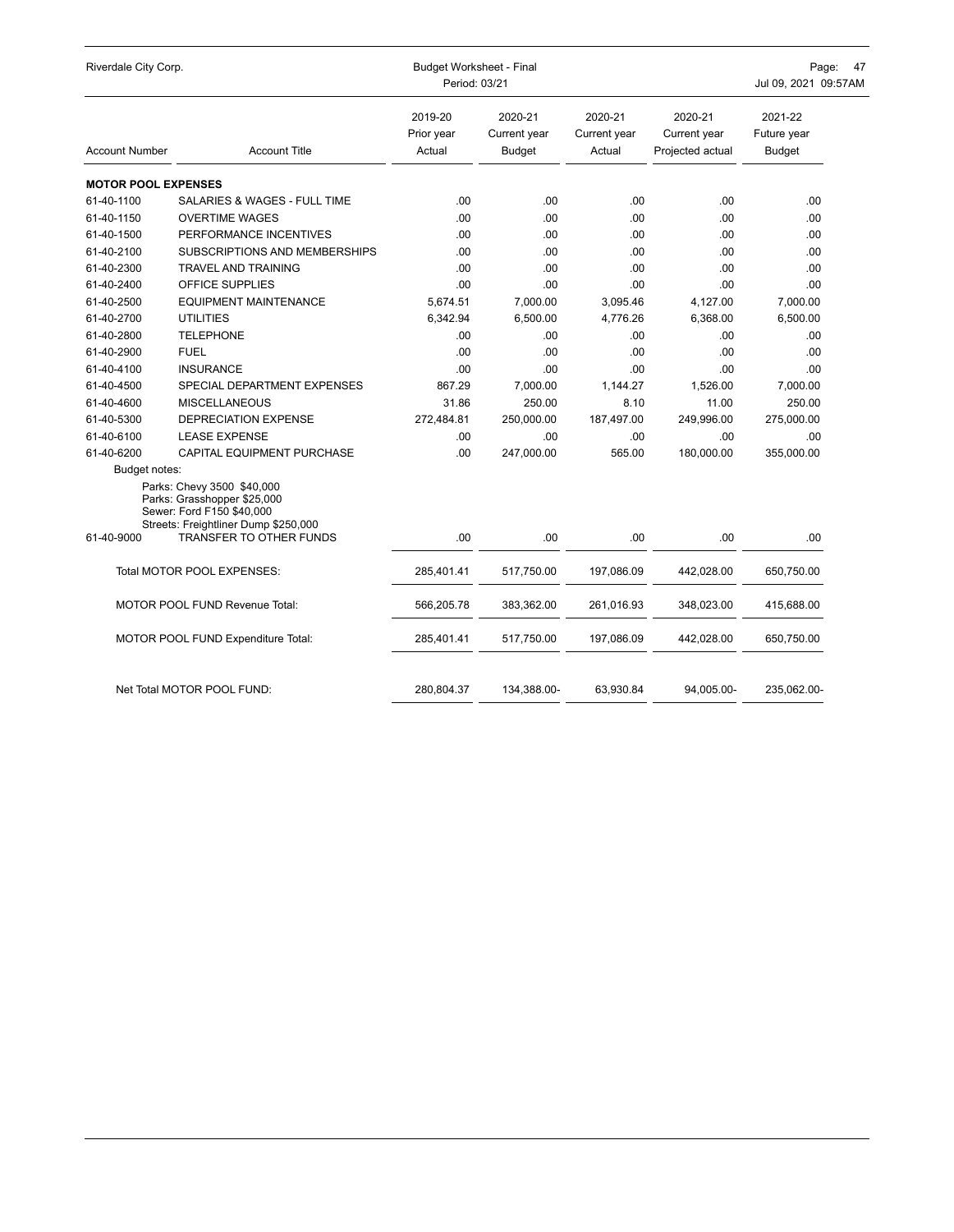| Riverdale City Corp.          |                               | <b>Budget Worksheet - Final</b><br>Period: 03/21 | Page:<br>48<br>Jul 09, 2021 09:57AM      |                                   |                                             |                                         |
|-------------------------------|-------------------------------|--------------------------------------------------|------------------------------------------|-----------------------------------|---------------------------------------------|-----------------------------------------|
| <b>Account Number</b>         | <b>Account Title</b>          | 2019-20<br>Prior year<br>Actual                  | 2020-21<br>Current year<br><b>Budget</b> | 2020-21<br>Current year<br>Actual | 2020-21<br>Current year<br>Projected actual | 2021-22<br>Future year<br><b>Budget</b> |
| <b>INFORMATION TECH. FUND</b> |                               |                                                  |                                          |                                   |                                             |                                         |
| <b>IT REVENUE</b>             |                               |                                                  |                                          |                                   |                                             |                                         |
| 64-37-1300                    | <b>GENERAL FUND</b>           | .00.                                             | .00                                      | .00.                              | .00                                         | .00                                     |
| 64-37-1400                    | <b>LEASE/SUPPORT REVENUE</b>  | 149,664.00                                       | 119,296.00                               | 89,478.00                         | 119,304.00                                  | 125,008.00                              |
| 64-37-1500                    | <b>NONLEASE REVENUE</b>       | .00.                                             | .00                                      | .00                               | .00                                         | .00                                     |
| 64-37-4000                    | <b>SALES OF ASSETS</b>        | 1.175.00                                         | 500.00                                   | .00                               | .00                                         | 500.00                                  |
| 64-37-4100                    | ALLOCATION OF INTEREST        | 4,300.95                                         | 3,000.00                                 | 900.79                            | 1.201.00                                    | 2,000.00                                |
| 64-37-5000                    | PAYMENTS FROM WATER DEPT      | .00.                                             | .00                                      | .00                               | .00                                         | .00                                     |
| 64-37-6000                    | PAYMENTS FROM SEWER DEPT      | .00.                                             | .00                                      | .00.                              | .00                                         | .00                                     |
| 64-37-7000                    | PAYMENTS FROM STORM WATER     | .00.                                             | .00                                      | .00                               | .00                                         | .00                                     |
| 64-37-8000                    | PAYMENTS FROM GARBAGE DEPT    | .00                                              | .00                                      | .00                               | .00                                         | .00                                     |
| 64-37-9000                    | <b>SUNDRY REVENUE</b>         | .00                                              | .00                                      | .00                               | .00                                         | .00                                     |
| <b>Total IT REVENUE:</b>      |                               | 155,139.95                                       | 122,796.00                               | 90,378.79                         | 120,505.00                                  | 127,508.00                              |
| <b>IT - OTHER SOURCES</b>     |                               |                                                  |                                          |                                   |                                             |                                         |
| 64-38-2000                    | CONTRIB FROM RETAINED EARNING | .00.                                             | 181,704.00                               | .00                               | .00                                         | 148,992.00                              |
| 64-38-3000                    | PAYMENTS FROM POLICE DEPT     | .00.                                             | .00                                      | .00.                              | .00                                         | .00                                     |
| 64-38-3100                    | TRANSFERS TO(FROM) OTHER FUND | .00.                                             | .00                                      | .00                               | .00                                         | .00                                     |
|                               | Total IT - OTHER SOURCES:     | .00.                                             | 181,704.00                               | .00                               | .00                                         | 148,992.00                              |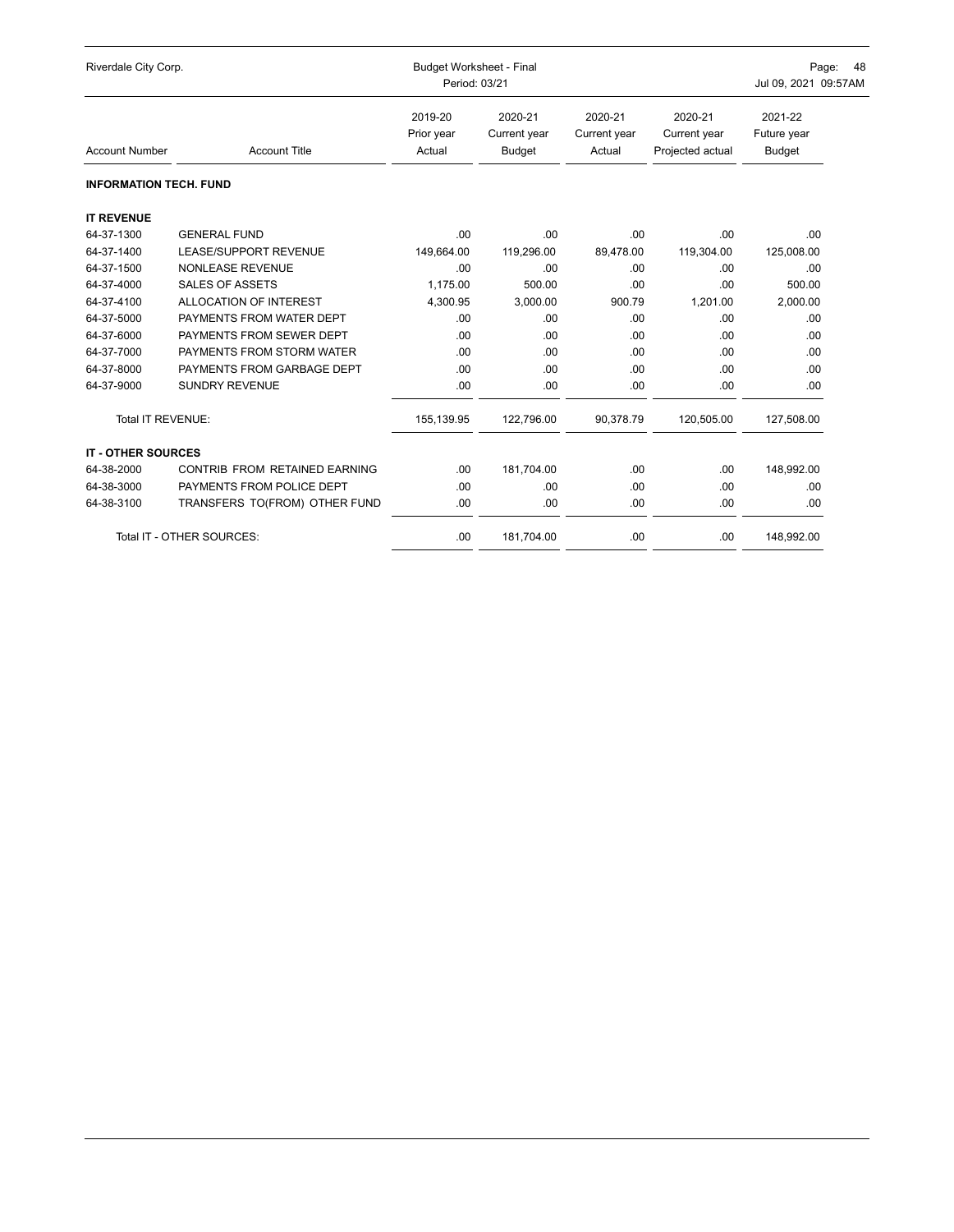| Riverdale City Corp.  |                                                                                                                             | <b>Budget Worksheet - Final</b><br>Period: 03/21 | Page:<br>4 <sup>c</sup><br>Jul 09, 2021 09:57AM |                                   |                                             |                                  |
|-----------------------|-----------------------------------------------------------------------------------------------------------------------------|--------------------------------------------------|-------------------------------------------------|-----------------------------------|---------------------------------------------|----------------------------------|
| <b>Account Number</b> | <b>Account Title</b>                                                                                                        | 2019-20<br>Prior year<br>Actual                  | 2020-21<br>Current year<br><b>Budget</b>        | 2020-21<br>Current year<br>Actual | 2020-21<br>Current year<br>Projected actual | 2021-22<br>Future year<br>Budget |
| <b>IT EXPENSES</b>    |                                                                                                                             |                                                  |                                                 |                                   |                                             |                                  |
| 64-40-2500            | SUPPORT/MAINTENANCE                                                                                                         | 45,550.49                                        | 65,000.00                                       | 38,810.46                         | 51,747.00                                   | 80,000.00                        |
| Budget notes:         |                                                                                                                             |                                                  |                                                 |                                   |                                             |                                  |
|                       | Includes Caselle Support - \$25,000/yr<br>Includes Web site hosting - \$600/yr<br>Includes ETS Server Support - \$1,275/mo. |                                                  |                                                 |                                   |                                             |                                  |
| 64-40-2800            | <b>TELEPHONE</b>                                                                                                            | 3.915.15                                         | 9,000.00                                        | 2,579.51                          | 3,439.00                                    | 9,000.00                         |
| 64-40-2900            | DATA LINES (T-1, ETC)                                                                                                       | .00                                              | .00                                             | .00                               | .00                                         | .00                              |
| 64-40-3000            | <b>INTERNET AND DATA</b>                                                                                                    | 11,400.00                                        | 12,500.00                                       | 8,550.00                          | 11,400.00                                   | 12,500.00                        |
| 64-40-3300            | PROFESSIONAL SERVICES                                                                                                       | .00.                                             | 5,000.00                                        | .00                               | .00                                         | 5,000.00                         |
| 64-40-4500            | SPECIAL DEPARTMENT EXPENSES                                                                                                 | 1,601.65                                         | 25,000.00                                       | .00                               | .00                                         | 25,000.00                        |
| 64-40-4600            | <b>MISCELLANEOUS</b>                                                                                                        | .00                                              | .00                                             | 189.90                            | 253.00                                      | .00                              |
| 64-40-4700            | OFFICE 365                                                                                                                  | 15,304.86                                        | 18,000.00                                       | 11,268.00                         | 15,024.00                                   | 20,000.00                        |
| 64-40-4750            | <b>COVID19 EXPENDITURES</b>                                                                                                 | 2,042.92                                         | .00                                             | 17,857.00                         | 17,857.00                                   | .00                              |
| 64-40-4800            | <b>POSTAGE</b>                                                                                                              | .00                                              | .00                                             | .00                               | .00                                         | .00                              |
| 64-40-5300            | DEPRECIATION EXPENSE                                                                                                        | 79,452.88                                        | 65,000.00                                       | 48,753.00                         | 65,004.00                                   | 80,000.00                        |
| 64-40-5500            | <b>INTEREST EXPENSE</b>                                                                                                     | .00                                              | .00                                             | .00                               | .00                                         | .00                              |
| 64-40-7400            | <b>EQUIPMENT</b>                                                                                                            | 51,049.02                                        | 105,000.00                                      | 65,170.00                         | 65.170.00                                   | 45,000.00                        |
| Budget notes:         |                                                                                                                             |                                                  |                                                 |                                   |                                             |                                  |
|                       | Cabling Project \$15,000                                                                                                    |                                                  |                                                 |                                   |                                             |                                  |
| Total IT EXPENSES:    |                                                                                                                             | 210,316.97                                       | 304,500.00                                      | 193,177.87                        | 229,894.00                                  | 276,500.00                       |
|                       | <b>INFORMATION TECH. FUND Revenue Total:</b>                                                                                | 155,139.95                                       | 304,500.00                                      | 90,378.79                         | 120,505.00                                  | 276,500.00                       |
|                       | INFORMATION TECH. FUND Expenditure Total:                                                                                   | 210,316.97                                       | 304,500.00                                      | 193,177.87                        | 229,894.00                                  | 276,500.00                       |
|                       | Net Total INFORMATION TECH. FUND:                                                                                           | 55,177.02-                                       | .00                                             | 102,799.08-                       | 109,389.00-                                 | .00                              |